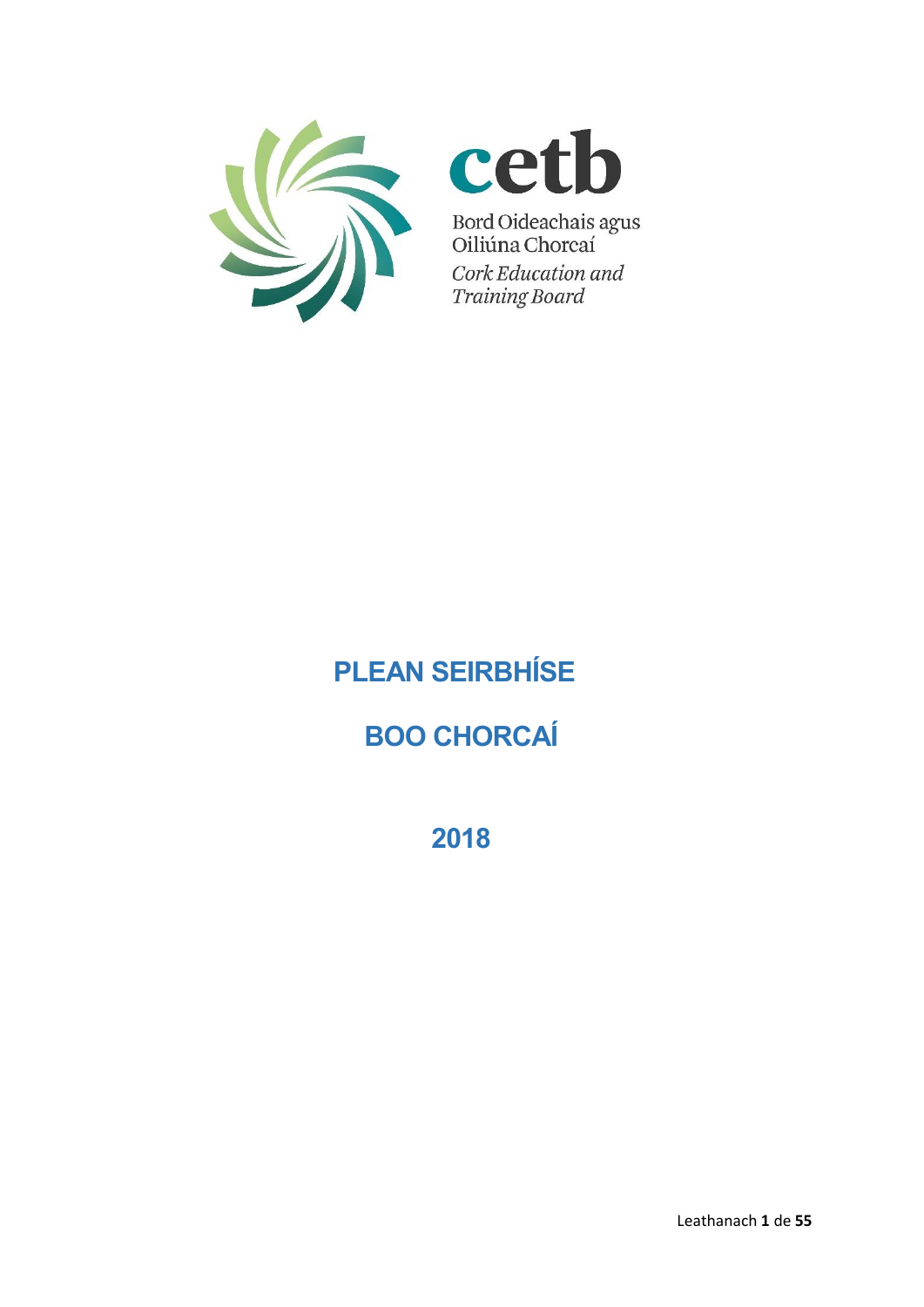## Clár na nÁbhar

| Brollach ó Phríomhfheidhmeannach BOO Chorcaí                                                  | 3 |
|-----------------------------------------------------------------------------------------------|---|
|                                                                                               |   |
|                                                                                               |   |
|                                                                                               |   |
|                                                                                               |   |
|                                                                                               |   |
|                                                                                               |   |
|                                                                                               |   |
|                                                                                               |   |
|                                                                                               |   |
|                                                                                               |   |
|                                                                                               |   |
|                                                                                               |   |
|                                                                                               |   |
| Rolluithe réamh-mheasta i Scoileanna Iar-bhunscoileanna Aitheanta in aghaidh an Chláir do     |   |
|                                                                                               |   |
|                                                                                               |   |
| Raon an tSoláthair Oideachais agus Oiliúna de chuid BOO Chorcaí  Error! Bookmark not defined. |   |
| Tuarascálacha ar Bhreisoideachas agus Seirbhísí Oiliúna  Error! Bookmark not defined.         |   |
|                                                                                               |   |
|                                                                                               |   |
| Aonad Oibre don Ógra de chuid BOO Chorcaí  Error! Bookmark not defined.                       |   |
|                                                                                               |   |
|                                                                                               |   |
|                                                                                               |   |
| An Tionscnamh um Fhilleadh ar an Oideachas (BTEI)  Error! Bookmark not defined.               |   |
|                                                                                               |   |
|                                                                                               |   |
|                                                                                               |   |
|                                                                                               |   |
|                                                                                               |   |
|                                                                                               |   |
|                                                                                               |   |
|                                                                                               |   |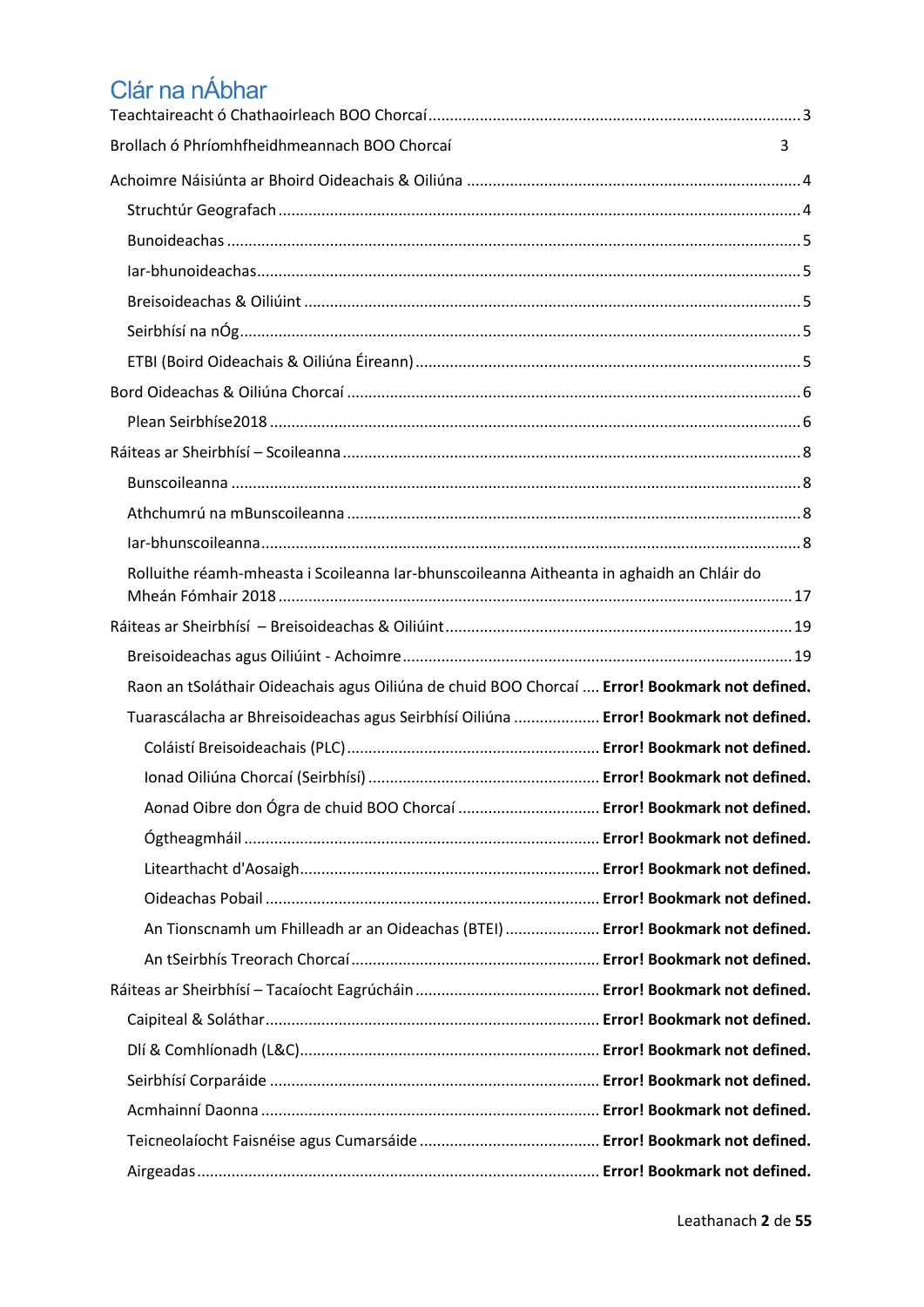## <span id="page-2-0"></span>**Teachtaireacht ó Chathaoirleach BOO Chorcaí**

Mar Chathaoirleach ar BOO Chorcaí, táim bródúil as an bPlean Seirbhíse do 2018 a chur i láthair. Léiríonn an Plean Seirbhíse seo na téamaí, na tosaíochtaí agus na gníomhartha atá leagtha amach i Ráiteas Straitéise BOO Chorcaí 2017 – 20121. Táim an-mhuiníneach, trí na cuspóirí atá leagtha amach chun cur i gcrích i rith 2018 a nascadh leis an Ráiteas Straitéise, go dtugtar trédhearcacht don obair luachmhar a dhéanann foireann BOO Chorcaí agus go gcuirtear BOO Chorcaí chun cinn mar sheirbhís roghnaithe d'fhoghlaimeoirí agus do pháirtithe leasmhara.

Clr. Patrick Gerard Murphy

Cathaoirleach, Bord Oideachais agus Oiliúna Chorcaí

## <span id="page-2-1"></span>**Brollach ó Phríomhfheidhmeannach BOO Chorcaí**

Déantar sa Phlean Seirbhíse seo cur síos ar na gníomhaíochtaí atá le déanamh ag BOO Chorcaí do 2018. Tá réimse na seirbhísí a chuirtear ar fáil fairsing agus léiríonn sé an daonra ilchultúrtha agus atá ag fás sa réigiún.

D'fhoilsigh BOO Chorcaí a chéad Ráiteas Straitéise ina leagadh amach na téamaí straitéiseacha don eagraíocht agus na tosaíochtaí agus gníomhartha iarmhartacha a chuirfidh BOO Chorcaí i gcrích ó 2017 go dtí 2021. Is éard atá sa Ráiteas seo próiseas comhairliúcháin le raon leathan páirtithe leasmhara, lena n-áirítear ár bhfoghlaimeoirí, an fhoireann, an pobal gnó agus an pobal. Dá bhrí sin, tá na téamaí seo thar a bheith tábhachtach sa mhéid is go léiríonn siad an méid atá tábhachtach don eagraíocht agus do mhuintir Chorcaí.

Creidim go bhfuil tábhacht ag baint le Ráiteas Straitéise a bheith ina dhoiciméad beo, a leagann amach plean oibre don eagraíocht maidir le gnóthachtálacha agus aidhmeanna. Mar atá an scéal le plean oibre ar bith, ní mór clocha míle a bheith ann lena chinntiú go mbaintear spriocanna deiridh amach. Is sraith spriocanna é an Plean Seirbhíse seo sa mhéid is go leagann sé amach an méid a chuirfimid i gcrích i rith 2018 agus an chaoi ina ndéanfar seachadadh na dtosaíochtaí atá leagtha amach inár Ráiteas Straitéise a chomhlíonadh.

Mar eagraíocht seirbhíse, tá an cumas ag BOO Chorcaí cláir oideachais agus oiliúna cuí agus ábhartha a chur ar fáil thar a bheith tábhachtach maidir le seirbhís éifeachtach, éifeachtúil agus cuntasach a áirithiú d'fhoghlaimeoirí. Ní féidir na seirbhísí seo a chur ar fáil ach amháin trí dhúthracht agus tiomantas leanúnach na foirne uile a chinntíonn trína gcuid iarrachtaí ar bhonn laethúil go leanfar le fás BOO Chorcaí agus go leanfar leis mar oideoir roghnaithe do mhuintir Chorcaí.

An tUas. Timothy Owens

Príomhfheidhmeannach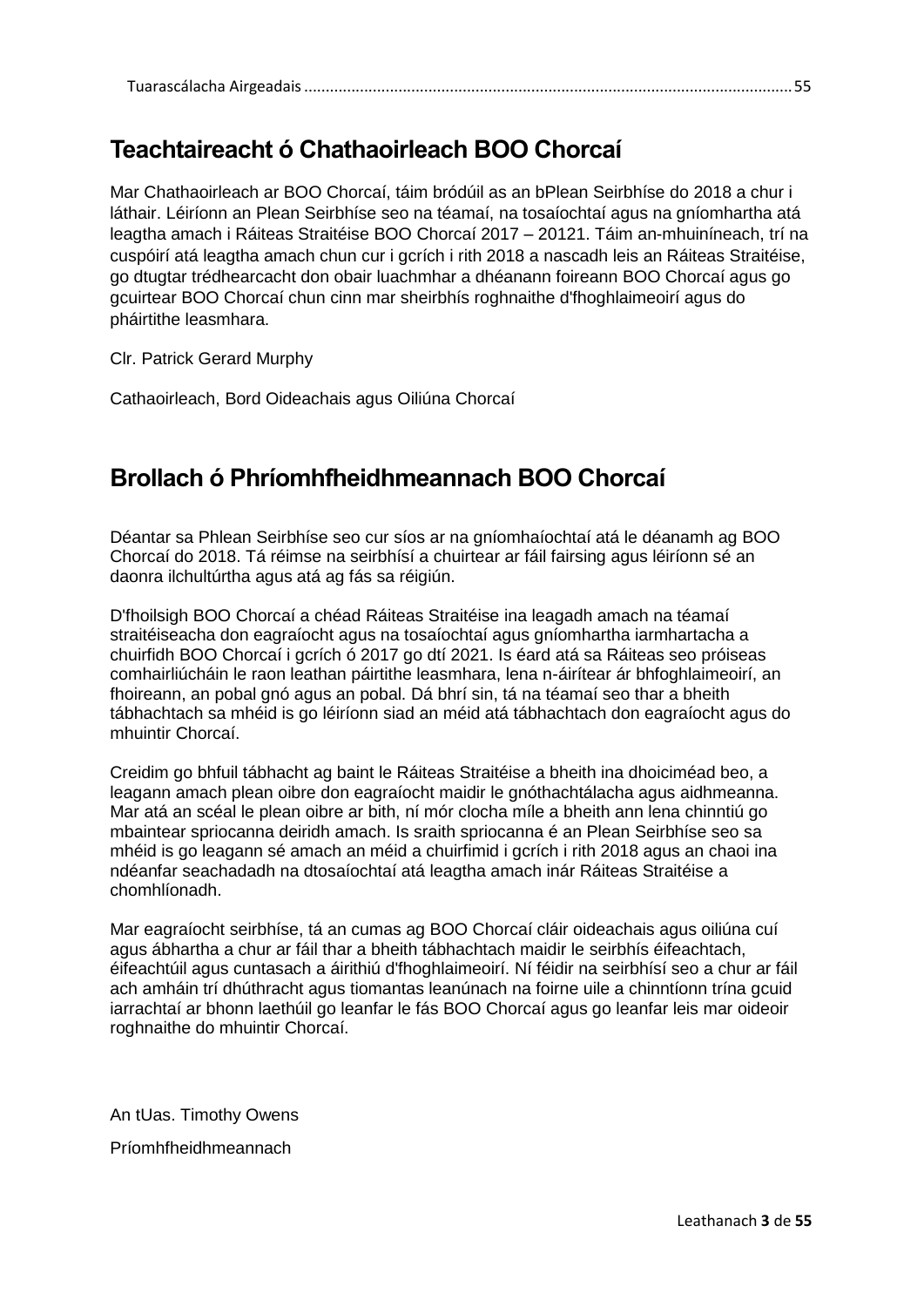## <span id="page-3-0"></span>**Achoimre Náisiúnta ar Bhoird Oideachais & Oiliúna**

Is iad BOOnna údaráis reachtúla atá freagrach as oideachas agus oiliúint, as obair óige agus as raon feidhmeanna reachtúla eile. Bainistíonn agus oibríonn na BOOnna scoileanna dara leibhéal, coláistí breisoideachais, scoileanna náisiúnta pobail ilchreidmheacha agus raon ionad oideachais do dhaoine fásta agus breisoideachais a chuireann cláir oideachais agus oiliúna ar fáil. Tá feidhmeanna ginearálta Bhord Oideachais agus Oiliúna leagtha amach in Acht na mBord Oideachais agus Oiliúna 2013.

## <span id="page-3-1"></span>Struchtúr Geografach

Tá sé BOO déag (16) san iomlán ar fud na tíre, agus iad cumraithe mar seo a leanas;

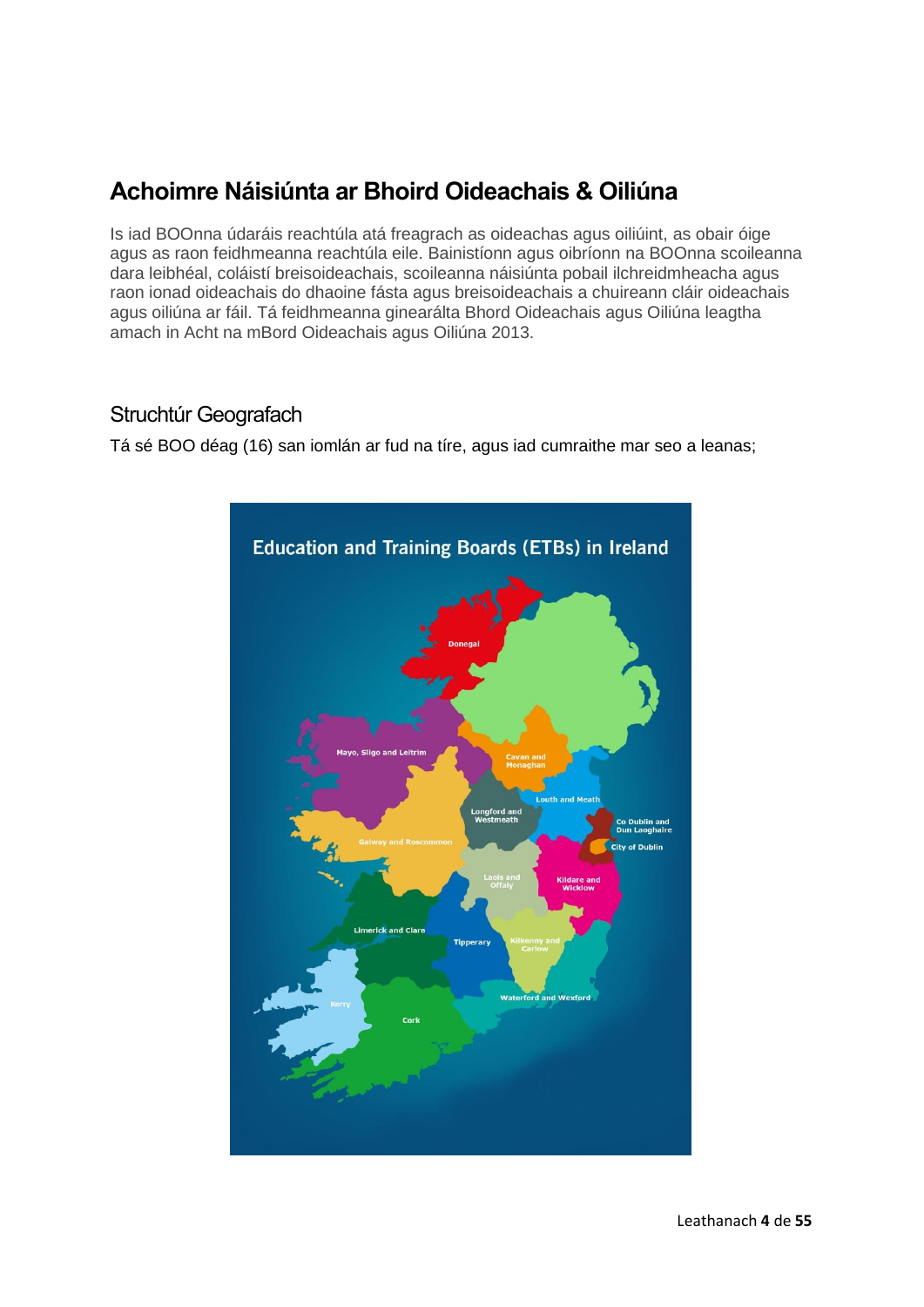## <span id="page-4-0"></span>**Bunoideachas**

Tá BOOnna ina bpatrúin ag roinnt scoileanna náisiúnta pobail. Tá na scoileanna seo, atá bunaithe i bpobail áitiúla, dírithe ar leanaí agus iad cuimsitheach, ilchreidmheach, urraithe ag an Stát agus ag iarraidh bunoideachas ardchaighdeáin a sholáthar do gach leanbh de réir Churaclam na Bunscoile agus na dtreoirlínte atá leagtha síos ag an Roinn Oideachais agus Scileanna.

## <span id="page-4-1"></span>Iar-bhunoideachas

Bainistíonn COOnna aon trian de na scoileanna dara leibhéal ar fad sa tír, ag soláthar iarbhunoideachais do níos mó ná 100,000 mac léinn. Feidhmíonn siad beartais ionchuimsitheacha nó ilchreidmheacha cláraithe agus freastalaíonn siad ar dhaltaí de gach cumas agus ó gach cúlra.

## <span id="page-4-2"></span>Breisoideachas & Oiliúint

Cuireann BOOnna cláir bhreisoideachais agus oiliúna ar fáil do níos mó ná 200,000 duine fásta gach bliain. Seachadtar seirbhísí trí chláir lánaimseartha agus pháirtaimseartha i gColáistí Breisoideachais, in Ionaid Oiliúna, in Ionaid Ógtheagmháil agus i suíomhanna áitiúla agus pobail.

## <span id="page-4-3"></span>Seirbhísí na nÓg

Trína Seirbhísí Óige, soláthraíonn agus tacaíonn BOOnna raon clár do dhaoine óga, arna maoiniú ag an Roinn Leanaí agus Gnóthaí Óige, cláir a sheachadtar i gcomhar le hEagraíochtaí Óige.

## <span id="page-4-4"></span>ETBI (Boird Oideachais & Oiliúna Éireann)

Is é ETBI an comhlacht náisiúnta ionadaíochta do BOOnna atá ina mbaill, agus déanann sé idirphlé ar son na hearnála BOO i bhfóraim éagsúla laistigh den earnáil oideachais, sa tseirbhís phoiblí níos leithne agus ag an leibhéal AE.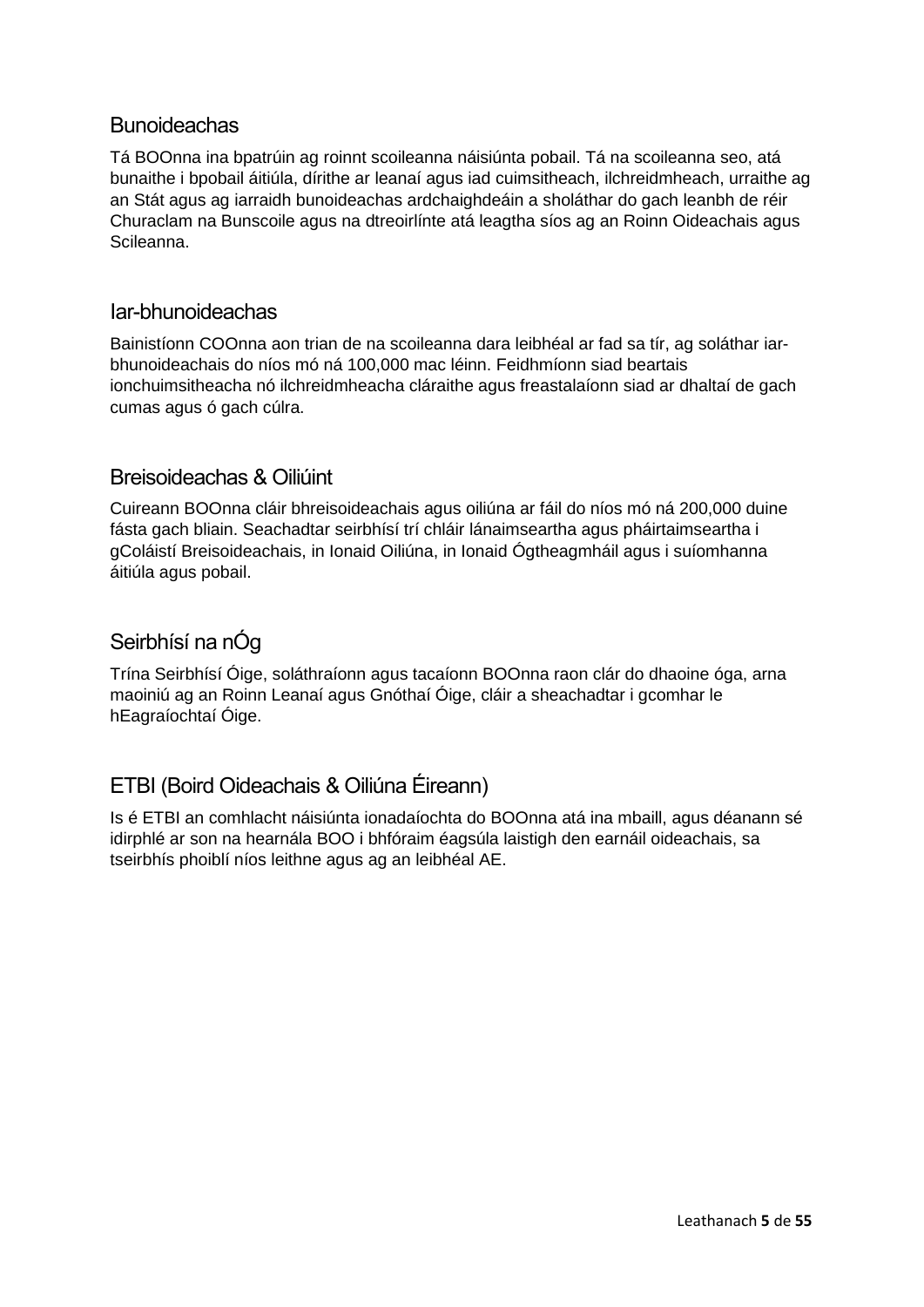## <span id="page-5-0"></span>**Bord Oideachais agus Oiliúna Chorcaí**

Bunaíodh Bord Oideachais agus Oiliúna Chorcaí faoin Acht um Bhoird Oideachais agus Oiliúna, 2013 agus tá sé freagrach agus cuntasach as treoir agus rialú cuí dá chuid fheidhmeanna i gceantair údaráis áitiúil Chathair Chorcaí agus Chomhairle Contae Chorcaí.

## <span id="page-5-1"></span>Plean Seirbhíse 2018

Is é seo an chéad Phlean Seirbhíse ó foilsíodh Ráiteas Straitéise BOO Chorcaí 2017 - 2021. Cé go leagtar amach sa Ráiteas Straitéise ár dtosaíochtaí agus ár n-aidhmeanna thar thréimhse 5 bliana, tá sé tábhachtach go bhfuil próiseas ann chun tacú lena seachadadh.

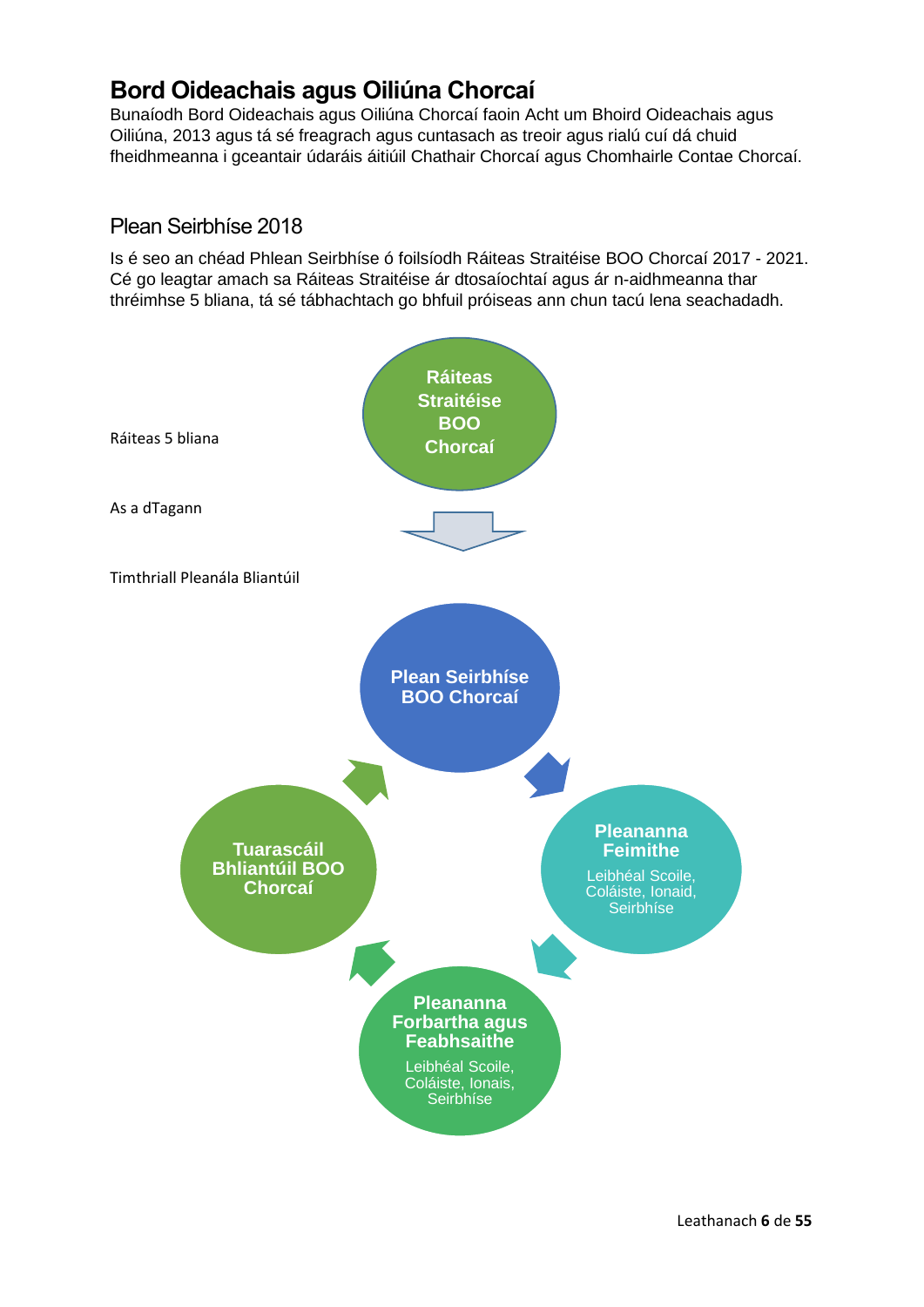Tá sé tábhachtach do BOO Chorcaí go mbaintear úsáid as an bpróiseas thuas chun trédhearcacht agus soiléireacht na críche a áirithiú agus fócas a choinneáil ar obair ghníomhach chun an méid atá leagtha amach againn a bhaint amach thar shaolré an Ráitis Straitéise. Chun tacú le seachadadh ar na tosaíochtaí, na gníomhartha agus na torthaí, aithnítear Ceannairí agus Urraitheoirí Tionscadail i ngach réimse den soláthar.

Tá róil na gCeannairí agus na nUrraitheoirí Tionscadail sainmhínithe mar seo a leanas;

#### *Ceannaire Tionscadail:*

*Tá an Ceannaire freagrach as seachadadh na gníomhaíochta a threorú trí chomhoibriú le comhghleacaithe Bainistíochta agus le comhghleacaithe eile de réir mar is cuí chun an toradh pleanáilte a sheachadadh.*

#### *Urraitheoir:*

*Chun tacú leis an gCeannaire trí chruinnithe ar bhonn rialta chun a áirithiú go bhfuil an dul chun cinn mar is ceart agus chun cabhrú le saincheisteanna oscailte a réiteach. Chomh maith leis sin chun cuidiú le háirithiú go mbaintear amach na buntáistí a bhfuiltear ag súil leo tríd an ngníomh a chur i gcrích.*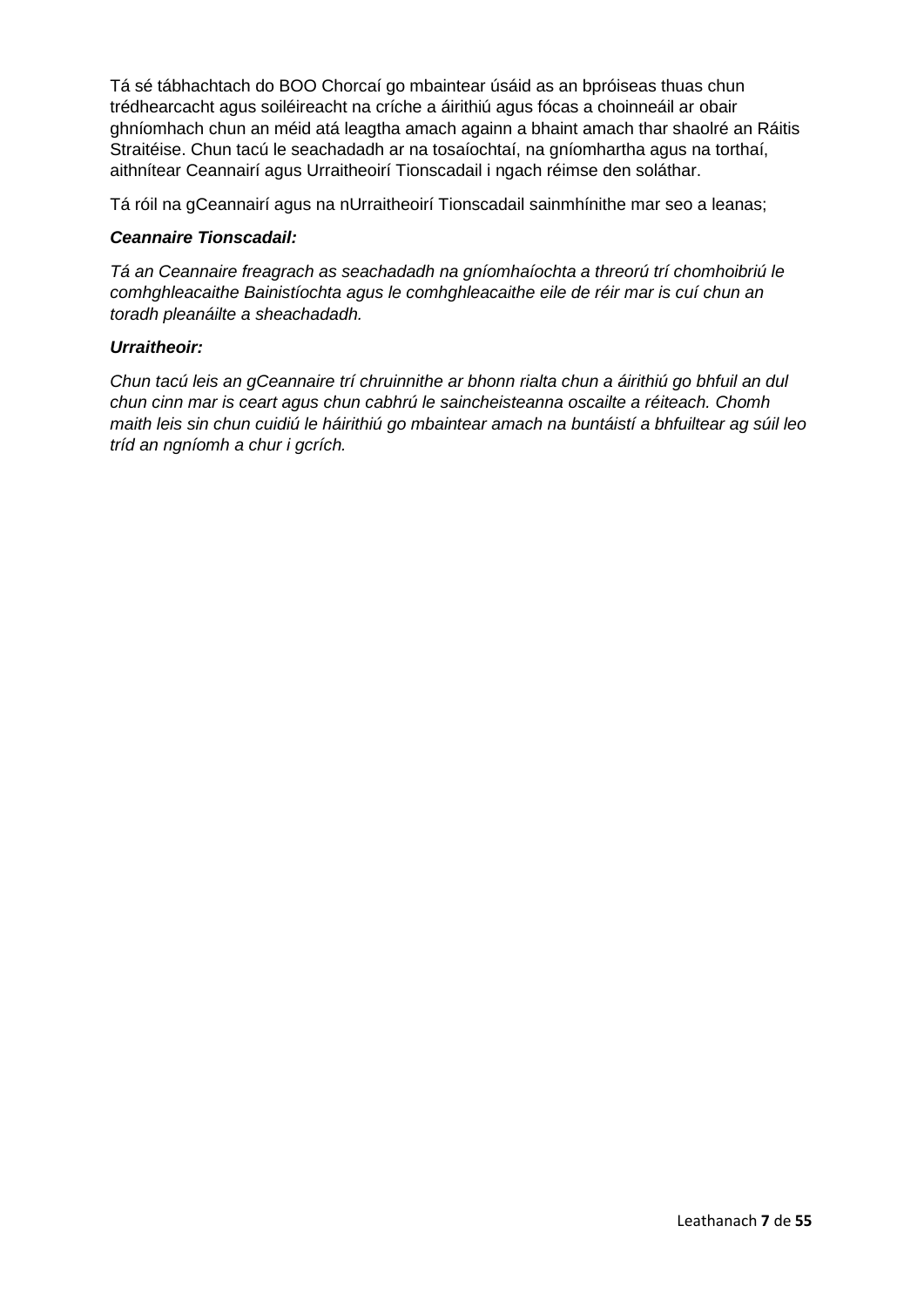## <span id="page-7-0"></span>**Ráiteas ar Sheirbhísí – Scoileanna**

## <span id="page-7-1"></span>Bunscoileanna

Tá BOO Chorcaí ina phatrún ag 2 Scoil Náisiúnta Pobail (CNS). I gcás BOO Chorcaí, is tús nua againn ár rannpháirtíocht i mbunoideachas in Éirinn.

- Scoil Náisiúnta Pobail Aonghusa, Carraig Dhúin, Mala
- Scoil Náisiúnta Pobail Chlíodhna, An Taobh Thiar, Carraig Thuathail

Leanfaidh BOO Chorcaí le comhairle agus tacaíocht oideachais, airgeadais, acmhainní daonna agus tógála a chur ar fáil do gach ceann de na scoileanna seo, mar aon le tacaíocht dá rialachas agus bhainistíocht iomlán. Bunaíodh Boird Bhainistíochta freisin agus cuireadh oiliúint ar fáil chun cur ar a gcumas a gcuid feidhmeanna a chomhlíonadh.

## <span id="page-7-2"></span>Athchumrú na mBunscoileanna

Bhunaigh an Roinn Oideachais agus Scileanna (DES) Próiseas d'Athchumrú Scoileanna um Éagsúlacht le dul i ngleic le tiomantas an Chláir don Rialtas 2016 chun líon na scoileanna ilchreidmheacha agus neamhchreidmheacha a mhéadú d'fhonn 400 scoil a bhaint amach faoi 2030.

Tá freagrachtaí ag BOOnna, mar údaráis reachtúla, faoin Acht um Bhoird Oideachais agus Oiliúna 2013 chun soláthar oideachais ina réimsí feidhme a phleanáil, a sholáthar, a chomhordú agus a athbhreithniú.

Iarrfar ar phatrúin sainchreidmheacha atá ann cheana breithniú a dhéanamh ar sholáthar bunscoile atá ann cheana féin a athchumrú i gcomhairle le pobail scoile áitiúla, trí scoil feidhmiúil atá ann cheana féin a aistriú chuig pátrún ilchreidmheach nó neamhchreidmheach. Tá dhá chéim ar leithleach agus ar leith ag baint leis an obair seo, mar atá an *Chéim Aitheantais* tosaigh agus an *Céim Fheidhmiúcháin* ina dhiaidh sin.

Cuireadh tús leis an obair ar an gcéim aitheantais tosaigh agus leanfar leis sin i rith 2018.

## <span id="page-7-3"></span>Scoileanna Iar-bhunscoile

Tá BOO Chorcaí ina phatrún ag 28 gcoláiste iar-bhunscoile. Áirítear leis seo 4 Choláiste Breisoideachais a thuairiscítear faoin rannóg um Breisoideachas agus Oiliúint. Is coláiste Pobail ainmnithe iad dhá cheann déag de na coláistí seo, agus comhaontú ann leis an easpag Caitliceach Rómhánach áitiúil maidir le rannpháirtíocht na deoise i rialachas an choláiste. Cuireann BOO Chorcaí réimse seirbhísí ar fáil do na scoileanna seo, lena n-áirítear tacaíocht airgeadais, acmhainní daonna, tógála, TFC agus rialachais chomh maith le tacaíocht phleanála oideachais.

Tá BOO Chorcaí ina chomhphatrún freisin le deoise nó ord reiligiúnach de 12 scoil phobail i gCorcaigh.

Táthar ag súil go mbeidh méadú de 635 mac léinn ar fud ár n-iar-bhunscoileanna aitheanta i Meán Fómhair 2018. Is méadú suntasach é seo agus tá BOOC páirteach go gníomhach i sa phleanáil agus sa seachadadh de roinnt tionscadal suntasach tógála chun freastal ar an bhfás réamh-mheasta.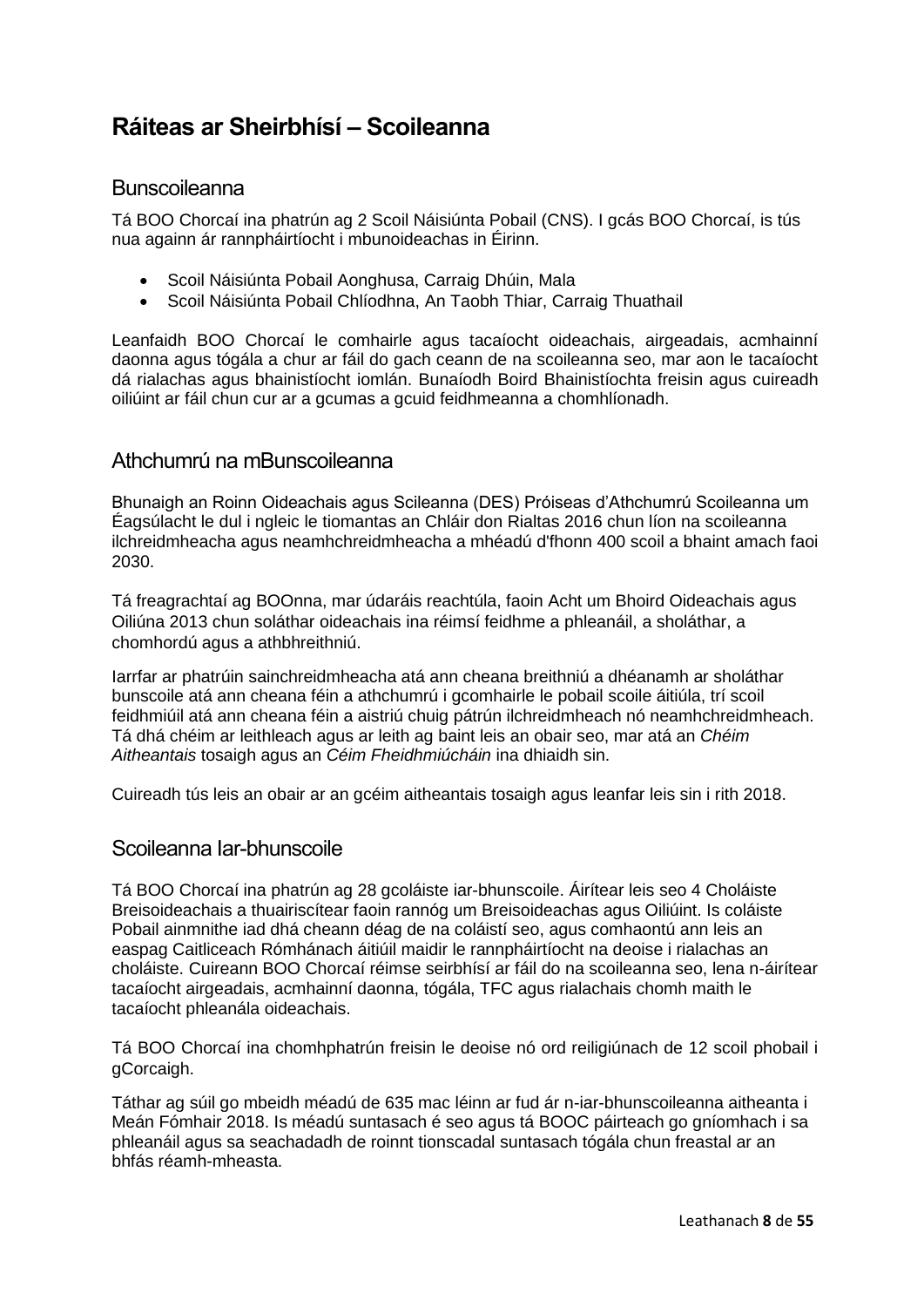Ina theannta sin, soláthraíonn BOO Chorcaí roinnt suíomhanna oideachais de chineál iarbhunscoile chun tacú le soláthar iar-bhunoideachais do mhic léinn nach bhfuil sa soláthar príomhshrutha. Tá na suíomhanna seo i bhfoirm d'aonaid chúram speisialta, ard-thacaíochta agus chúram cónaithe, Ard Álainn, St Stephens, Gleann Maghair agus Éist Linn, an Dúcharraig.

| <b>Tosaíochtaí</b>                                | Gníomhartha                                                                                                                                                                                        | <b>Torthaí ionchais do</b>                                                                                                                                      | <b>Ceannaire</b> | <b>Urraitheoir</b>    |
|---------------------------------------------------|----------------------------------------------------------------------------------------------------------------------------------------------------------------------------------------------------|-----------------------------------------------------------------------------------------------------------------------------------------------------------------|------------------|-----------------------|
| $2017 - 21$<br>(Cuir isteach                      |                                                                                                                                                                                                    | 2018 (i gcás<br>seirbhísí ar liosta                                                                                                                             |                  |                       |
| <b>Uimh na</b>                                    |                                                                                                                                                                                                    | na bliana acadúla                                                                                                                                               |                  |                       |
| Tosaíochta)                                       |                                                                                                                                                                                                    | do 2017/2018)                                                                                                                                                   |                  |                       |
| 1.1 Taithí<br>dearfach agus<br>iomlánaíoch        | $\rightarrow$ Oibreoimid chun<br>forbairt phearsanta<br>ár bhfoghlaimeoirí                                                                                                                         | An Clár um<br>Fholláine an<br>Timthrialla                                                                                                                       | Múinteoirí       | <b>SMTanna Scoile</b> |
| dírithe ar<br>fhoghlaim a<br>sholáthar do<br>gach | uile a chur chun cinn<br>agus a chothú chun<br>feabhas a chur ar a<br>leas mar bhaill dár                                                                                                          | Shóisearaigh a chur<br>i bhfeidhm go<br>hiomlán                                                                                                                 | Príomhoide       | Stiúrthóir Scoilear   |
| foghlaimeoir                                      | bpobail fhoghlama.                                                                                                                                                                                 | Deiseanna a aithint<br>chun dea-<br>chleachtas idir ár                                                                                                          |                  |                       |
|                                                   | $\rightarrow$ Beidh páirt<br>ghníomhach againn<br>sa chlár athchóirithe<br>reatha mar atá                                                                                                          | scoileanna a<br>chomhroinnt                                                                                                                                     | Príomhoide       | Stiúrthóir Scoilear   |
|                                                   | leagtha amach i<br>bPlean<br>Gníomhaíochta DES<br>2016-2019, a bhfuil<br>sé mar aidhm aige<br>scileanna criticiúla,<br>eolas agus<br>inniúlachtaí na<br>bhfoghlaimeoirí go<br>léir a chothú agus a | Dul i dteagmháil leis<br>an bpróiseas<br>comhairliúcháin<br>tosaigh atá á<br>dhéanamh chun<br>athbhreithniú a<br>dhéanamh ar an<br>gClár<br>Ardteistiméireachta |                  |                       |
|                                                   | fhorbairt                                                                                                                                                                                          |                                                                                                                                                                 |                  | <b>SMTanna Scoile</b> |
|                                                   |                                                                                                                                                                                                    |                                                                                                                                                                 |                  | SMTanna Scoile        |
|                                                   | $\rightarrow$ Beimid ag obair go<br>gníomhach chun<br>torthaí a fheabhsú i<br>measúnuithe scoile<br>foirmiúla agus                                                                                 |                                                                                                                                                                 | Ranna Ábhair     |                       |
|                                                   | scrúduithe stáit trí<br>fhoghlaim agus<br>teagasc maith a chur<br>chun cinn                                                                                                                        | Torthaí na<br>hArdteistiméireachta<br>a athbhreithniú ar<br>fud na n-ábhar go<br>léir i ngach scoil                                                             | Ranna Ábhair     | <b>SMTanna Scoile</b> |
|                                                   |                                                                                                                                                                                                    | Réimsí<br>sonracha/ábhair<br>shonracha a aithint<br>agus                                                                                                        | Ranna Ábhair     |                       |

#### **Tosaíochtaí Straitéiseacha do Bhunscoileanna agus Iar-bhunscoileanna/Coláistí a fhaigheann tacaíocht trí sheachadadh an Phlean Seirbhíse**

Leathanach **9** de **55**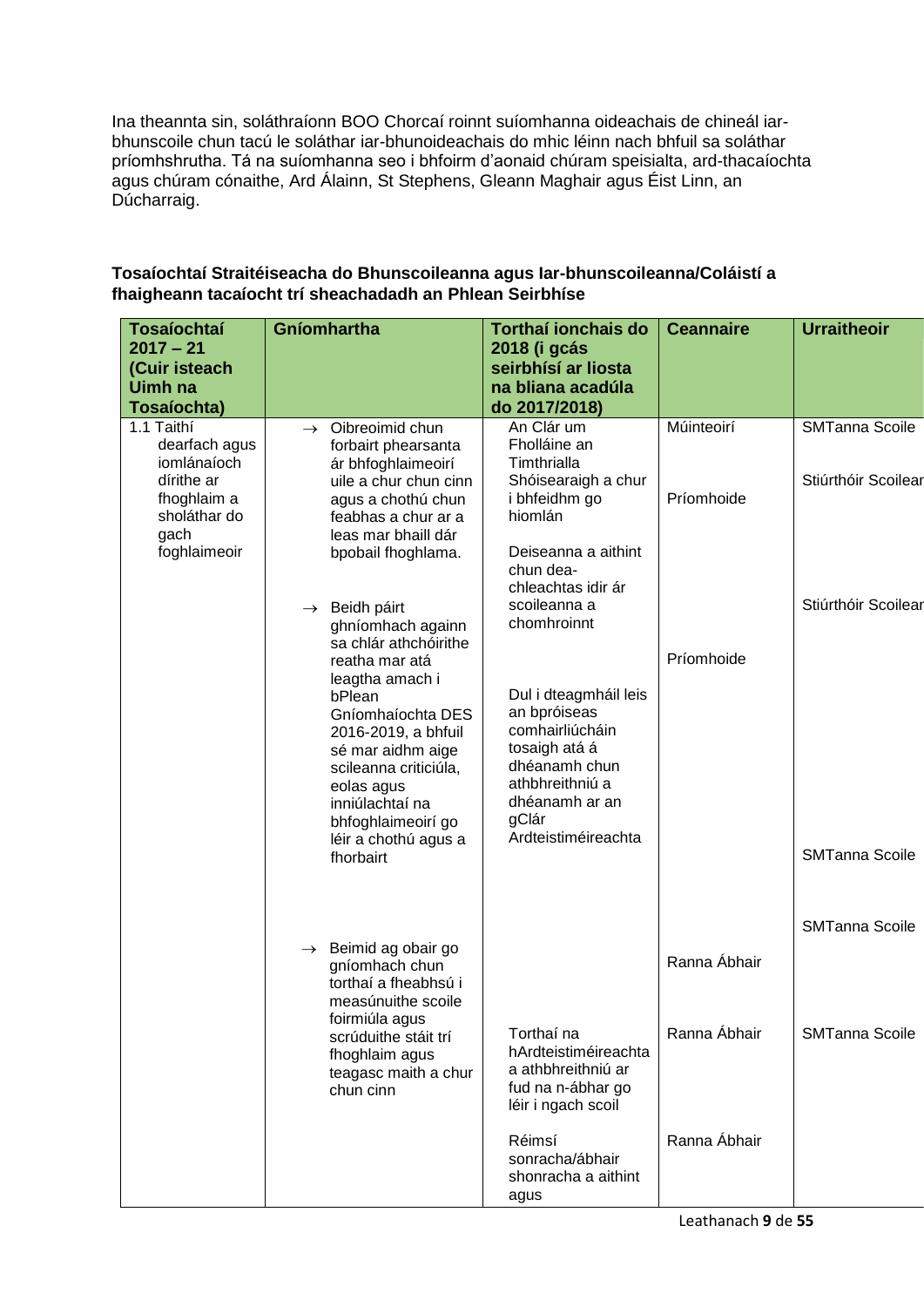|                                                                                   | Déanfaimid iarracht<br>$\rightarrow$<br>ár bhfoghlaimeoirí a<br>mhealladh go<br>gníomhach i ndáil<br>leis an gcaoi a<br>bhfoghlaimíonn siad<br>agus an méid a<br>fhoghlaimíonn siad<br>trí úsáid a bhaint as<br>aiseolas mac léinn a<br>chur chun cinn mar<br>chuid dhílis de;<br>a) próiseas<br>féinmheastóireachta<br>ár Scoile | idirghabhálacha a<br>dhíriú chun<br>feidhmíocht san<br>Ardteistiméireacht a<br>fheabhsú<br>Réimsí/ábhair<br>láidreachta i<br>scoileanna aonair a<br>aithint.<br>Straitéisí/modhanna<br>teagaisc ar leith in<br>úsáid ag na ranna<br>ábhair seo a aithint<br>agus iarracht a<br>dhéanamh an dea-<br>chleachtas seo a<br>chomhroinnt<br>Díreofar in 2018 ar<br>dhul i dteagmháil<br>tuilleadh le<br>tionscadal taighde<br>amháin náisiúnta<br>agus tionscadal<br>taighde amháin<br>idirnáisiúnta<br>1. Clár<br>Ceannaireachta<br>Institiúideach<br>2. Tionscadal Taighde | Príomhoidí                  | Stiúrthóir Scoilear               |
|-----------------------------------------------------------------------------------|-----------------------------------------------------------------------------------------------------------------------------------------------------------------------------------------------------------------------------------------------------------------------------------------------------------------------------------|------------------------------------------------------------------------------------------------------------------------------------------------------------------------------------------------------------------------------------------------------------------------------------------------------------------------------------------------------------------------------------------------------------------------------------------------------------------------------------------------------------------------------------------------------------------------|-----------------------------|-----------------------------------|
|                                                                                   |                                                                                                                                                                                                                                                                                                                                   | Erasmus Guth do<br>Mhic Léinn de chuid                                                                                                                                                                                                                                                                                                                                                                                                                                                                                                                                 |                             |                                   |
| 1.2 Teagasc,<br>oiliúint agus<br>foghlaim den<br>scoth a chur ar<br>fáil do chách | $\rightarrow$ Cuirfimid úsáid as an<br>tsamhail<br>Féinmheastóireachta<br>Scoile chun cinn mar<br>mhodh le feabhas a<br>chur ar<br>scoileanna/coláistí                                                                                                                                                                            | <b>NCCA</b><br>Torthaí agus moltaí<br>Tuarascálacha<br>Cigireachta Scoile,<br>Mór Thuairisc agus<br>WSE-MLL a<br>thuairisciú chuig<br><b>BOOC</b>                                                                                                                                                                                                                                                                                                                                                                                                                      | Príomhoide                  | Stiúrthóir Scoilear<br>Príomhoide |
|                                                                                   |                                                                                                                                                                                                                                                                                                                                   | Freagróidh<br>scoileanna aonair<br>do gach moladh<br>laistigh de<br>theorainneacha ama                                                                                                                                                                                                                                                                                                                                                                                                                                                                                 | SMTanna na<br>Scoile Aonair | Príomhoide                        |
|                                                                                   |                                                                                                                                                                                                                                                                                                                                   | comhaontaithe                                                                                                                                                                                                                                                                                                                                                                                                                                                                                                                                                          | SMTanna na<br>Scoile Aonair |                                   |
|                                                                                   |                                                                                                                                                                                                                                                                                                                                   | Déanfar plean<br>gníomhaíochta a<br>chomhaontú le<br>foireann na scoile<br>agus leis an BOM                                                                                                                                                                                                                                                                                                                                                                                                                                                                            | SMTanna na<br>Scoile Aonair | Príomhoide                        |
|                                                                                   |                                                                                                                                                                                                                                                                                                                                   | Déanfar<br>athbhreithniú ar an                                                                                                                                                                                                                                                                                                                                                                                                                                                                                                                                         |                             |                                   |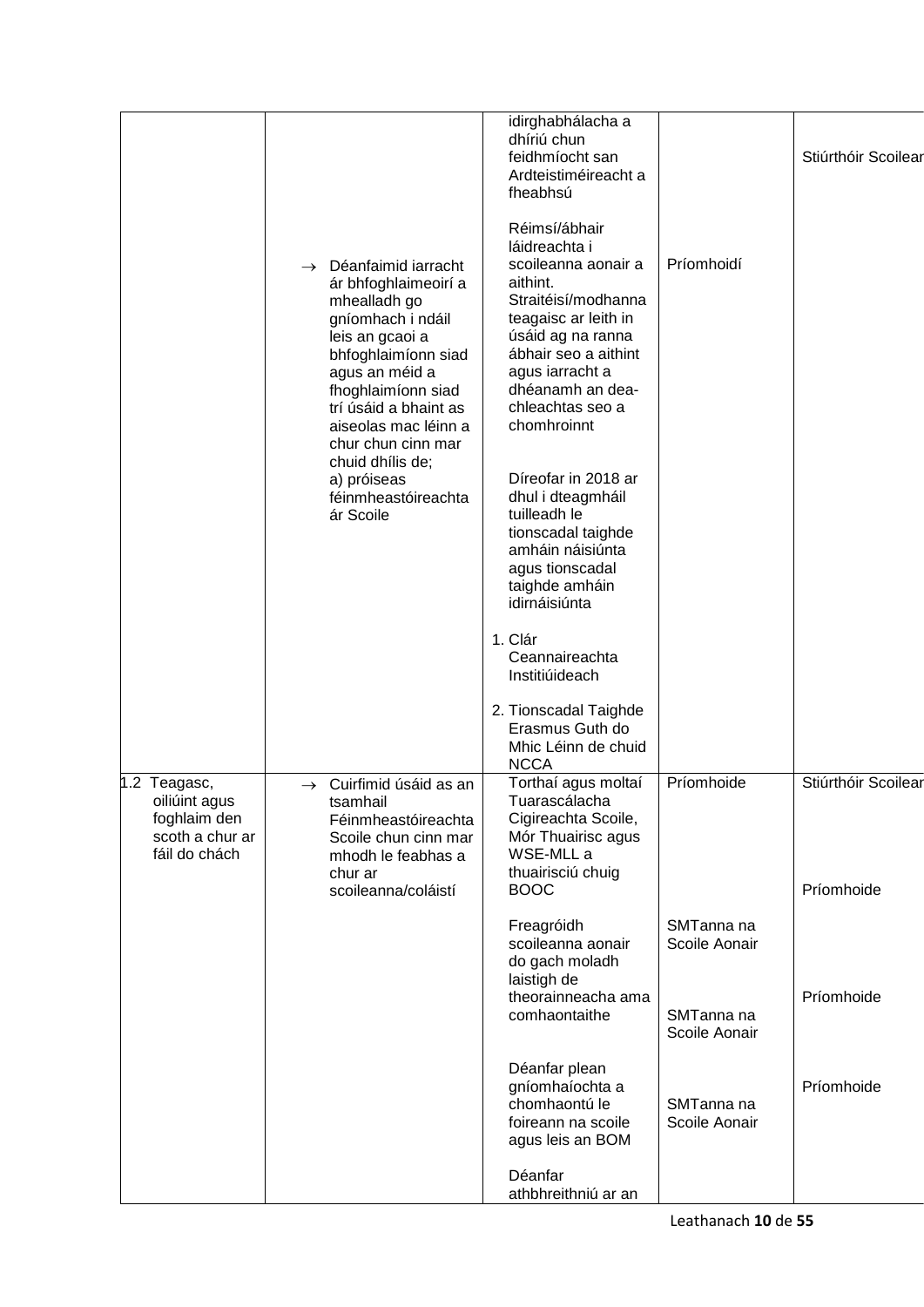| $\rightarrow$ Déanfaimid moltaí<br>Mhór<br>Thuairisc/WSE-MLL                                                                                                                                    | dul chun cinn maidir<br>le cur i bhfeidhm na<br>moltaí laistigh de 1<br>bhliain ó eisiúint na<br>tuarascála<br>cigireachta                                   | Príomhoide                                  | Stiúrthóir Scoilear |
|-------------------------------------------------------------------------------------------------------------------------------------------------------------------------------------------------|--------------------------------------------------------------------------------------------------------------------------------------------------------------|---------------------------------------------|---------------------|
| agus tuarascálacha<br>Cigireachta Scoile a<br>chur chun cinn, a<br>athbhreithniú agus,<br>nuair is cuí, a chur<br>chun feidhme                                                                  | Torthaí agus moltaí<br>Tuarascálacha<br>Cigireachta Scoile,<br>Mór Thuairisc agus<br>WSE-MLL a<br>thuairisciú chuig<br><b>BOOC</b>                           | SMTanna agus<br><b>BOM Scoile</b>           | Príomhoide          |
|                                                                                                                                                                                                 | Freagróidh<br>scoileanna aonair<br>do gach moladh                                                                                                            | <b>SMTanna Scoile</b>                       | Príomhoide          |
|                                                                                                                                                                                                 | laistigh de<br>theorainneacha ama<br>comhaontaithe                                                                                                           | SMTanna na<br>Scoile Aonair                 | Príomhoide          |
|                                                                                                                                                                                                 | Déanfar plean<br>gníomhaíochta a<br>chomhaontú le<br>foireann na scoile<br>agus leis an BOM                                                                  |                                             |                     |
| Bainfimid úsáid as<br>$\rightarrow$<br>taighde náisiúnta<br>agus idirnáisiúnta<br>chun dea-chleachtas<br>a aithint agus chun<br>dul i dteagmháil leis<br>maidir le pobail<br>fhoghlama láidre a | Déanfar<br>athbhreithniú ar an<br>dul chun cinn maidir<br>le cur i bhfeidhm na<br>moltaí laistigh de 1<br>bhliain ó eisiúint na<br>tuarascála<br>cigireachta | Príomhoidí<br>Scoileanna<br>Rannpháirteacha | Stiúrthóir Scoilear |
| thógáil, agus dul i<br>ngleic le tionscadail<br>agus tionscnaimh<br>náisiúnta agus<br>idirnáisiúnta d'fhonn<br>cur go dearfach leis<br>na pobail sin                                            | Díreofar in 2018 ar<br>dhul i dteagmháil<br>tuilleadh le<br>tionscadal taighde<br>amháin náisiúnta<br>agus tionscadal<br>taighde amháin<br>idirnáisiúnta     | Príomhoidí<br>Scoileanna<br>Rannpháirteacha | Stiúrthóir Scoilear |
|                                                                                                                                                                                                 | 1. Clár<br>Ceannaireachta<br>Institiúideach                                                                                                                  |                                             |                     |
|                                                                                                                                                                                                 | <b>Tionscadal Taighde</b><br>2.<br>Erasmus Guth do                                                                                                           |                                             |                     |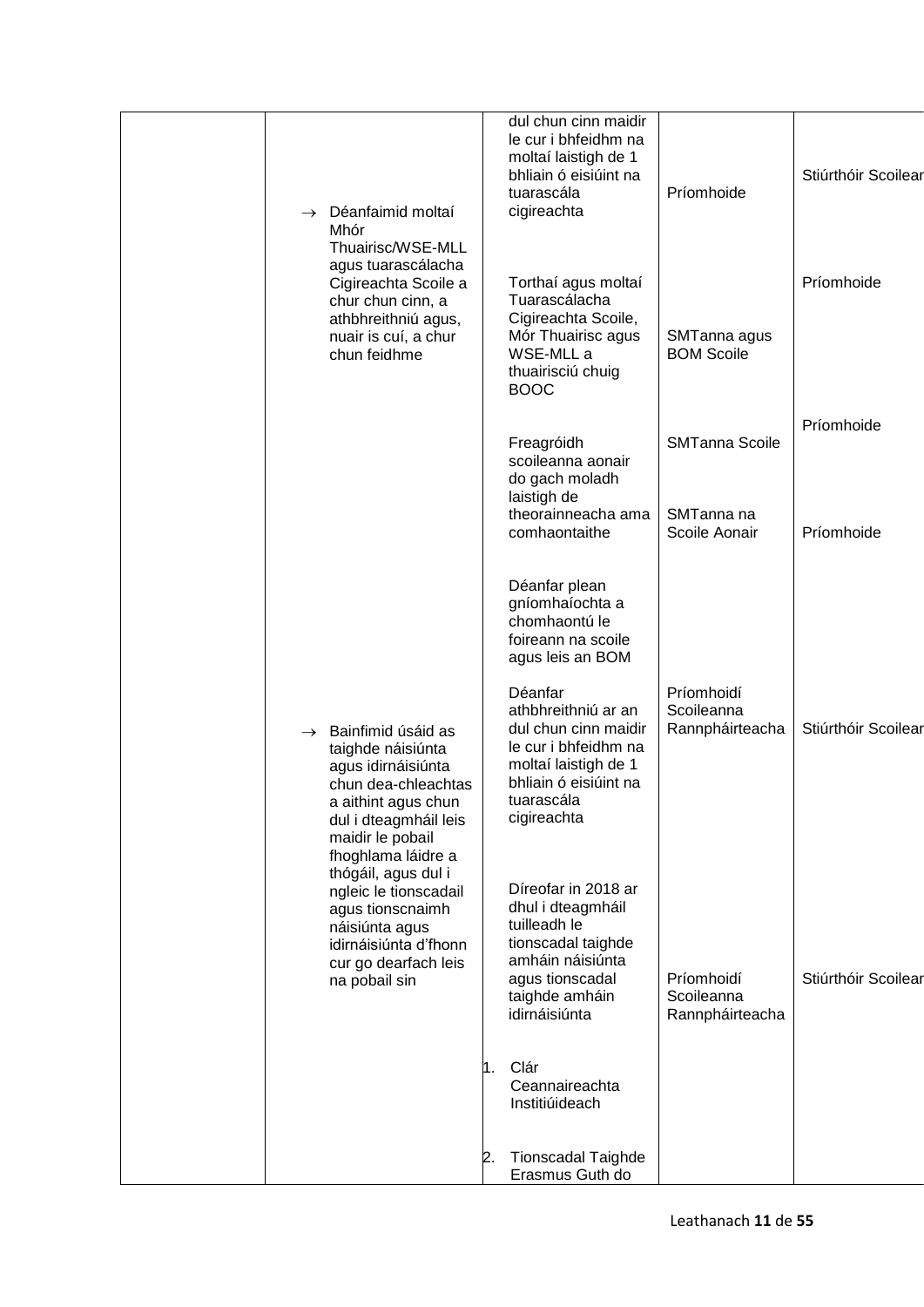|                                                                                             |                                                                                                                                                                                                                                                                       | Mhic Léinn de chuid<br><b>NCCA</b>                                                                                                                                                                                                                                                                                                                                                                                                                                                                                                                                                                                                                                                   |                                                                                                       |                                                                                                                                                 |
|---------------------------------------------------------------------------------------------|-----------------------------------------------------------------------------------------------------------------------------------------------------------------------------------------------------------------------------------------------------------------------|--------------------------------------------------------------------------------------------------------------------------------------------------------------------------------------------------------------------------------------------------------------------------------------------------------------------------------------------------------------------------------------------------------------------------------------------------------------------------------------------------------------------------------------------------------------------------------------------------------------------------------------------------------------------------------------|-------------------------------------------------------------------------------------------------------|-------------------------------------------------------------------------------------------------------------------------------------------------|
|                                                                                             |                                                                                                                                                                                                                                                                       | Cuirfimid tús le clár<br>píolótach le<br>haghaidh folláine na<br>mac léinn ag<br>leibhéal na<br>bunscoile agus<br>tabharfaimid an clár<br>sin chun críche                                                                                                                                                                                                                                                                                                                                                                                                                                                                                                                            |                                                                                                       |                                                                                                                                                 |
| 1.3 Timpeallachtaí<br>foghlama<br>dearfacha a<br>bhfuil<br>acmhainní<br>oiriúnacha<br>iontu | Leanfaimid le<br>$\rightarrow$<br>feabhsuithe ar<br>fhoirgnimh agus<br>áiseanna scoile STB<br>Corcaigh a aithint<br>agus déanfaimid<br>forbairt orthu siúd de<br>réir riachtanas an<br>fhoghlaimeora agus<br>an maoiniú is gá á<br>lorg agus á chur ar<br>fáil againn | Obair le Príomhoidí<br>agus Boird<br>Bhainistíochta na<br>scoile chun<br>riachtanais<br>láithreacha<br>dheisiúcháin agus<br>athchóirithe i<br>scoileanna a aithint.<br>An maoiniú is gá a<br>lorg chun na<br>feabhsuithe seo a<br>dhéanamh. Córas<br>bunaithe ar chritéir a<br>chur i bhfeidhm<br>chun acmhainní a<br>dháileadh d'fhonn<br>foirgnimh<br>scoileanna a dheisiú<br>agus a athchóiriú<br>Obair le Príomhoidí<br>scoile agus Boird<br>Bhainistíochta chun<br>riachtanais<br>dheisiúcháin agus<br>athchóirithe na<br>bhfoirgneamh scoile<br>sa todhchaí a<br>mheas agus a<br>phleanáil agus cur<br>chuige ilbhliantúil a<br>chur i bhfeidhm<br>maidir leis an obair<br>seo | Príomhoide<br>Scoile<br>Stiúrthóir<br>Scoileanna<br><b>Boird</b><br>Bhainistíochta<br>agus Príomhoidí | Stiúrthóir Scoilear<br>Stiúrthóir OSD<br>(tionscadail chaipi<br>Príomhfheidhmea<br>Stiúrthóir Scoilear<br>Stiúrthóir OSD<br>(tionscadail chaipi |
| 2.2 Tacú le<br>forbairt<br>ghairmiúil ár<br>ndaoine                                         | $\rightarrow$ $\rightarrow$ Déanfaimid cultúr<br>forbartha agus<br>tacaíocht ghairmiúil<br>don fhoireann ar fad<br>a chothú tríd an<br>soláthar dírithe de<br>thionscnaimh<br>fhoghlama agus<br>fhorbartha chuí<br>d'fhonn a gcuid                                    | Fóraim Phríomhoidí<br>BOOC a bhunú ar<br>fud bunscoileanna,<br>iar-bhunscoileanna<br>agus scoileanna<br>agus coláistí FET<br>Fóraim Leas-<br>Phríomhoidí BOOC<br>a bhunú ar fud                                                                                                                                                                                                                                                                                                                                                                                                                                                                                                      | Stiúrthóir<br>Scoileanna agus<br><b>FET</b><br>Stiúrthóir<br>Scoileanna agus<br><b>FET</b>            | CE<br><b>CE</b>                                                                                                                                 |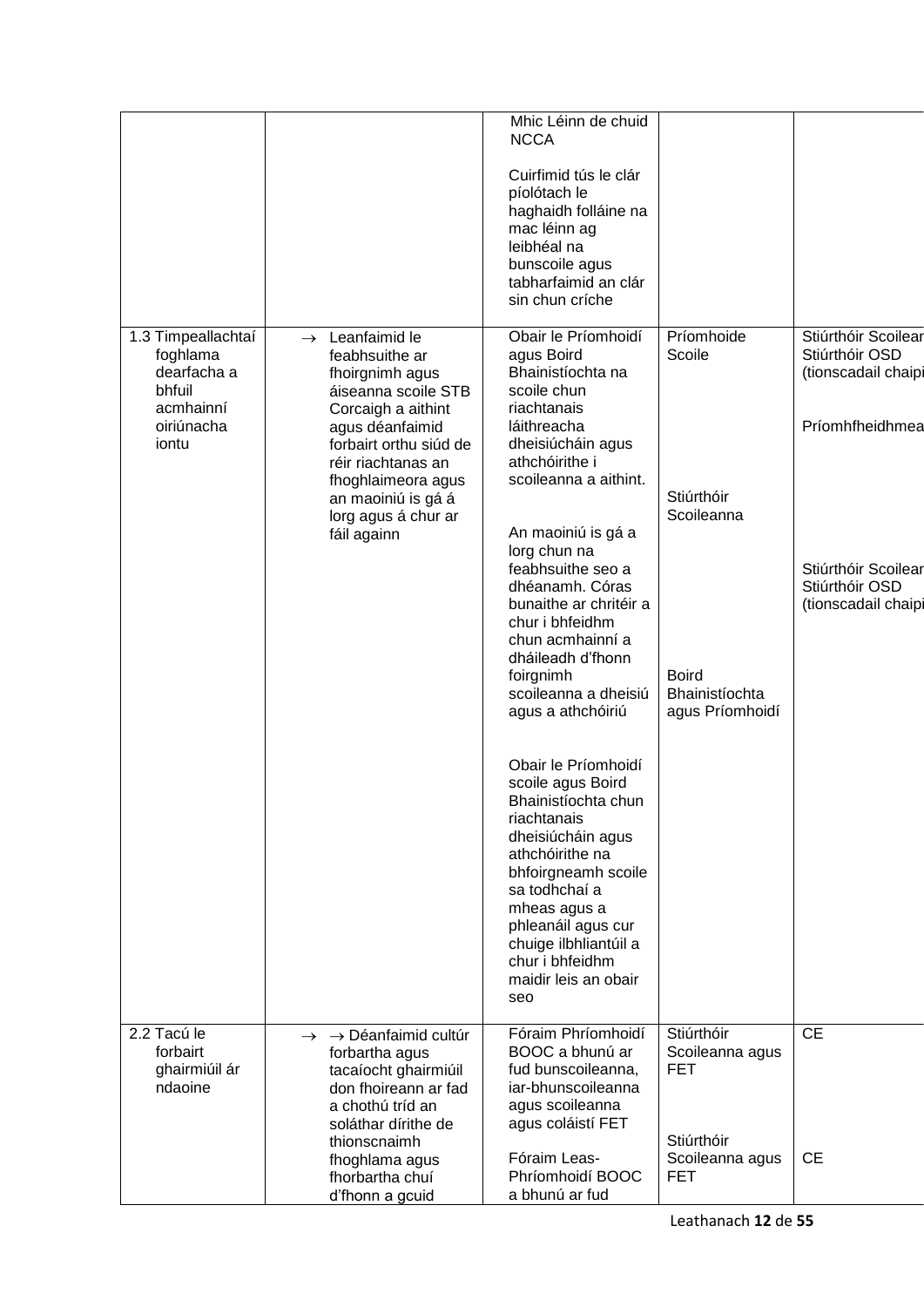| eolais agus cumais a<br>fheabhsú agus a<br>fhorbairt                                                                                                         | scoileanna<br>bunscoile,<br>iarbhunscoile agus                                                                                                                       |                                             |                                 |
|--------------------------------------------------------------------------------------------------------------------------------------------------------------|----------------------------------------------------------------------------------------------------------------------------------------------------------------------|---------------------------------------------|---------------------------------|
|                                                                                                                                                              | scoileanna agus<br>coláistí<br><b>FETEstablish</b>                                                                                                                   | Príomhoidí                                  | Stiúrthóir Scoilear<br>agus FET |
|                                                                                                                                                              | Clár meantóireachta<br>inmheánach BOOC<br>a fhorbairt do<br>Phríomhoidí agus<br>Leas-Phríomhoidí<br>uile                                                             | PDST agus CSL                               | Stiúrthóir Scoilear<br>agus FET |
|                                                                                                                                                              | Beidh na Príomhoidí<br>agus na Leas-<br>Phríomhoidí nua go<br>léir páirteach sna<br>cláir Misneach agus<br>Tánaiste faoi seach                                       | PDST agus CSL                               | Stiúrthóir Scoilear<br>agus FET |
|                                                                                                                                                              | Spreagfar na<br>Príomhoidí nua go<br>léir chun páirt a<br>ghlacadh sna<br>ceardlanna ETBI do<br>Phríomhoidí agus<br>Leas-Phríomhoidí<br>nua                          | Príomhoidí                                  | Stiúrthóir Scoilear<br>agus FET |
| $\rightarrow$ $\rightarrow$ Cuirfimid cláir<br>CPD chun cinn go<br>gníomhach, cláir a<br>sheachadtar trí<br>Sheirbhís Forbartha<br>Ghairmiúil DES do         | Déanfaidh<br>príomhoidí iarracht<br>ceannairí<br>ionchasacha a<br>aithint agus iad a<br>spreagadh chun<br>leas a bhaint as an<br>inseirbhís náisiúnta<br>atá ar fáil | Príomhoidí                                  | Stiúrthóir Scoilear             |
| Mhúinteoirí agus<br>cuirfimid ar chumas<br>ár bhfoirne páirt a<br>ghlacadh iontu                                                                             | A áirithiú go mbíonn<br>gach ball foirne<br>páirteach go<br>hiomlán i gCláir<br>Forbartha Gairmiúla                                                                  |                                             | <b>CE</b>                       |
| Déanfaimid cumas<br>$\rightarrow$<br>ceannaireachta a<br>chothú trí thacú le<br>baill foirne chun leas<br>a bhaint as cláir<br>fhoghlama,<br>fhorbartha agus | náisiúnta, amhail an<br>clár JCT                                                                                                                                     | Stiúrthóir<br>Scoileanna,<br>Stiúrthóir FET | <b>CE</b>                       |
| mheantóireachta<br>agus chun páirt a<br>ghlacadh i róil<br>cheannaireachta<br>laistigh dá<br>scoil/lárionad agus                                             | Leanfaimid le<br>Fóraim Phríomhoidí<br>BOOC a fhorbairt ar<br>fud bunscoileanna,<br>iar-bhunscoileanna                                                               | Stiúrthóir<br>Scoileanna,<br>Stiúrthóir FET | Stiúrthóir Scoilear<br>agus FET |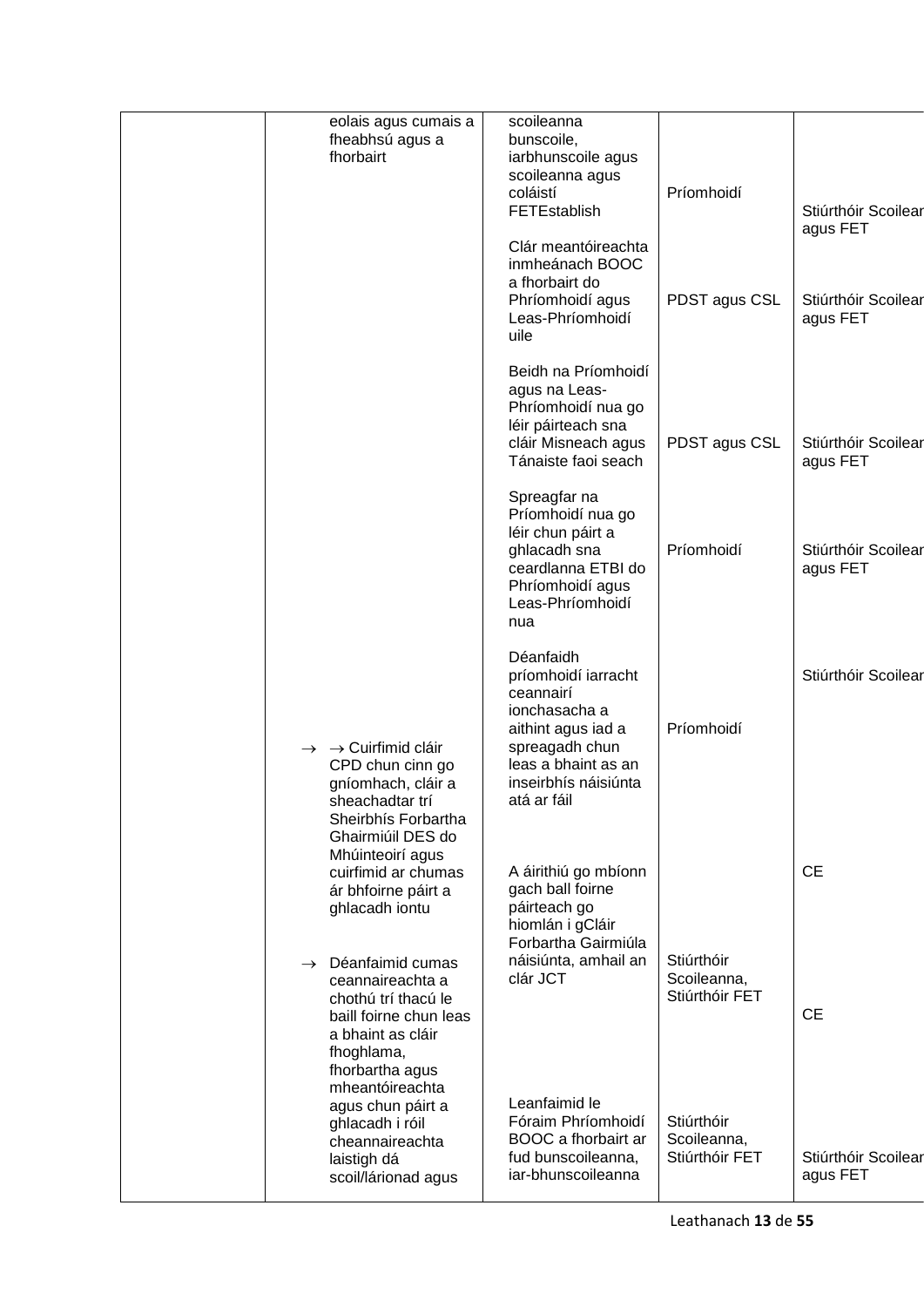|  | ar fud BOO Chorcaí<br>nuair is cuí                                                                                                                                            | agus scoileanna<br>agus coláistí FET                                                                                                                                 |                                             |                                                        |
|--|-------------------------------------------------------------------------------------------------------------------------------------------------------------------------------|----------------------------------------------------------------------------------------------------------------------------------------------------------------------|---------------------------------------------|--------------------------------------------------------|
|  |                                                                                                                                                                               | Fóraim Leas-<br>Phríomhoidí BOOC<br>a bhunú ar fud<br>bunscoileanna, iar-<br>bhunscoileanna<br>agus scoileanna<br>agus coláistí FET                                  | Príomhoidí                                  | Stiúrthóir Scoilear<br>agus FET                        |
|  |                                                                                                                                                                               | Clár meantóireachta<br>inmheánach BOOC<br>a fhorbairt do na<br>Príomhoidí agus<br>Leas-Phríomhoidí<br>nua go léir                                                    | PDST agus CSL                               | Stiúrthóir Scoilear<br>agus FET                        |
|  |                                                                                                                                                                               | Beidh na Príomhoidí<br>agus na Leas-<br>Phríomhoidí nua go<br>léir páirteach sna<br>cláir Misneach agus<br>Tánaiste faoi seach                                       | Stiúrthóir<br>Scoileanna agus<br>Fóraim FET | Stiúrthóirí Scoilea<br>agus FET<br>Stiúrthóirí Scoilea |
|  | $\rightarrow$ Múnla tacaíochta a<br>fhorbairt, laistigh de<br>na hacmhainní atá<br>ar fáil, rud a<br>éascaíonn<br>scaoileadh na foirne<br>chun deiseanna<br>CPD ábhartha agus | Spreagfar na<br>Príomhoidí nua go<br>léir chun páirt a<br>ghlacadh sna<br>ceardlanna ETBI do<br>Phríomhoidí agus<br>Leas-Phríomhoidí<br>nua                          | Príomhoidí                                  | Stiúrthóirí Scoilea                                    |
|  | cuí a ghlacadh                                                                                                                                                                | Déanfaidh<br>príomhoidí iarracht<br>ceannairí<br>ionchasacha a<br>aithint agus iad a<br>spreagadh chun<br>leas a bhaint as an<br>inseirbhís náisiúnta<br>atá ar fáil | Príomhoidí<br>Príomhoidí                    | Stiúrthóirí Scoilea                                    |
|  | $\rightarrow$ Cur ar chumas na<br>foirne go léir páirt a<br>ghlacadh i<br>gcomhlachtaí<br>náisiúnta maidir le                                                                 | A áirithiú go mbíonn<br>gach ball foirne<br>páirteach go<br>hiomlán i gCláir<br>Forbartha Gairmiúla<br>náisiúnta, amhail an<br>clár JCT                              | Príomhoidí                                  |                                                        |
|  | tionscnaimh<br>bheartais náisiúnta a<br>fhorbairt agus a chur<br>i bhfeidhm agus tacú<br>lena rannpháirtíocht                                                                 | A áirithiú go mbíonn<br>gach ball foirne<br>páirteach go<br>hiomlán i gCláir<br>Forbartha Gairmiúla                                                                  |                                             |                                                        |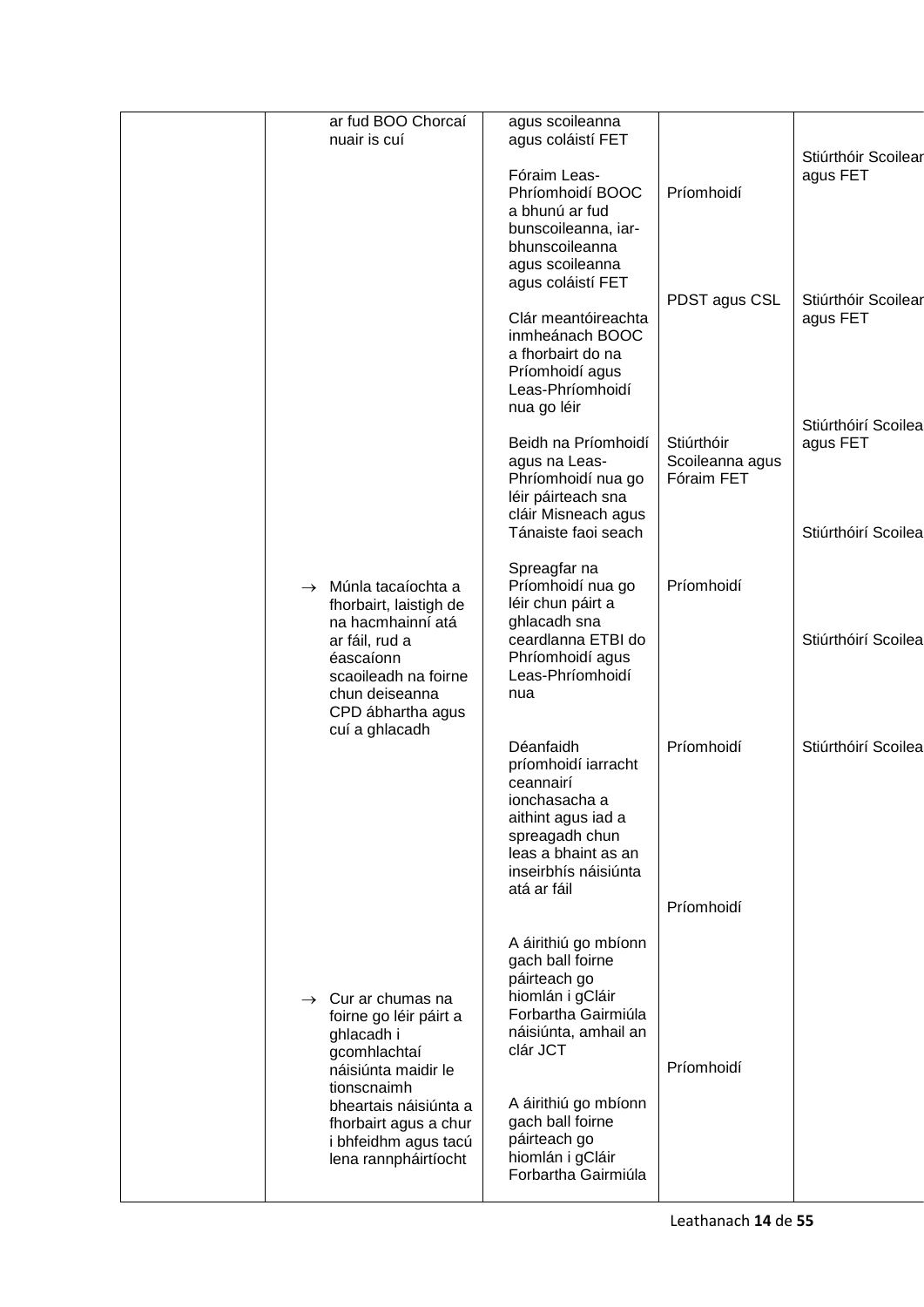|                                                                                                                |                                                                                                                                                                                                                                                                                                                                        | náisiúnta, amhail an<br>clár JCT                                                                                                                                                                                                                    |                                                                                                          |                                                                               |
|----------------------------------------------------------------------------------------------------------------|----------------------------------------------------------------------------------------------------------------------------------------------------------------------------------------------------------------------------------------------------------------------------------------------------------------------------------------|-----------------------------------------------------------------------------------------------------------------------------------------------------------------------------------------------------------------------------------------------------|----------------------------------------------------------------------------------------------------------|-------------------------------------------------------------------------------|
|                                                                                                                |                                                                                                                                                                                                                                                                                                                                        | Spreagfaimid agus<br>éascóimid an<br>fhoireann uile ar<br>mian leo páirt a<br>ghlacadh i<br>dtionscnaimh<br>bheartais náisiúnta<br>laistigh de na<br>hacmhainní atá ar<br>fáil                                                                      |                                                                                                          |                                                                               |
| 2.3 Timpeallacht<br>dhearfach,<br>ghairmiúil<br>agus<br>thacaíochta a<br>sholáthar don<br>fhoireann go<br>léir | Tabharfaimid<br>$\rightarrow$<br>tacaíocht dár<br>gCeannairí maidir le<br>caidreamh dearfach<br>foirne a chur chun<br>cinn trí fhaisnéis,<br>oiliúint agus<br>comhairle leanúnach<br>a sholáthar i ndáil le<br>príomhscileanna<br>bainistíochta agus<br>ceannaireachta                                                                 | Cuirfear ceardlanna<br>ar phríomhscileanna<br>ceannaireachta<br>agus bainistíochta<br>ar fáil dár<br>bPríomhoidí go léir                                                                                                                            | Bainisteoirí<br><b>BOOC</b>                                                                              | Stiúrthóirí Scoilea<br>agus FET                                               |
| 3.2 Tionscnaimh                                                                                                | Déanfaimid<br>$\rightarrow$<br>deiseanna a<br>iniúchadh agus a<br>fhorbairt tuilleadh trí<br>úsáid a bhaint as<br>cumais TFC, maidir<br>le conas deiseanna<br>a sholáthar do<br>phobail ghairmiúla a<br>chruthú i measc na<br>foirne mar iarracht<br>cuidiú leo chun tacú<br>lena chéile i<br>seachadadh<br>oideachais agus<br>oiliúna | Forbróidh gach scoil<br>Straitéis Foghlama<br>Feabhsaithe<br>Teicneolaíochta de<br>réir na dtreoirlínte<br>náisiúnta<br>Bunófar infheistíocht<br>TFC sa todhchaí i<br>scoileanna ar chur<br>chun feidhme na<br>straitéise seo<br>Leanfaimid leis an | SMTanna Scoile,<br>Foireann<br>Chomhordaithe<br><b>TFC Scoile</b><br><b>SMTanna Scoile</b><br>Múinteoirí | Príomhoifigeach 0<br>TFC<br>Stiúrthóirí Scoilea<br>FET agus OSD<br>Príomhoidí |
| nua a chur i<br>bhfeidhm<br>agus a<br>fhorbairt i                                                              | An Straitéis<br>$\rightarrow$<br>Náisiúnta<br>Litearthachta agus<br>Uimhearthachta a<br>chur i bhfeidhm                                                                                                                                                                                                                                | straitéis seo a chur i<br>bhfeidhm                                                                                                                                                                                                                  |                                                                                                          |                                                                               |
| gcuraclam na<br>bunscoile                                                                                      | An curaclam teanga<br>$\rightarrow$<br>nua a chur i<br>bhfeidhm go hiomlán                                                                                                                                                                                                                                                             | Cuirfimid an<br>curaclam seo i<br>bhfeidhm                                                                                                                                                                                                          | Múinteoirí                                                                                               | Múinteoirí<br>Múinteoirí                                                      |
|                                                                                                                | $\rightarrow$ An straitéis nua ST a<br>chur i bhfeidhm                                                                                                                                                                                                                                                                                 | Cuirfimid an straitéis<br>seo i bhfeidhm                                                                                                                                                                                                            | Múinteoirí                                                                                               |                                                                               |
| 4.4 Branda láidir<br>inaitheanta                                                                               | Déanfaimid<br>$\rightarrow$<br>gnóthachtálacha ár                                                                                                                                                                                                                                                                                      | Beidh nós imeachta<br>i bhfeidhm ag gach                                                                                                                                                                                                            | <b>SMTanna Scoile</b>                                                                                    | Príomhoidí Scoile                                                             |
|                                                                                                                |                                                                                                                                                                                                                                                                                                                                        |                                                                                                                                                                                                                                                     |                                                                                                          |                                                                               |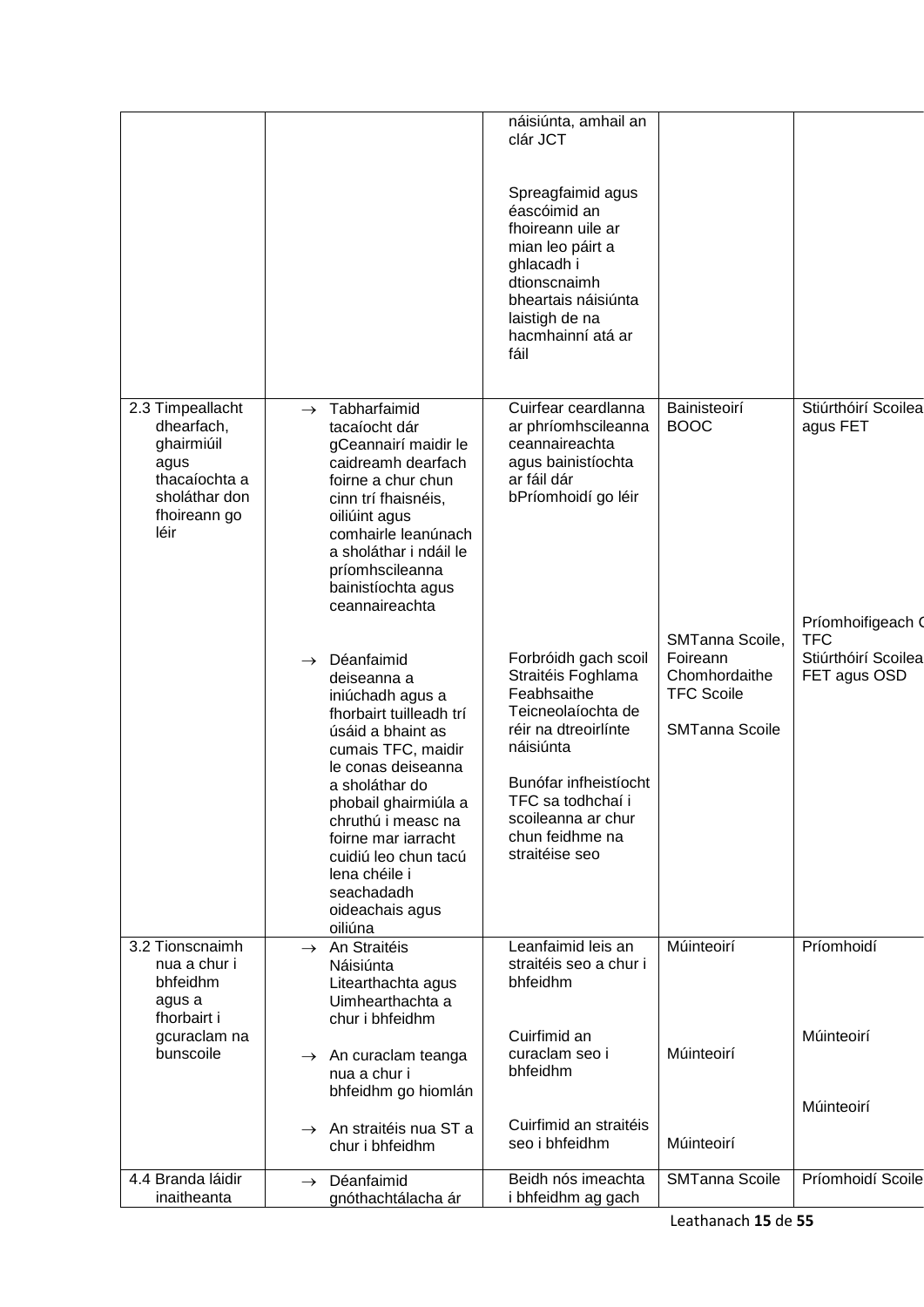| <b>BOO Chorcaí</b> | bhfoghlaimeoirí agus                          | scoil chun éachtaí                        |                               |                     |
|--------------------|-----------------------------------------------|-------------------------------------------|-------------------------------|---------------------|
| a fhorbairt        | ár bhfoirne a aithint                         | na mac léinn agus                         |                               |                     |
|                    | agus a cheiliúradh<br>mar bhealach chun       | na foirne a aithint<br>agus a cheiliúradh |                               |                     |
|                    | cultúr sármhaitheasa                          |                                           |                               |                     |
|                    | a thacú agus a                                |                                           | Roinn Seirbhísí               | Stiúrthóirí Scoilea |
|                    | chothú                                        | Beidh searmanas<br>ag BOOC chun           | Corparáide                    |                     |
|                    |                                               | gnóthachtálacha                           |                               |                     |
|                    |                                               | suntasacha ár                             |                               |                     |
|                    |                                               | ndaltaí sna<br>hArdteistiméireachta       |                               |                     |
|                    |                                               | agus sna Cláir                            |                               |                     |
|                    |                                               | Ardteistiméireachta                       |                               |                     |
|                    |                                               | Fheidhmeacha<br><b>BOOC</b> a aithint     |                               | Stiúrthóirí Scoilea |
|                    |                                               |                                           | Roinn Seirbhísí               |                     |
|                    |                                               |                                           | Corparáide                    |                     |
|                    |                                               | I gcás ina bhfuil<br>gnóthachtálacha      |                               |                     |
|                    |                                               | suntasacha ag mic                         |                               |                     |
|                    |                                               | léinn/scoileanna                          |                               |                     |
|                    |                                               | aonair nó ag roinnt<br>mac                |                               |                     |
|                    |                                               | léinn/scoileanna,                         |                               |                     |
|                    |                                               | déanfaidh BOOC é                          |                               |                     |
|                    |                                               | seo a aithint ar<br>cheann amháin de      |                               |                     |
|                    |                                               | dhá bhealach (an dá                       |                               |                     |
|                    |                                               | bhealach, más cuí)                        |                               |                     |
|                    |                                               | (a) Searmanas ar leith<br>in onóir na     |                               | <b>CE</b>           |
|                    |                                               | gnóthachtála                              |                               |                     |
|                    |                                               | (b) An mac léinn (na                      | Stiúrthóirí                   |                     |
|                    |                                               | mic léinn)/(an<br>scoile/na               | Scoileanna                    |                     |
|                    | Seachadfar ar<br>$\rightarrow$                | scoileanna) a chur i                      |                               |                     |
|                    | ghealltanais a                                | láthair BOOC                              |                               |                     |
|                    | thugtar i Scéim na<br>dTeangacha Gaeilge      | Fóram                                     |                               |                     |
|                    | Oifigiúla laistigh de                         | Gaeloideachais do                         |                               | Stiúrthóirí Scoilea |
|                    | shaolré na scéime                             | scoileanna BOOC a<br>chur ar bun          |                               |                     |
|                    | reatha                                        |                                           |                               |                     |
|                    |                                               |                                           | Cúntóir AD agus               |                     |
|                    | Tabharfaimid<br>$\rightarrow$<br>tacaíocht do |                                           | Airgeadais<br>Príomhoifigeach |                     |
|                    | scoileanna/coláistí                           |                                           |                               |                     |
|                    | maidir le cur i                               |                                           |                               |                     |
|                    | bhfeidhm Bheartas<br>DES ar Oideachas         | Cúnamh airgeadais                         |                               |                     |
|                    | Gaeltachta 2017-                              | a sholáthar maidir le                     |                               | Stiúrthóirí Scoilea |
|                    | 2022                                          | táillí a íoc le                           |                               |                     |
|                    |                                               | haghaidh foirne ar<br>mian leo            |                               |                     |
|                    |                                               | breisoideachas                            | Roinn Seirbhísí               |                     |
|                    |                                               | agus oiliúint a                           | Corparáide                    |                     |
|                    |                                               | dhéanamh ar úsáid<br>na Gaeilge nuair     |                               |                     |
|                    |                                               | nach bhfuil an                            |                               |                     |
|                    |                                               |                                           |                               |                     |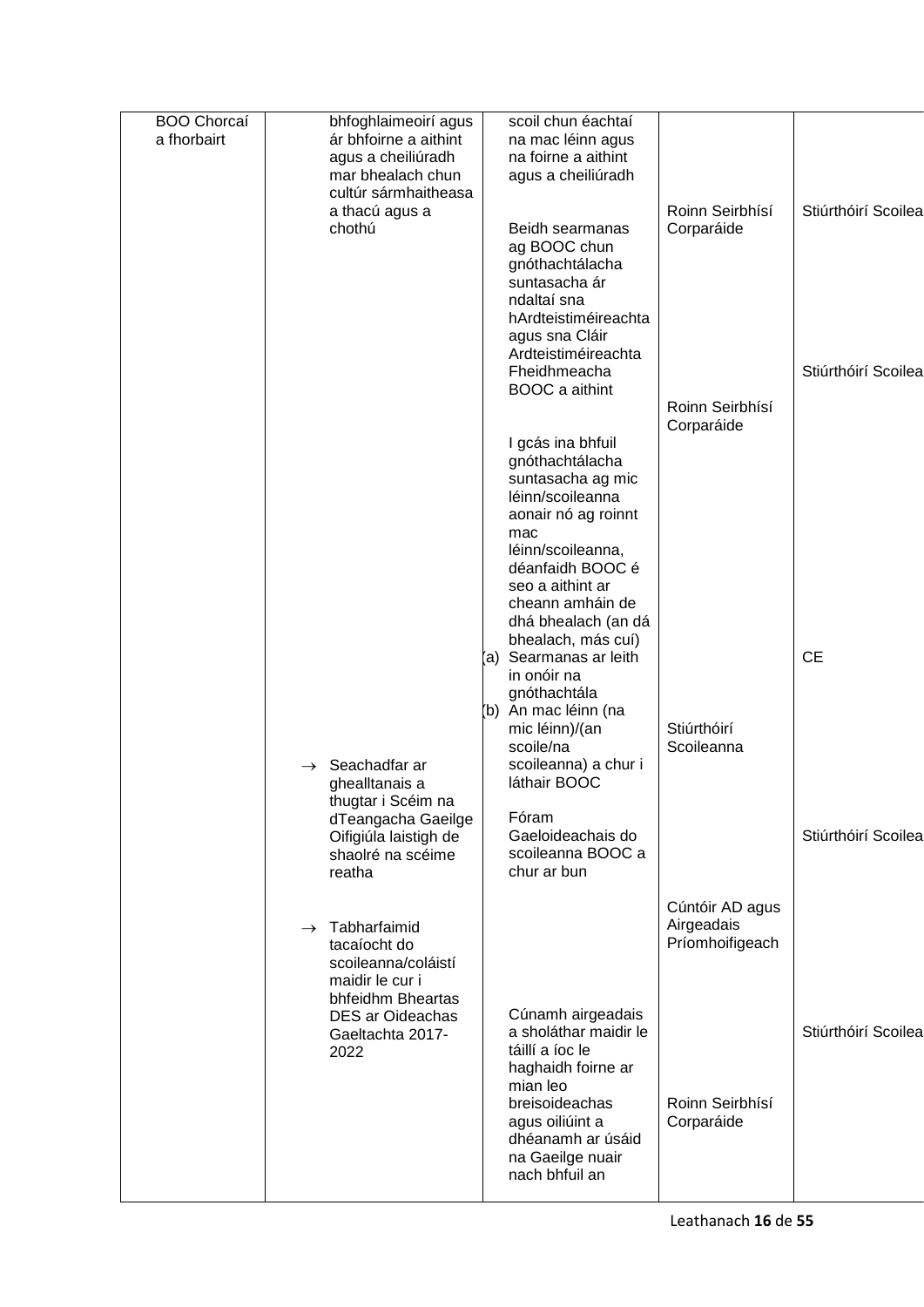| maoiniú sin ar fáil ó<br>aon fhoinse eile                                                                                       |  |
|---------------------------------------------------------------------------------------------------------------------------------|--|
| Páirt a ghlacadh i<br>bpróiseas<br>comhairliúcháin<br>d'fhonn post<br>d'Oifigeach Gaeilge<br>a bhunú laistigh de<br><b>BOOC</b> |  |

<span id="page-16-0"></span>Rolluithe réamh-mheasta i Scoileanna Iar-bhunscoileanna Aitheanta in aghaidh an Chláir do Mheán Fómhair 2018

| Scoil/Coláiste | <b>Uimhir</b> | <b>Iomlán an</b>  | Soláthar Iar-     | <b>Iomlán</b> in       |
|----------------|---------------|-------------------|-------------------|------------------------|
|                | Rolla         | <b>tSoláthair</b> | Ardteistiméireach | aghaidh                |
|                |               | lar-              | ta                | an<br><b>Choláiste</b> |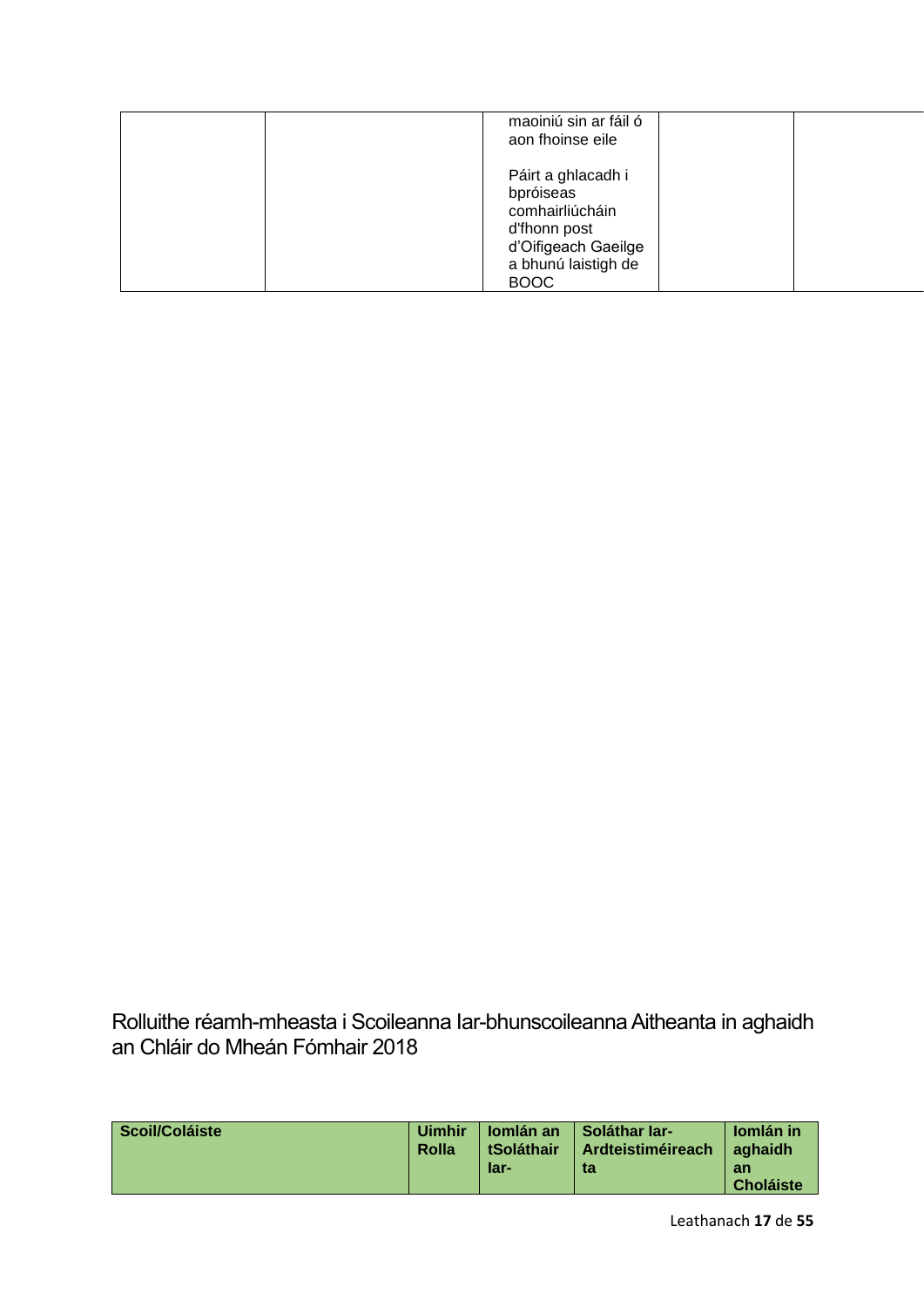|                                                 |                 | bhunscoil   |      |       |
|-------------------------------------------------|-----------------|-------------|------|-------|
|                                                 |                 | e           |      |       |
|                                                 | 76333           | 177         |      |       |
| Coláiste Pobail Charraig Thuathail              | G               |             |      | 177   |
|                                                 | 70950           | 585         |      |       |
| CP Chloich na Coillte                           | A<br>70960      | 713         | 15   | 600   |
| CP Áth an Chóiste                               | D               |             |      | 713   |
|                                                 | 70970           | 287         |      |       |
| CP an Chóibh                                    | G               |             | 15   | 302   |
| Coláiste an Chraoibhín (Mainistir Fhear<br>Maí) | 70990<br>M      | 842         |      | 842   |
|                                                 | 71103           | 1383        |      |       |
| Coláiste Choilm (Baile an Chollaigh)            | Κ               |             |      | 1383  |
|                                                 | 71124           | 222         |      |       |
| Coláiste Daibhéid                               | S<br>70920      | 207         |      | 222   |
| Coláiste Ghobnatan (Baile Bhuirne)              | O               |             |      | 207   |
|                                                 | 76090           | 678         |      |       |
| Coláiste Pobail (Beanntraí)                     | G               |             | 24   | 702   |
| Coláiste Pobail Naomh Mhuire (Cill na           |                 | 402         |      | 402   |
| Mallach)                                        | 76067L<br>71122 | $\mathbf 0$ |      |       |
| Coláiste Stiofáin Naofa                         | O               |             | 750  | 750   |
|                                                 | 71000           | 515         |      |       |
| Coláiste Treasa (Ceann Toirc)                   | A               |             |      | 515   |
| Coláiste na Tráchtála                           | 71120<br>Κ      | 110         | 1780 | 1890  |
|                                                 | 71020           | 818         |      |       |
| Coláiste Davis (Mala)                           | G               |             |      | 818   |
|                                                 | 76273           | 101         |      |       |
| Gaelcholáiste Charraig Uí Leighin               | O               | 1061        |      | 101   |
| CP Ghleann Maghair                              | 76064F<br>76434 | $\mathbf 0$ |      | 1061  |
| Coláiste Breisoideachais Mhala                  | м               |             | 450  | 450   |
|                                                 | 76086           | 483         |      |       |
| CP Maria Immaculata, Dún Mánmhaí                | P               |             |      | 483   |
| Coláiste McEgan (Maigh Chromtha)                | 71030J          | 175         | 66   | 241   |
|                                                 | 71110           | 203         |      |       |
| CP Nagle                                        | H               | 372         |      | 203   |
| CP na Scoile<br>Scoil Mhuire, Bhéal Átha an     | 71102l          | 101         |      | 372   |
| Ghaorthaidh                                     | 70931T          |             |      | 101   |
|                                                 | 71101           | 409         |      |       |
| CP San Aidan, Cnoc Bhaile Átha Cliath           | G               |             |      | 409   |
| Coláiste San Brogan, Droichead na<br>Bandan     | 70910L          | 566         | 351  | 917   |
|                                                 | 71050           | 771         |      |       |
| CP Colmán, Mhainistir na Corann                 | P               |             | 130  | 901   |
|                                                 | 71040           | 271         |      |       |
| CP San Fanahan, Baile Mhistéala                 | M<br>71121      | $\mathbf 0$ | 50   | 321   |
| Coláiste Láir Eoin                              | M               |             | 900  | 900   |
|                                                 | 71123           | 172         |      |       |
| <b>CP Terence MacSwiney</b>                     | Q               |             | 115  | 287   |
| Iomlán in aghaidh na Scéime                     |                 | 11642       | 4646 | 16270 |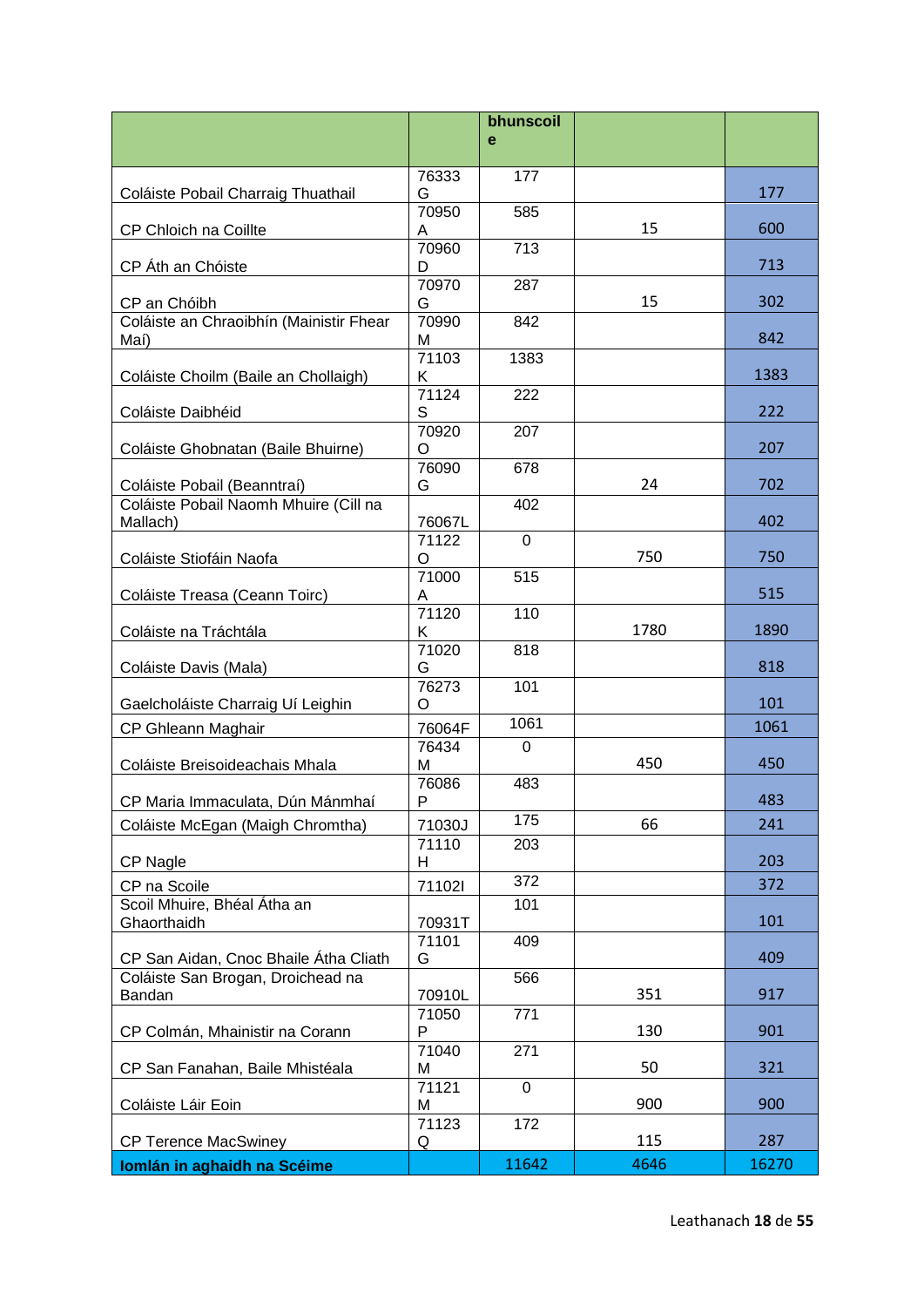## <span id="page-18-0"></span>**Ráiteas ar Sheirbhísí – Breisoideachas & Oiliúint**

## <span id="page-18-1"></span>Breisoideachas agus Oiliúint -Achoimre

Soláthraíonn BOO Chorcaí raon leathan agus cuimsitheach de chláir Bhreisoideachais agus Oiliúna (FET) trína sheirbhísí éagsúla FET a ceapadh chun freastal ar riachtanais oideachais, eacnamaíochta agus sóisialta dhaoine aonair, idir fhostaithe agus dhífhostaithe, agus pobal. Ina theannta sin, tá seirbhísí FET de chuid BOO Chorcaí dírithe ar riachtanais ghnólachtaí agus fhostóirí sa réigiún a chomhlíonadh le haghaidh fostaithe atá oilte go cuí, trí oideachas agus oiliúint tosaigh (réamhfhostaíocht) agus an soláthar d'oiliúint leanúnach (sa phost).

Leis an Straitéis Náisiúnta Breisoideachais 2014-2019 agus an Plean Corparáideach SOLAS 2017-2019, i measc eile, treoir ar fáil do sheirbhísí agus do chláir Bhreisoideachais agus Oiliúna, agus iad faoi thionchar ag na beartais eacnamaíocha agus sóisialta mar a chinneann an tOireachtas.

Bliain dúshlánach a bhí in 2017, agus ag an am céanna ba bhliain dhearfach í maidir le seirbhísí FET de chuid BOO Chorcaí. Mar gheall ar an staid eacnamaíoch feabhsaithe, bhí athrú béime agus fócais ag teastáil ar roinnt seirbhísí, agus laghdú ag teacht fós ar líon na niarratasóirí ar chúrsaí oideachais agus oiliúna. Cé go raibh an soláthar do dhaoine dífhostaithe agus dóibh siúd a bhí ag lorg oibre fós ina chroíchuspóir, bhí riachtanas ann líonta agus próifílí na ndaoine a bhí ag clárú ar chláir a mhionathrú agus a oiriúnú i rith na bliana.

Aithnítear príomhphointí agus príomhréimsí gníomhaíochta sna tuarascálacha atá sonrach do chláir a leanann sa chuid seo. Mar sin féin, tá roinnt pointí tábhachtacha le tabhairt d'aire ó dhearcadh foriomlán, lena n-áirítear iad seo a leanas:

- Thug BOO Chorcaí a chlár píolótach le SOLAS chun deiridh chun cur chuige maidir le pleanáil straitéiseach agus maoiniú a iniúchadh a bheadh mar bhonn le múnla pleanála straitéiseach nua d'earnáil an BOO sa todhchaí. Bhí an-tionchar ag an gclár píolótach seo ar an gcur chuige atá á ghlacadh ag SOLAS maidir le pleanáil agus maoiniú in 2018
- Bhí BOO Chorcaí ar cheann de na chéad BOOnna chun an próiseas Féinmheastóireachta Feidhmiúcháin a thabhairt chun deiridh, rud a éilíonn QQI mar chuid dá rannpháirtíocht fhoirmiúil leis na BOOnna mar aonáin reachtúla. Tríd an bPlean Feabhsúcháin Cáilíochta agus Forbartha a tháinig chun cinn ón bpróiseas seo, déanfar gníomhaíocht sa réimse seo do 2018 a threorú agus a stiúradh, de réir mar a dhéanann an BOO ullmhúcháin le haghaidh Athbhreithnithe Reachtúil ar a chuid oibríochtaí in 2019.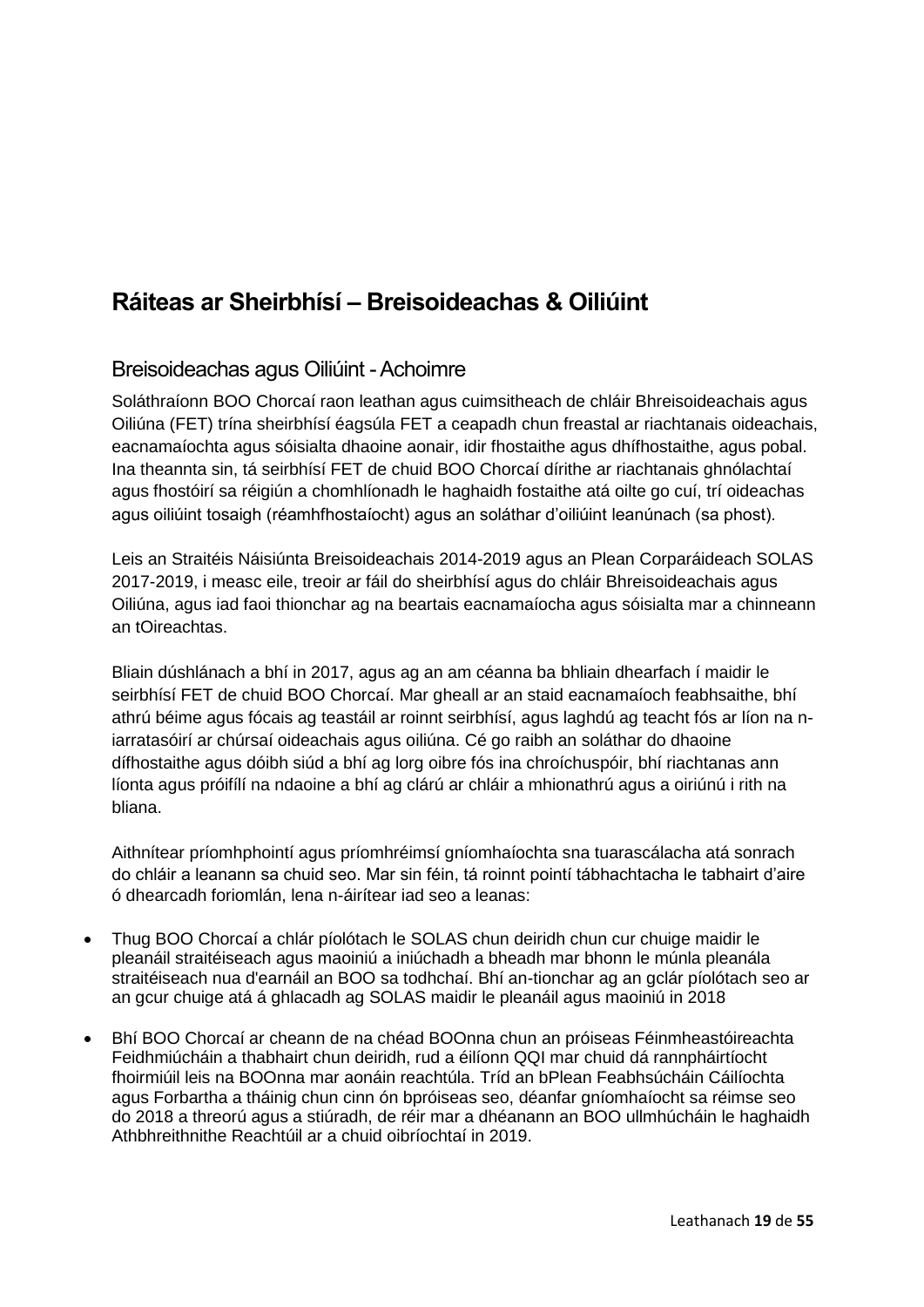## Raon an tSoláthair Oideachais agus Oiliúna de chuid BOO Chorcaí

Cuireann BOO Corcaigh, trína sheirbhísí FET, raon leathan clár agus cúrsaí lánaimseartha agus páirtaimseartha ar fáil i raon leathan de réimsí do dhaonra suntasach d'fhoghlaimeoirí fásta agus d'fhoghlaimeoirí iar-mheánoideachais. Cuirtear cláir agus cúrsaí FET ar fáil i raon áiteanna ar fud an réigiúin. Áirítear leis na cláir a chuirtear ar fáil trí sheirbhís FET de chuid BOO Chorcaí ná iad seo a leanas:

- Cúrsaí Iar-Ardteistiméireachta
- Printíseachtaí
- Cúrsaí Oiliúna
- Scéim Deiseanna Oiliúna Gairmoideachais (VTOS)
- An Tionscnamh um Fhilleadh ar an Oideachas (BTEI)
- Litearthacht d'Aosaigh
- Bunoideachas Dian d'Aosaigh (ITABE)
- Oideachas Pobail
- Oiliúint ar Scileanna ar Leith
- Ógtheagmháil
- Ionaid Oiliúna Pobail
- Tionscnaimh Oiliúna Áitiúla
- Seirbhís Oideachais Príosún
- Seirbhís Príosún Iarscaoilte
- Scileanna le haghaidh Oibre
- Comhoibriú le forais eile

## Tuarascálacha ar Bhreisoideachas agus Seirbhísí Oiliúna

## **Coláistí Breisoideachais (PLC)**

Lean Coláistí Breisoideachais BOOC le raon agus próifíl de chúrsaí Iar-Ardteistiméireachta a chur ar fáil, cosúil leo siúd a seachadadh sa bhliain roimhe sin. Cé go ndearna coláistí, nuair ab fhéidir, cúrsaí a oiriúnú agus a mhodhnú chun freastal ar an margadh saothair áitiúil agus ar riachtanais an fhoghlaimeora, bhí an cumas laistigh den BOO chun foráil a dhéanamh ar chúrsa iomlán nua a fhorbairt agus a thabhairt isteach teoranta go suntasach, mar gheall ar easpa solúbthachta foriomlán a cruthaíodh mar gheall ar líon rolluithe a bhí ag titim agus laghduithe i leithdháileadh iomlán an mhúinteora mar gheall ar an titim i rolluithe sa bhliain roimhe sin.

Tháinig laghdú ar rolluithe ar fud na gcoláistí agus na n-ionad go léir a thairgeann cúrsaí PLC don bhliain acadúil 2017-2018, go dtí 4,544, ó 4,832 sa bhliain roimhe sin. Bhí an-tionchar ar rolluithe i gcúrsaí ag an staid eacnamaíoch atá ag athrú, agus ag an mbeartas leanúnach atá á ghlacadh ag an earnáil Ardoideachais chun rolluithe a mhéadú agus na ceanglais maidir le pointí CAO a laghdú ar mhórán cúrsaí. Mar fhocal dearfach, bhí bunú an champais Chorcaí Thiar de Choláiste na Tráchtála thar a bheith rathúil, mar gheall ar iarrachtaí na foirne agus na bainistíochta sa dá áit, agus leibhéal suntasach dea-thola ón bpobal ar an Sciobairín freisin.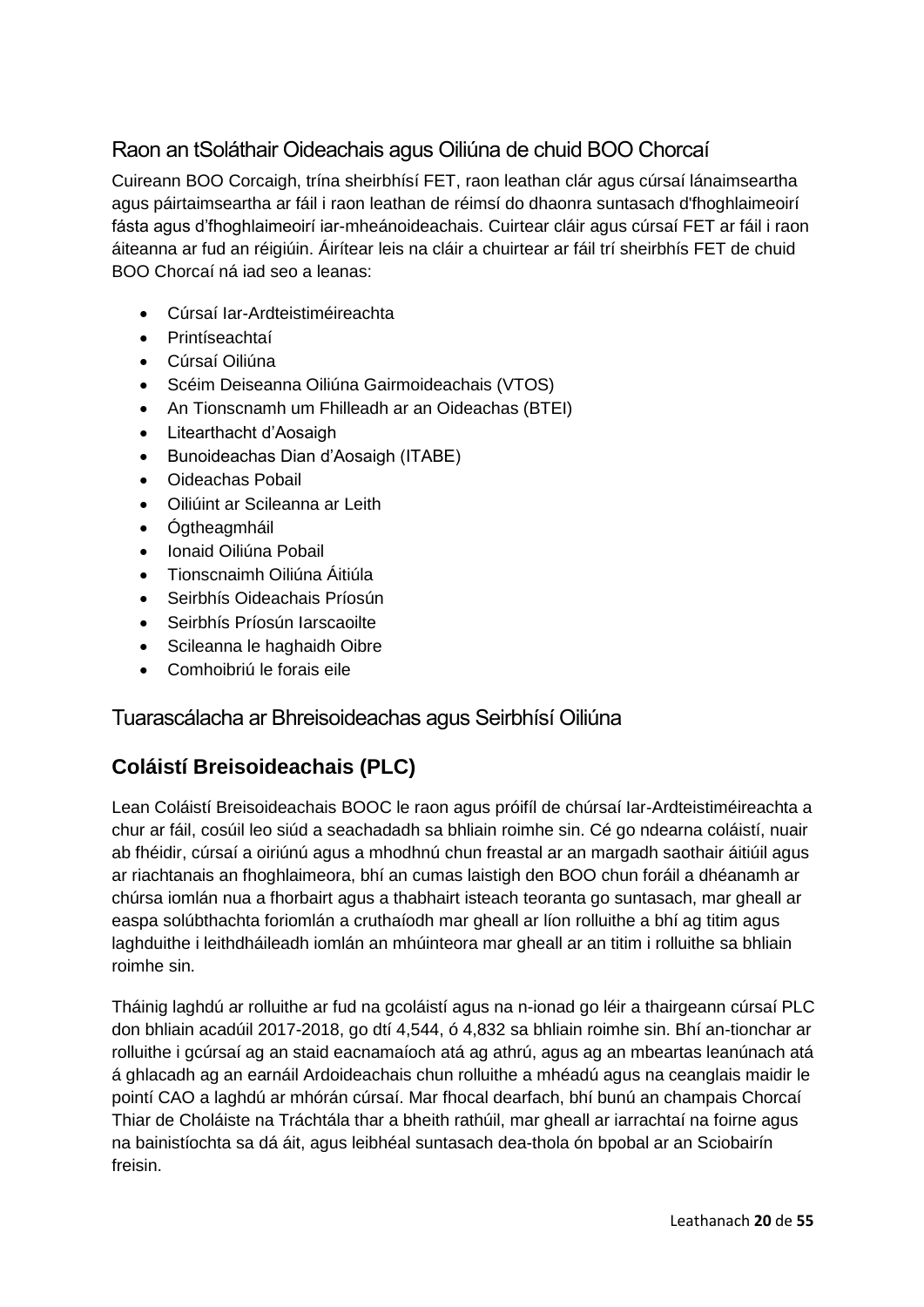Áirítear sna himeachtaí suntasacha san earnáil PLC i rith na bliana ná iad seo a leanas:

- Tabhairt isteach rathúil den Phrintíseacht Teicneoirí Cuntasaíochta
- Tabhairt isteach de scéim shocrúcháin oibre don fhoireann teagaisc, rud a sholáthair do líon mór múinteoirí PLC socrúchán a fháil i ngnó agus i dtionscal suas le dhá sheachtain, rud a neartaíonn na naisc le tionsclaíocht agus a ardaíonn feasacht ar riachtanais an tionscail agus a sholáthraíonn ailíniú níos fearr de chúrsaí PLC le saol na hoibre.

## **Ionad Oiliúna Chorcaí (Seirbhísí)**

Is é Ionad Oiliúna Chorcaí, atá suite ar Ascaill Rossa, Baile an Easpaig, an t-ionad oibriúcháin agus an mol le haghaidh gach seirbhís oiliúna a sholáthraíonn BOOC faoi FET. Cé gurb é an t-ionad an suíomh seachadta do réimse printíseachtaí, lena n-áirítear oiliúint as an bpost (Céim 2), cuireann an t-ionad raon de chláir oiliúna speisialtóireachta ar fáil agus gníomhaíonn sé mar ionad comhordaithe agus riaracháin le haghaidh soláthar oiliúna, le raon d'oifigí tacaíochta FET de chuid BOOC, lena n-áirítear Dearbhú Cáilíochta, Treoir agus Seirbhísí Óige atá suite ann.

Ag teacht le paraiméadair agus ceanglais phleanála náisiúnta FET, in 2018 beidh seirbhísí oiliúna BOOC ag iarraidh méid na n-acmhainní oiliúna printíseachta is féidir a sheachadadh tríd an ionad a mhéadú, trí spásanna oiliúna atá ann cheana a athchumrú agus infheistíocht in acmhainn bhreise taobh amuigh den ionad. Leagfaidh an tIonad Oiliúna béim agus fócas ar leith ar fhorbairt agus ar sheachadadh oiliúna breise do dhaoine i bhfostaíocht in 2018, ag teacht le beartais SOLAS de réir mar a eisítear iad.

Cuireann feidhm Oiliúna BOOC cláir ar fáil do dhaoine dífhostaithe chun oiliúint, athoiliúint nó oiliúint bhreise a sholáthar, agus freisin do chuardaitheoirí poist eile ionas gur féidir leo post a aimsiú agus/nó dul chuig ardoideachas/breisoideachas agus oiliúint, a chuirfidh ar a gcumas dul san iomaíocht sa mhargadh saothair. Seachadtar na cláir seo trí chúrsaí lae lánaimseartha, cúrsaí tráthnóna nó cúrsaí ar líne. Tá laghdú ag teacht ar mhéid na gníomhaíochta i soláthar spriocdhírithe do dhaoine dífhostaithe i gcomhréir leis an gclár beo. Léirítear an méid gníomhaíochta oiliúna sa bhuiséad oiliúna bliantúil.

Sa bhreis ar oiliúint do dhaoine dífhostaithe agus feabhas a chur ar scileanna, déantar oiliúint phrintíseachta a bhainistiú agus a riar. Sa bhliain 2018, tá sé beartaithe go mbeidh thart ar 1400 áit oiliúna printíseachta ar fáil ag céimeanna 2, 4, 6. Tá breis agus 1550 printíseach faoi oiliúint ag na céimeanna difriúla, atá fostaithe ag níos mó ná 600 fostóir i gContae Chorcaí. Táthar ag súil go leanfar le leathnú ar bhonn leanúnach i bprintíseachtaí ceirde i rith na bliana. Tá acmhainn oiliúna breise á phleanáil chun freastal ar an éileamh atá ag méadú i Meicnic Feithiclí Trom, Slándáil Leictreonach agus Ionstraimíocht Leictreach.

I dteannta na printíseachta ceirde, tá printíseachtaí nua faoi stiúir Consortia ag céimeanna éagsúla forbartha. Cuimsítear le clárú nua printíseachtaí atá le tosú in 2018 ná Commis Chef, Búistéireacht, crua-earraí agus bogearraí comhpháirtí TFC.

| Tosaíochtaí 2017   Gníomhartha | Torthaí ionchais | Ceannaire   Urraitheoir |
|--------------------------------|------------------|-------------------------|
| $-21$                          | do 2018 (i gcás  |                         |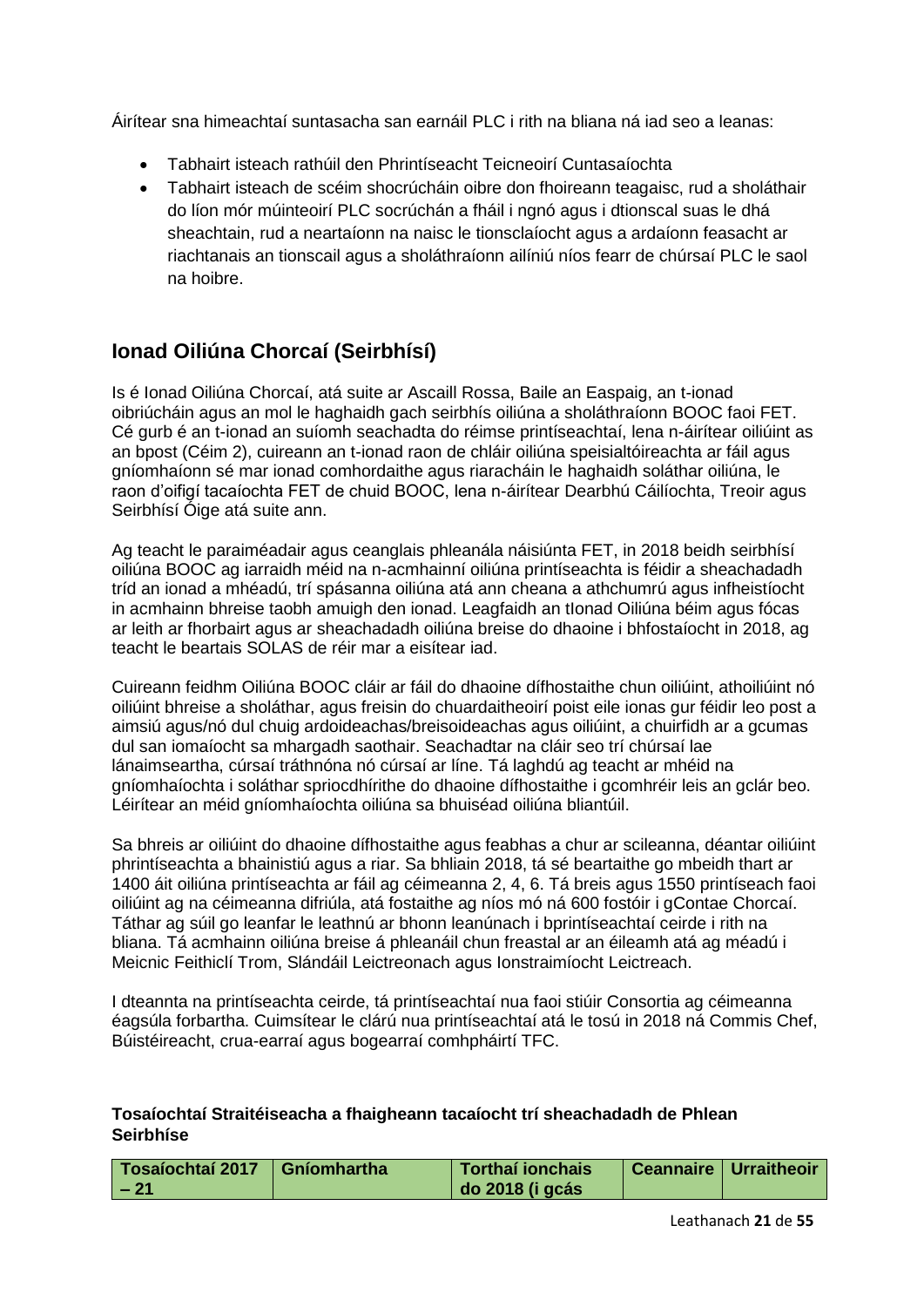| (Cuir isteach<br><b>Uimh Tosaíochta)</b>                                                                                                                                                                                                                               |                                                                                                                                                                                                                                                                                                                                                                                        | seirbhísí ar liosta<br>na bliana acadúla<br>do 2017/2018)                                                                                                                                                                                                                                                                          |                          |                          |
|------------------------------------------------------------------------------------------------------------------------------------------------------------------------------------------------------------------------------------------------------------------------|----------------------------------------------------------------------------------------------------------------------------------------------------------------------------------------------------------------------------------------------------------------------------------------------------------------------------------------------------------------------------------------|------------------------------------------------------------------------------------------------------------------------------------------------------------------------------------------------------------------------------------------------------------------------------------------------------------------------------------|--------------------------|--------------------------|
| 3.5 Clár FET a<br>Athbhreithniú<br>agus a<br>Fhorbairt                                                                                                                                                                                                                 | Déanfaimid<br>$\rightarrow$<br>próiseas<br>comhtháite<br>pleanála FET a<br>fhorbairt agus<br>a chur i<br>bhfeidhm, rud<br>a chinntíonn go<br>n-aithnítear<br>riachtanais na<br>bpobal áitiúil,<br>na<br>bhfoghlaimeoirí<br>agus na<br>bhfostóirí ar<br>bhealach cuí<br>agus tráthúil de<br>réir riachtanas<br>agus<br>tosaíochtaí na<br>Straitéise FET                                 | Déanfar<br>athbhreithniú ar 10<br>réimse oiliúna, ag<br>déanamh anailíse ar<br>ábhar, fad agus<br>torthaí an chúrsa trí<br>phróisis<br>chomhairliúcháin le<br>fostóirí.<br>Déanfar<br>athbhreithniú ar<br>ghníomhaíochtaí<br>oiliúna Bio Pharma<br>agus forbrófar plean<br>straitéiseach le<br>haghaidh oiliúna san<br>earnáil seo | Bainisteoir<br><b>TC</b> | Stiúrthóir<br><b>FET</b> |
| 2.1 Comhtháthú<br>sóisialta agus<br>eacnamaíoch a<br>fheabhsú i<br>bpobail ár<br>bhfoghlaimeoirí<br>trí eolas agus<br>scileanna<br>ábhartha a<br>sholáthar maidir<br>le foghlaim ar<br>feadh an tsaoil,<br>forbairt<br>phearsanta, dul<br>chun cinn agus<br>fostaíocht | Tabharfaimid<br>$\rightarrow$<br>cabhrú go<br>gníomhach le<br>foghlaimeoirí<br>sa phróiseas<br>d'fhilleadh ar<br>an bhfoghlaim<br>trína áirithiú go<br>soláthraítear<br>cúrsaí agus<br>tacaíochtaí cuí<br>chun<br>rannpháirtíocht<br>na<br>foghlaimeoirí a<br>thacú agus a<br>spreagadh<br>$\rightarrow$ Déanfaimid na<br>cláir<br>Phrintíseachta<br>agus Oiliúna a<br>chur chun cinn, | Chun tacaíocht<br>ghníomhach a<br>thabhairt<br>d'fhoghlaimeoirí sa<br>phróiseas d'fhilleadh<br>ar an oideachas,<br>soláthrófar modúl<br>tacaíochta 'ag<br>foghlaim chun<br>foghlaim' ar fud na<br>gcúrsaí oiliúna fada<br>go léir.<br>Chun an soláthar<br>printíseachta a chur<br>chun cinn agus a                                 | Bainisteoir<br>ТC        | Stiúrthóir<br><b>FET</b> |
|                                                                                                                                                                                                                                                                        | a fhorbairt<br>agus a<br>bhainistiú le<br>háirithiú go<br>gcomhlíonann<br>oiliúint<br>riachtanais an<br>tionscail                                                                                                                                                                                                                                                                      | mhéadú, cuirfear 3<br>rang breise<br>printíseachta leis in<br>2018.                                                                                                                                                                                                                                                                |                          |                          |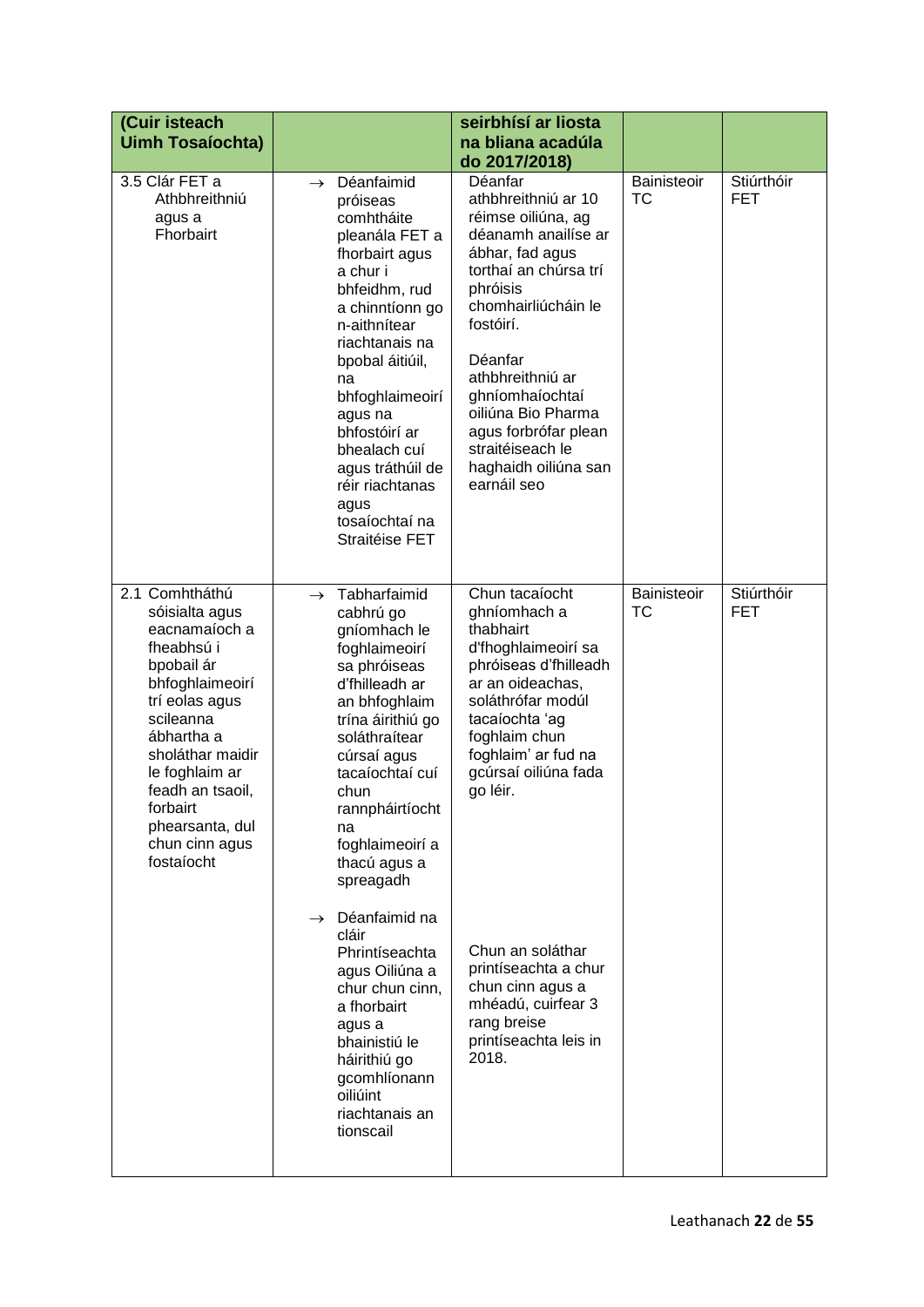## **Aonad Oibre don Ógra de chuid BOO Chorcaí**

Chuir BOO Chorcaí feabhas ar a aonad oibre don ógra in 2018 chun a chuid feidhmeanna reachtúla agus a chuid riachtanas a chomhlíonadh de réir na gciorclán ábhartha roinne. In 2018, déanfar 2 oifigeach óige agus oifigeach tacaíochta óige a fhostú. Is iad seo a leanas príomhfheidhmeanna an aonaid:

- 1. Tacú le hobair don ógra a sholáthar
- 2. Tacú le hobair don ógra a chomhordú
- 3. Tacú le hobair don ógra a riar
- 4. Tacú le seirbhísí obair don ógra ina réimse feidhmiúil a mheasúnú

In **2018** déanfaidh BOO Chorcaí breis agus **EUR 3 mhilliún** a riar**,** chuig 40 tionscadal óige i gCathair agus i gContae Chorcaí faoi scéimeanna óige na Roinne Leanaí agus Gnóthaí Óige (DCYA).

In **2018** déanfar scéim Dheontas Chlub Áitiúil na nÓg a riar chuig breis agus 160 grúpa óige faoi cheannas saorálaithe.

In **2018** déanfaidh BOO Chorcaí maoiniú na Roinne Sláinte a riar chuig 5 thionscadal faoin tascfhórsa áitiúil drugaí.

In 2018, tiocfaidh 2 ghníomhaire nua faoi shainchúram BOO Chorcaí - Seirbhís Óige Deoise Chluana (Mala, Fear Maí, Mainistir na Corann) agus clár 3ú leibhéal an FAI. San iomlán, seachadfaidh **14 ghníomhaire** seirbhísí oibre don ógra thar ceann BOO Chorcaí in 2018 (gan seirbhísí faoi cheannas saorálaithe a áireamh).

- 1. Obair d'Ógra Éireann CDYS
- 2. Iontaobhas Pháirc na hEaglaise
- 3. Seirbhísí Óige an Chóibh
- 4. Simon Chorcaí
- 5. Foróige
- 6. Seirbhísí an Aoire Mhaith
- 7. Meitheal Mara
- 8. Ionad Sláinte Ghnéis
- 9. Roinn Spóirt na Comhairle Cathrach
- 10. Tionscadal Comhchaidrimh don Ógra Naomh Caoimhín
- 11. YWI Chorcaí
- 12. YMCA
- 13. Wellsprings
- 14. Clár 3ú leibhéal an FAI

#### *Torthaí Náisiúnta do Dhaoine Óga a Bhaint Amach*

Is é *Torthaí Níos Fearr Todhchaí Níos Gile - Creatlach an Pholasaí Náisiúnta do Leanaí agus do Dhaoine Óga, 2014-2020* (BOBF) an chéad chreat náisiúnta polasaí uileghabhálach do leanaí agus do dhaoine óga (0-24 bliana d'aois), arna fhorbairt ag an Aire do Leanaí agus Gnóthaí Óige thar ceann an Rialtais, agus faoina stiúir. Is é cuspóir an chreata beartas a chomhordú ar fud an Rialtais chun torthaí níos fearr a bhaint amach do leanaí agus do dhaoine óga. Tá sé mar aidhm ag Aonad Oibre don Ógra de chuid BOO Chorcaí torthaí a aithníodh sa straitéis a sheachadadh mar seo a leanas in 2018: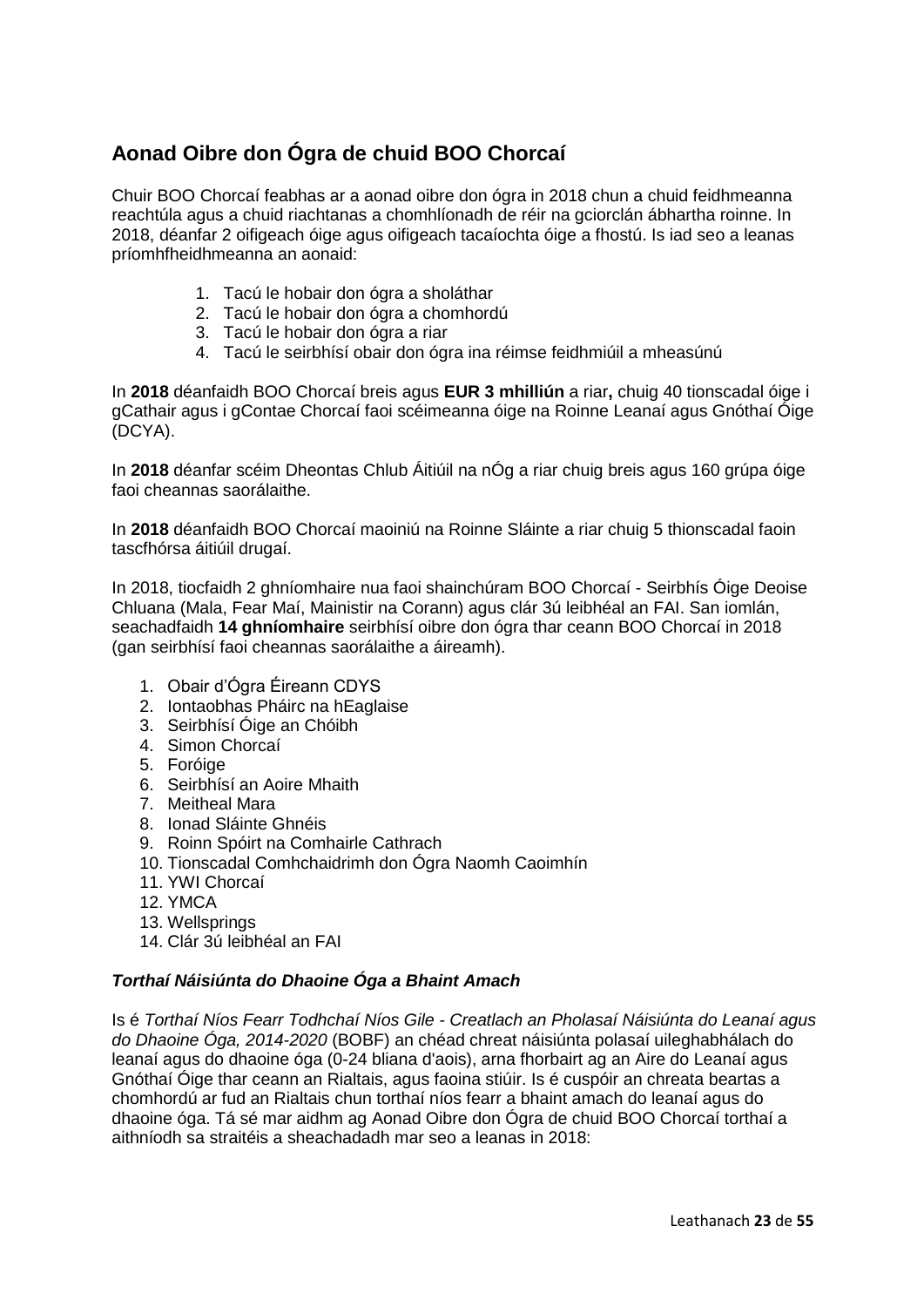| Torthaí Náisiúnta                                                           | Seachadfaidh BOO<br>Chorcaí ar na Torthaí<br>Náisiúnta trí na<br>tionscnaimh seo a leanas<br>in 2018 | Torthaí Áitiúla 2018                                                                                                                                                                                       |
|-----------------------------------------------------------------------------|------------------------------------------------------------------------------------------------------|------------------------------------------------------------------------------------------------------------------------------------------------------------------------------------------------------------|
| Gníomhach agus<br>Sláintiúil                                                | Dúshlán Maratóin na nÓg<br>Chathair Chorcaí                                                          | Beidh suas le 100 duine óg ag glacadh<br>páirte in imeacht spraoi 5km<br>Beidh os cionn 20 foireann óige<br>rannpháirteach sa dúshlán maratóin.                                                            |
|                                                                             | Tascfhórsa Áitiúil agus<br>Réigiúnach Drugaí                                                         | Beidh BOO Chorcaí i dteagmháil<br>dhearfach agus ghníomhach leis an<br>Tascfhórsa Réigiúnach & Áitiúil<br>Drugaí, go háirithe ar an tsraith<br>oideachais agus choisc.                                     |
| Cumas iomlán a<br>bhaint amach i ngach<br>réimse foghlama<br>agus forbartha | Uaireanta Comhoibrithe<br>Oibre don Ógra BOO                                                         | Cuirfidh BOO Chorcaí uaireanta<br>comhoibre ar fáil do thionscadail óige<br>faoin Scéim Tionscadal Speisialta don<br>Óige chun tacú le soláthar oibre don<br>aos óg sa chathair agus é sin a<br>chomhlánú. |
| Sábhailte & Cosanta<br>ó Dhíobháil                                          | Cosaint Leanaí & Cur<br>Chun Feidhme Tús Áite<br>do Leanaí                                           | Cinnteoidh BOO Chorcaí cur i<br>bhfeidhm Tús Áite do Leanaí i ngach<br>ionad oibre óige maoinithe de chuid<br>BOO.                                                                                         |
| Slándáil<br>Eacnamaíoch & Deis                                              | Cur le Pleananna Áitiúla<br>Eacnamaíochta agus<br>Pobail                                             | Cuirfidh BOO Chorcaí le pleananna<br>LECP maidir le seirbhísí leanaí a<br>fhorbairt.                                                                                                                       |
| Nasctha, Meas Orthu<br>& Cuireann lena Saol                                 | Comhairle na nÓg                                                                                     | Cuirfidh BOO Chorcaí le cur i<br>bhfeidhm na gclár cathrach agus<br>contae Chomhairle na nÓg in 2018.                                                                                                      |

| Tosaíochtaí 2017<br>$-21$<br>(Cuir isteach<br>Uimh<br>Tosaíochta)                | Gníomhartha                                                                                                          | Torthaí ionchais do<br>2018 (i gcás seirbhísí<br>ar liosta na bliana<br>acadúla do 2017/2018)                                                                                     | <b>Ceannaire</b> | <b>Urraitheoir</b> |
|----------------------------------------------------------------------------------|----------------------------------------------------------------------------------------------------------------------|-----------------------------------------------------------------------------------------------------------------------------------------------------------------------------------|------------------|--------------------|
| 2.2 An soláthar de<br>sheirbhísí óige<br>a fhorbairt agus<br>a chur chun<br>cinn | Cuirfimid<br>seirbhísí<br>nuálacha,<br>freagrúla agus<br>cuimsitheacha<br>ar fáil a<br>dtabharfar<br>tacaíocht dóibh | Déanfar fóram oibre don<br>ógra a éascú chun dul i<br>mbun cumarsáide le<br>seirbhísí óige chun<br>príomhcheisteanna<br>agus téamaí atá ag<br>teacht chun cinn a<br>shainaithint. | Oifigigh<br>Óige | <b>DCYA</b>        |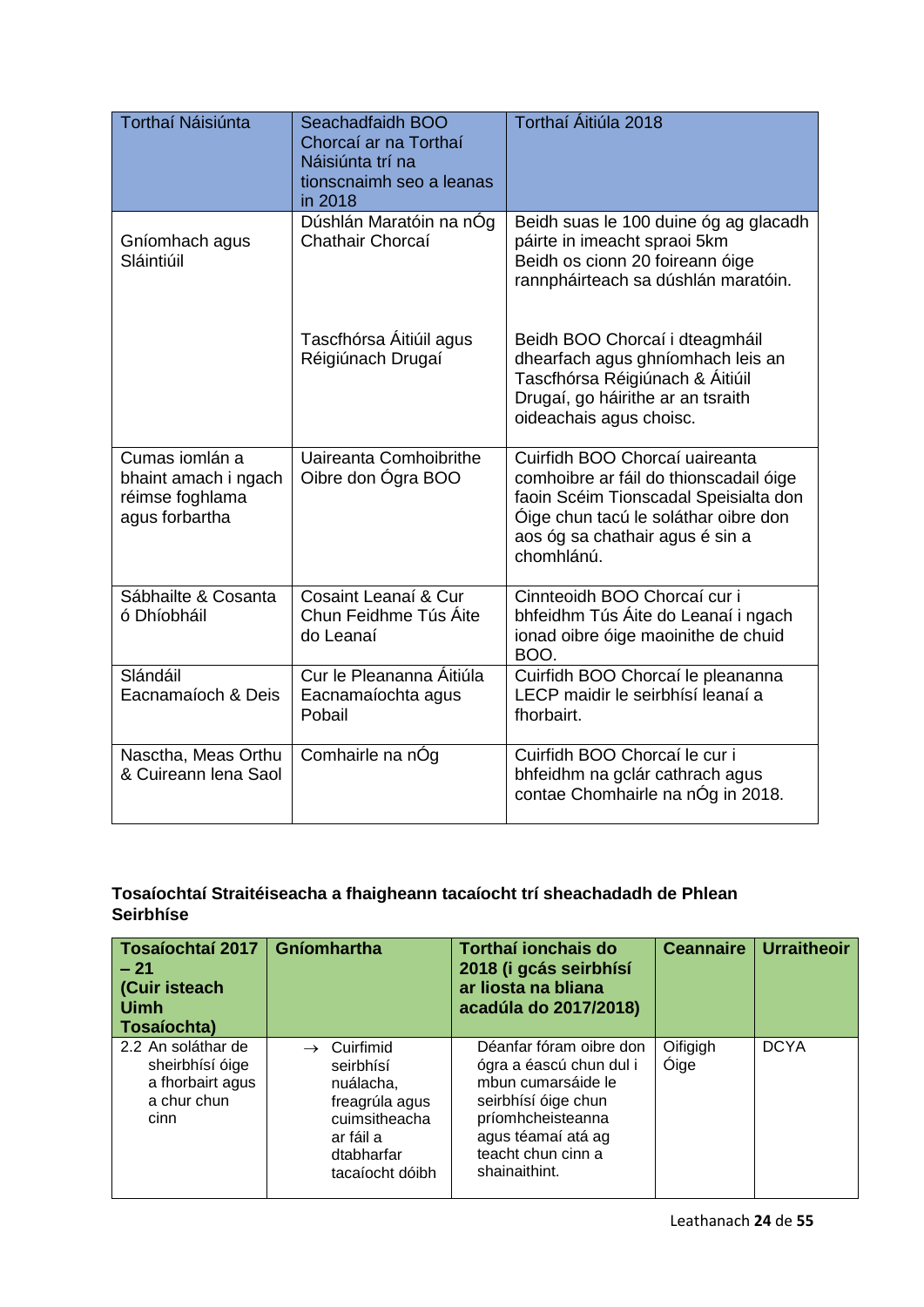| trí Choiste Óige<br><b>BOO Chorcaí</b>                                                                                                                                                           | Imeacht comhairliúcháin<br>óige lena áirithiú go<br>gcomhlíontar cearta<br>leanaí, go háirithe a<br>gceart chun tuairim a<br>chur in iúl agus chun a<br>leas i suíomhanna oibre<br>don ógra a chosaint.<br>A áirithiú go bhfuil sé<br>mar aidhm ag seirbhísí<br>óige seirbhísí a<br>sheachadadh atá<br>freagrach do riachtanais<br>an óige agus a<br>chomhlíonann na cúig<br>thoradh náisiúnta do<br>dhaoine óga mar a<br>shainaithnítear i<br>gCreatlach an Pholasaí<br>Náisiúnta do Leanaí<br>agus do Dhaoine Óga -<br>Torthaí Níos Fearr<br>Todhchaí Níos Gile. |                         |                          |
|--------------------------------------------------------------------------------------------------------------------------------------------------------------------------------------------------|--------------------------------------------------------------------------------------------------------------------------------------------------------------------------------------------------------------------------------------------------------------------------------------------------------------------------------------------------------------------------------------------------------------------------------------------------------------------------------------------------------------------------------------------------------------------|-------------------------|--------------------------|
| $\rightarrow$ Forbróimid ról<br><b>BOO Chorcaí</b><br>mar an<br>gníomhaire do<br>Sheirbhísí Óige<br>a oibríonn i<br>gcomhar agus i<br>gcomhairle leis<br>an Roinn<br>Leanaí agus<br>Gnóthaí Óige | Roghnaítear BOO<br>Chorcaí mar chuid de<br>chlár píolótach DCYA<br>de na scéimeanna nua<br>maoinithe mar a mholtar<br>faoin Athbhreithniú<br>Luach ar Airgead<br>DCYA.<br>Beidh BOO Chorcaí i<br>gcomhairle leis an<br>DCYA maidir leis an<br>scéim nua a fhorbairt<br>agus bonn eolais a chur<br>fúithi.                                                                                                                                                                                                                                                          | Oifigigh<br><b>Oige</b> | <b>DCYA</b>              |
| Tacóidh muid le<br>$\rightarrow$<br>soláthar,<br>forbairt agus<br>measúnú<br>seirbhísí oibre<br>don ógra i<br>gCorcaigh trí<br>acmhainní<br>dírithe cuí a<br>sholáthar                           | Beidh BOO Chorcaí i<br>gcomhairle le<br>soláthraithe seirbhíse<br>áitiúla óige. Déanfar<br>Próifíl Dhéimeagrafach<br>agus Shóisialta chun<br>bonn eolais a chur faoi<br>sholáthar seirbhíse óige<br>i gCorcaigh sa todhchaí,<br>ag baint úsáide as uirlis<br>chaighdeánaithe DCYA<br>Beidh gach tionscadal a<br>fhaigheann maoiniú ó<br>DCYA arna riar trí BOO<br>Chorcaí páirteach sa<br>Chreatlach Náisiúnta<br>um Chaighdeáin<br>Cháilíochta do                                                                                                                 | Oifigigh<br><b>Oige</b> | Stiúrthóir<br><b>FET</b> |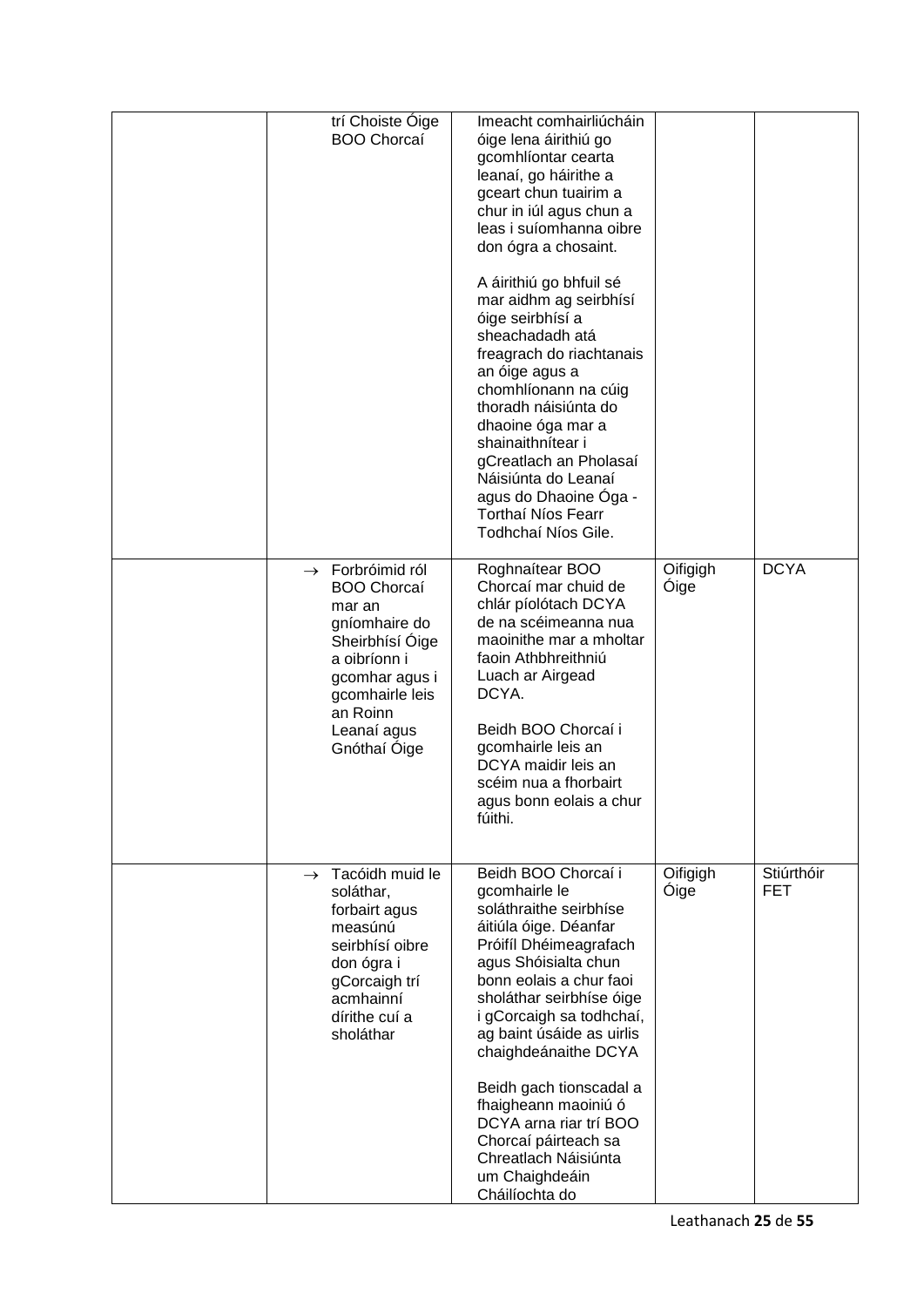|  | Sheirbhísí Óige chun<br>freagrachtaí<br>reachtaíochta agus<br>comhlíonadh ginearálta<br>le dea-chleachtas a<br>áirithiú.                                                                                                                                                                                                                                                           |  |
|--|------------------------------------------------------------------------------------------------------------------------------------------------------------------------------------------------------------------------------------------------------------------------------------------------------------------------------------------------------------------------------------|--|
|  | An bunú de 2<br>thionscadal/sheirbhís<br>óige nua i gCorcaigh -<br>Cuan Íochtarach<br>Charraig Uí Leighin<br>agus Baile Mhistéala.                                                                                                                                                                                                                                                 |  |
|  | Déanfaidh BOO Chorcaí<br>clár de<br>chlubanna/grúpaí óige<br>faoi cheannas<br>saorálaithe a chur ar<br>bun agus a chothabháil<br>chun a chinntiú go<br>gcomhlíonfar na critéir<br>incháilitheachta maidir<br>le scéim deontais an<br>chlub óige, go háirithe<br>ceanglais maidir le<br>cosaint Leanaí agus<br>Caighdeáin Náisiúnta do<br>Ghrúpaí atá faoi<br>Cheannas Saorálaithe. |  |

## **Ógtheagmháil**

Ag teacht le plean straitéiseach BOOC, tá sé mar aidhm againn oideachas agus oiliúint ar ardchaighdeán a sheachadadh a léiríonn réaltachtaí an domhain nua-aimseartha, agus deiseanna dul chun cinn na bhfoghlaimeoirí a mhéadú chuig fostaíocht agus/nó chuig breisoideachas.

Clár oideachais agus oiliúna do dhaoine óga idir 15 agus 20 bliain d'aois is ea Ógtheagmháil, daoine a bhfuil rogha eile ón suíomh oideachais foirmiúil ag teastáil uathu. Díríonn an clár Ógtheagmháil go cothrom ar fhorbairt scileanna acadúla, gairmoideachais agus boga le deiseanna do fhoghlaimeoirí deimhniú a fháil ag Leibhéil 3 agus 4. Éascaíonn an clár rochtain, aistriú agus dul chun cinn na ndaoine sin chuig breisoideachas, oiliúint agus fostaíocht.

Tar éis athbhreithniú ar an gclár Ógtheagmháil, forbraíodh curaclam leasaithe i gcomhairle leis na hionaid go léir. Forbraíodh agus feabhsaíodh comhpháirt Socrúchán Oibre an chláir lena áirithiú go bhfuil sé ábhartha d'fhoghlaimeoirí agus d'fhostóirí; mar thoradh air seo tá deis foghlama níos lánbhrí agus níos mealltaí do rannpháirtithe agus d'fhostóirí. Baineann an Curaclam athbhreithnithe Ógtheagmháil úsáid níos minice as chur chuige measctha foghlama a chomhcheanglaíonn gníomhaíochtaí ranga agus forbairt phearsanta ar bhealach pleanáilte agus struchtúrtha.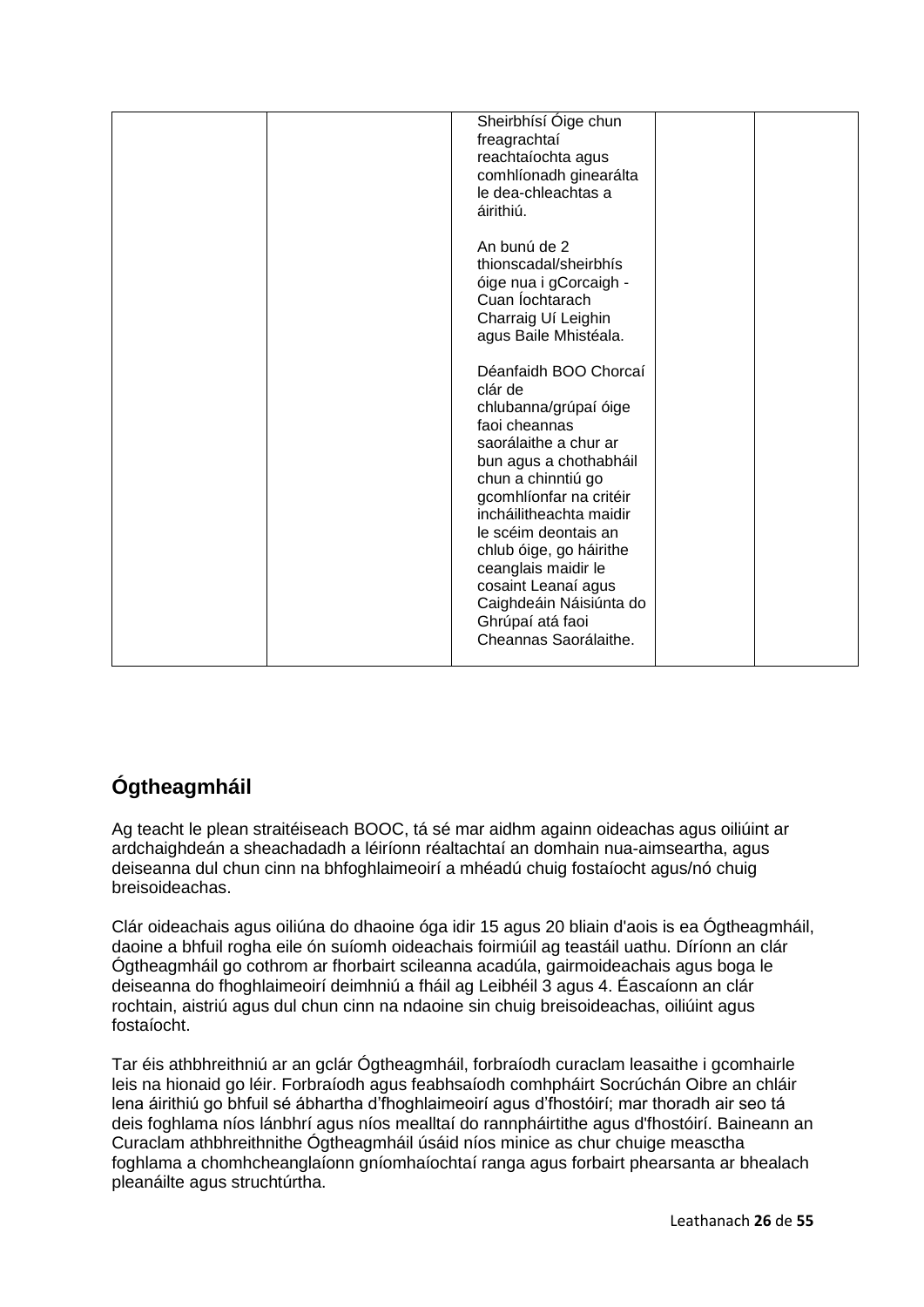| <b>Tosaíochtaí</b><br>$2017 - 21$<br>(Cuir isteach<br><b>Uimh</b><br>Tosaíochta)                                             | Gníomhartha                                                                                                                                                                                                                                            | <b>Torthaí</b><br>ionchais do<br>2018 (i gcás<br>seirbhísí ar<br>liosta na bliana                                                                                                                                                                                                                                                                                                                                                                                                                                             | <b>Ceannaire</b>                    | <b>Urraitheoi</b><br>r               |
|------------------------------------------------------------------------------------------------------------------------------|--------------------------------------------------------------------------------------------------------------------------------------------------------------------------------------------------------------------------------------------------------|-------------------------------------------------------------------------------------------------------------------------------------------------------------------------------------------------------------------------------------------------------------------------------------------------------------------------------------------------------------------------------------------------------------------------------------------------------------------------------------------------------------------------------|-------------------------------------|--------------------------------------|
|                                                                                                                              |                                                                                                                                                                                                                                                        | acadúla do<br>2017/2018)                                                                                                                                                                                                                                                                                                                                                                                                                                                                                                      |                                     |                                      |
| 1.1 Eispéireas<br>dearfach<br>agus<br>iomlánaíoc<br>h dírithe ar<br>fhoghlaim<br>a sholáthar<br>do gach<br>foghlaimeoi<br>r. | $\rightarrow$ Cuirfimid, de réir<br>thosaíochtaí DES<br>agus SOLAS,<br>feabhas ar an<br>eispéireas foghlama<br>agus ar na torthaí<br>foghlama<br>d'fhoghlaimeoirí a<br>bhfuil tionchar ag<br>míbhuntáiste orthu,<br>ag gach céim den<br>turas foghlama | Cuirfear an<br>curaclam<br>athbhreithnithe<br>Ógtheagmháil i<br>bhfeidhm in<br>2018, a<br>chónaiscfidh<br>forbairt<br>phearsanta,<br>pleanáil,<br>gnóthachtáil<br>agus deimhniú<br>acadúil agus<br>socrúchán<br>oibre níos<br>struchtúrtha/nío<br>s praiticiúla<br>chun a áirithiú<br>go bhfuil<br>eispéireas<br>foghlama níos<br>lánbhrí agus<br>níos mealltaí<br>ag<br>foghlaimeoirí.<br>Leanfar in 2018<br>le cur chuige<br>ilsraithe chun<br>feabhas a chur<br>ar fhreastal, rud<br>a tugadh<br>isteach i ngach<br>ionad. | Comhordaitheo<br>ir<br>Ógtheagmháil | Oifigeach<br>Oideachais<br>d'Aosaigh |
| 1.2 <sub>1</sub><br>Teagasc,<br>oiliúint<br>agus<br>foghlaim<br>den scoth<br>a chur ar<br>fáil do<br>chách                   | Díreoimid ar an<br>$\rightarrow$<br>bhforbairt de<br>theagasc agus<br>d'fhoghlaim ar<br>ardchaighdeán mar<br>phríomhghníomhaío<br>cht BOO                                                                                                              | Tairgeann gach<br>clár<br>Ógtheagmháil<br>deimhniúchán<br>a chloíonn le<br>nósanna<br>imeachta QA.<br>Mar thoradh ar<br>churaclam<br>athbhreithnithe                                                                                                                                                                                                                                                                                                                                                                          | Comhordaitheo<br>ır<br>Ógtheagmháil | Oifigeach<br>Oideachais<br>d'Aosaigh |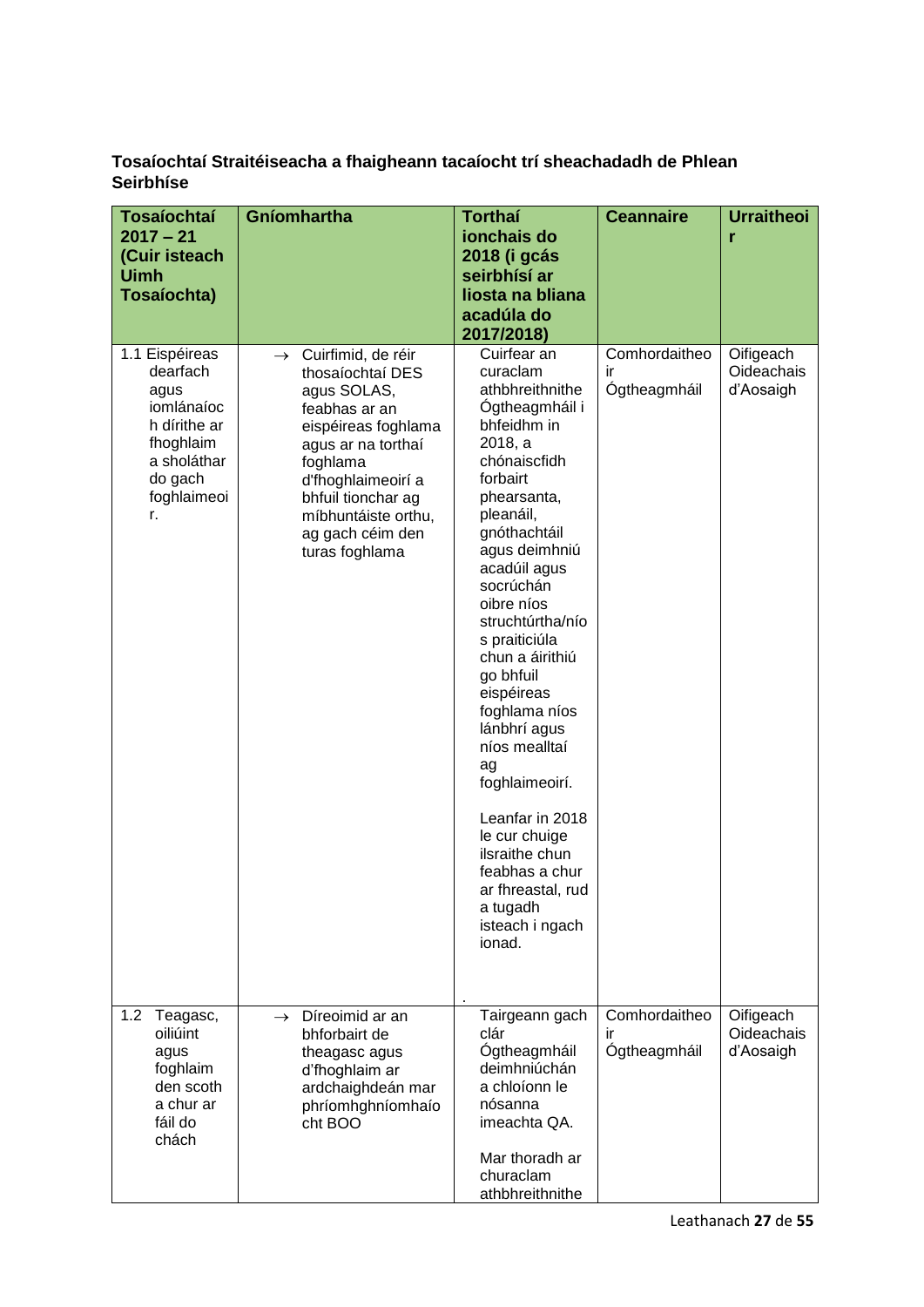|                                                                                                                                                                                                                      | Ógtheagmháil<br>a thabhairt<br>isteach tá níos<br>mó torthaí<br>deimhnithe<br>agus<br>forchéimnithe<br>ann                                                                                                                                                                                                                                                    |                                     |                                      |
|----------------------------------------------------------------------------------------------------------------------------------------------------------------------------------------------------------------------|---------------------------------------------------------------------------------------------------------------------------------------------------------------------------------------------------------------------------------------------------------------------------------------------------------------------------------------------------------------|-------------------------------------|--------------------------------------|
| Déanfaimid réimse<br>$\rightarrow$<br>na mbealaí don<br>fhoghlaim atá ar fáil<br>do gach<br>foghlaimeoir ar mian<br>leo leas a bhaint as<br>ár gcuid seirbhísí a<br>aithint agus a chur<br>chun cinn go<br>gníomhach | Tionóladh<br>cruinnithe<br>pleanála<br>limistéir agus<br>d'fhreastail<br>ionadaithe ó<br>gach réimse<br>soláthair orthu,<br>a chinntíonn go<br>bhfuil roghanna<br>ábhartha dul<br>chun cinn<br>d'fhoghlaimeoirí<br>ag gach clár.<br>Tionóladh<br>cruinnithe<br>míosúla<br><b>Bhord</b><br>Comhordaith<br>e. Pléadh<br>pleanáil agus<br>dul chun cinn<br>Cláir | Comhordaitheo<br>ir<br>Ógtheagmháil | Oifigeach<br>Oideachais<br>d'Aosaigh |

## **Litearthacht d'Aosaigh**

Is é fócas tosaíochta BOO Chorcaí freastal do agus tacú leis an raon leathan de chláir sholúbtha bhreisoideachais agus oiliúna páirtaimseartha agus lánaimseartha i gceantar Chorcaí. Tá dualgas orainn infhostaitheacht a fheabhsú, tá dualgas orainn freisin chomhtháthú sóisialta, saoránacht ghníomhach, comhionannas, athghiniúint limistéir agus inbhuanaitheacht a chur chun cinn. Ní mór don oideachas agus don oiliúint réaltachtaí an domhain nua-aimseartha a léiriú. Déanaimid cláir cháilíochta a sheachadadh ar bhealaí, in amanna agus i láithreacha solúbtha atá ábhartha d'fhoghlaimeoirí fásta agus a chuireann feabhas ar a saolta ag an obair, sa bhaile agus ina bpobail.

Díríonn Bord Oideachais agus Oiliúna Chorcaí ar Sheirbhís Oideachais d'Aosaigh chomhtháite a thairiscint, le creidiúnú ó Leibhéil 1-6, ar an gCreat Náisiúnta Cáilíochtaí. Laistigh den sainchúram seo cuireann Seirbhís Litearthachta BOOC raon leathan clár ar fáil atá dírithe ar scileanna léitheoireachta, scríbhneoireachta, uimhearthachta agus TFC a fheabhsú do dhaoine fásta ar mian leo a n-inniúlachtaí a fheabhsú agus a rannpháirtíocht fheidhmiúil a fheabhsú sa saol pearsanta, sóisialta, pobail agus eacnamaíoch. Tá na cláir a thairgtear éagsúil agus solúbtha, lena n-áirítear 1:1 tacaíocht Saorálaí agus dianteagasc grúpa agus deimhniú. Tá an fócas ar thorthaí foghlama ag leibhéil 1-3 den NFQ.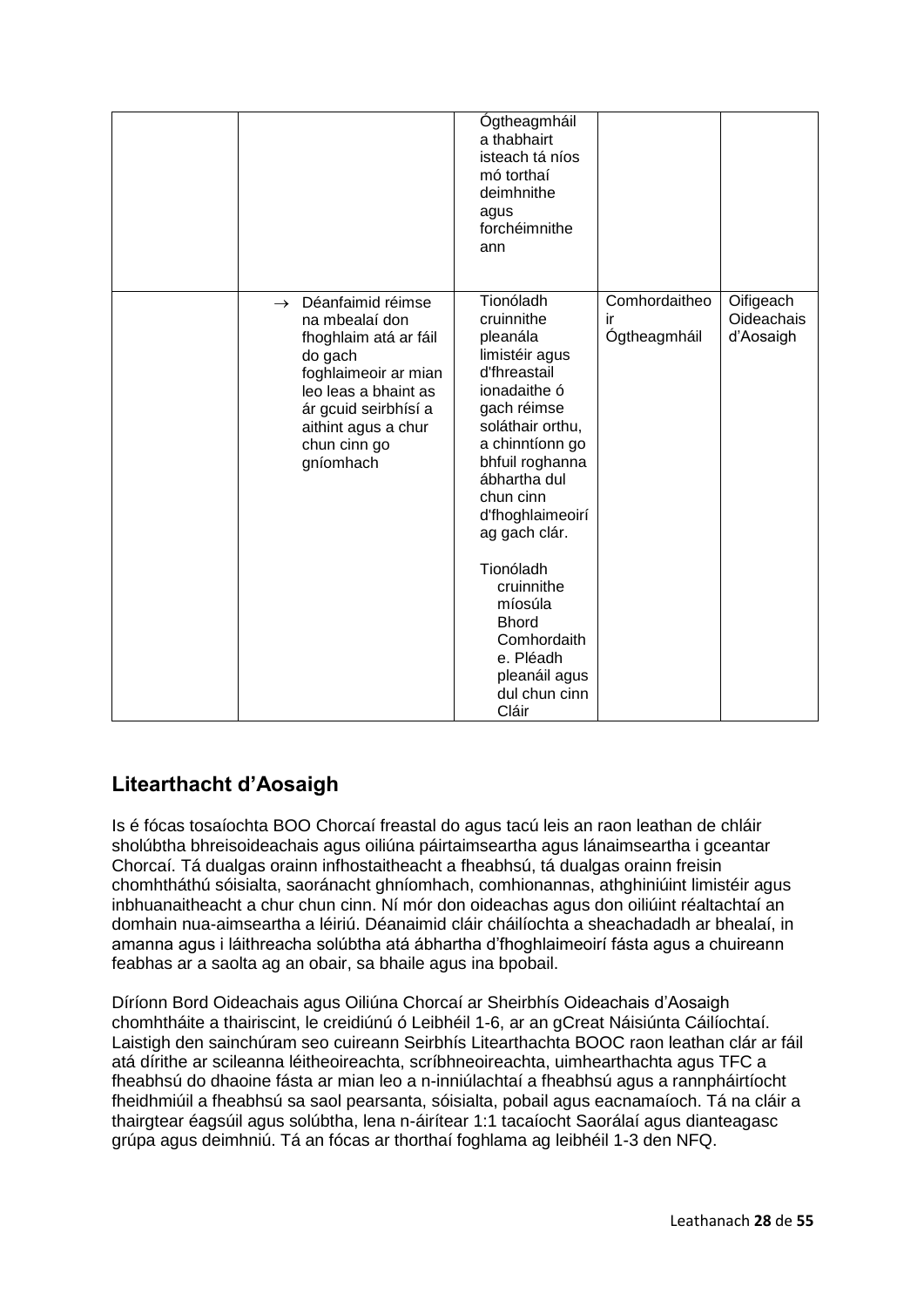Tá níos mó ná léitheoireacht agus scríbhneoireacht ag baint le litearthacht; téann sé i bhfad níos faide ná na scileanna teicniúla cumarsáide. Baineann sé le comhtháthú d'fhorbairt phearsanta le leibhéal inniúlachta in uimhearthacht agus TF. Oibríonn an tseirbhís go dlúth leis an tSeirbhís um Oideachas d'Aosaigh níos leithne chun roghanna dul chun cinn an fhoghlaimeora a sholáthar go sonrach do riachtanais na bhfoghlaimeoirí, a bhfostóirí agus an limistéir gheografaigh. Trí dhul i dteagmháil le comhghleacaithe le linn an phróisis phleanála, cinntítear go gcuirfear cláir fhothaithe chuí ar fáil ag Leibhéal 3 le bealaí soiléire dul chun cinn go dtí cláir ag Leibhéil 4 & 5.

Tríd an gclár Scileanna le haghaidh Oibre, bíonn an tseirbhís litearthachta ag comhoibriú le fostóirí chun cláir a sheachadadh atá dírithe ar leibhéil inniúlachta na bhfostaithe a bhfuil leibhéil ísle de cháilíochtaí oideachais acu a ardú, agus feabhas a chur ar scileanna riachtanacha TF a chuireann ar chumas fostaithe dul i ngleic le hathruithe minice agus leanúnacha ar chleachtais oibre. Soláthraítear teagasc ESOL suas go dtí NFQ Leibhéal 3 agus tugtar tosaíocht d'iarrthóirí tearmainn agus d'oibrithe inimirceacha nó imirceacha AE ar ioncam íseal. Tugann an clár Foghlaim don Teaghlach tacaíocht ríthábhachtach do thuismitheoirí a bhfuil a gcuid oideachais féin teoranta, ag cuidiú leo bacainní a bhaint idir foghlaim i gcomhthéacsanna éagsúla.

Is é comhtháthú na Seirbhíse Litearthachta ár bpríomhthosaíocht do 2018.

| <b>Tosaíochtaí 2017</b><br>$-21$<br>(Cuir isteach<br><b>Uimh Tosaíochta)</b>                                         | Gníomhartha                                                                                                                                                                                        | <b>Torthaí</b><br>ionchais do<br>2018 (i gcás<br>seirbhísí ar<br>liosta na<br>bliana acadúla<br>do 2017/2018)                                                                                                                                                                                                                           | <b>Ceannair</b><br>e                  | <b>Urraitheo</b><br>ir               |
|----------------------------------------------------------------------------------------------------------------------|----------------------------------------------------------------------------------------------------------------------------------------------------------------------------------------------------|-----------------------------------------------------------------------------------------------------------------------------------------------------------------------------------------------------------------------------------------------------------------------------------------------------------------------------------------|---------------------------------------|--------------------------------------|
| 1.1 Eispéireas<br>dearfach agus<br>iomlánaíoch<br>dírithe ar<br>fhoghlaim a<br>sholáthar do<br>gach<br>foghlaimeoir. | Oibreoimid chun<br>$\rightarrow$<br>forbairt phearsanta<br>ár bhfoghlaimeoirí<br>uile a chur chun<br>cinn agus a chothú<br>chun feabhas a<br>chur ar a leas mar<br>bhaill dár bpobail<br>fhoghlama | Leanfaidh an<br>tSeirbhís<br>Litearthachta<br>d'Aosaigh le<br>teagasc atá<br>dírithe ar an<br>bhFoghlaimeoir<br>i dtimpeallacht<br>foghlama<br>cairdiúil, thacúil<br>agus solúbtha<br>ina bhféadfaidh<br>foghlaimeoirí a<br>gcuid<br>riachtanas agus<br>leasanna a<br>iniúchadh agus<br>a spriocanna<br>foghlama féin a<br>leagan síos. | Eagraí<br>Litearthacht<br>a d'Aosaigh | Oifigeach<br>Oideachais<br>d'Aosaigh |
|                                                                                                                      | Beidh sé mar aidhm<br>$\rightarrow$<br>againn scileanna<br>saoil a sholáthar dár                                                                                                                   | Cinnteoimid,<br>mar chuid dár<br>bpróiseas QA,                                                                                                                                                                                                                                                                                          | Eagraí<br>Litearthacht<br>a d'Aosaigh | Oifigeach<br>Oideachais<br>d'Aosaigh |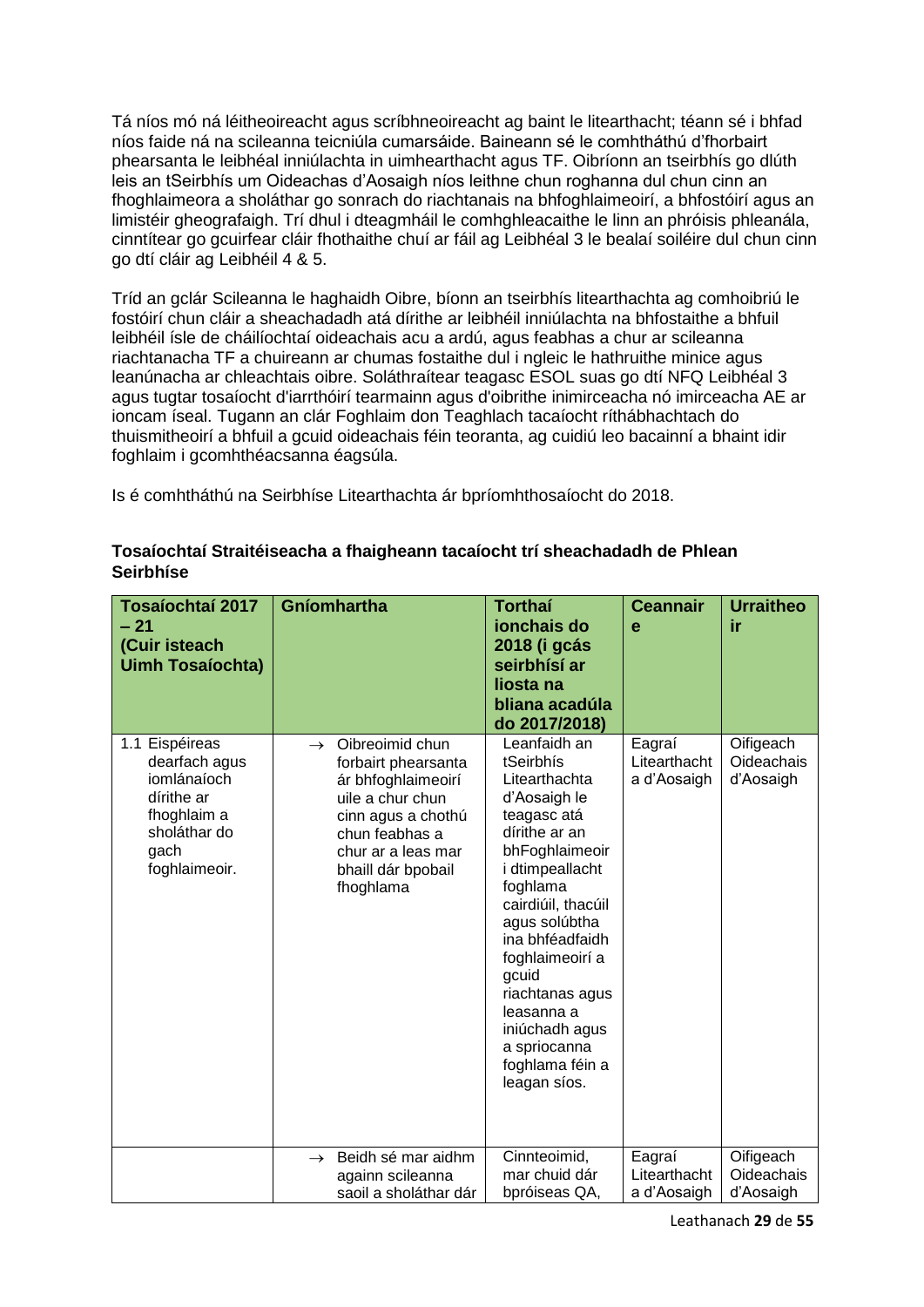|                                                                                      | bhfoghlaimeoirí<br>chun freastal ar a<br>gcuid riachtanas<br>mar fhoghlaimeoirí<br>gníomhacha agus<br>saoránaigh trí<br>rannpháirtíocht i<br>mBoird, Coistí agus<br>grúpaí ionadaíochta<br>éagsúla BOO a<br>spreagadh. | go dtabharfar<br>an deis do gach<br>foghlaimeoir<br>aiseolas a<br>thabhairt trí<br>mheicníochtaí<br>cuí a úsáid<br>Spreagfar gach<br>foghlaimeoir<br>páirt a ghlacadh<br>i gcoistí mac<br>léinn agus i<br>bhfóraim<br>ábhartha eile le<br>haghaidh<br>comhairliúcháin                                                                                                                   |                                       |                                      |
|--------------------------------------------------------------------------------------|------------------------------------------------------------------------------------------------------------------------------------------------------------------------------------------------------------------------|-----------------------------------------------------------------------------------------------------------------------------------------------------------------------------------------------------------------------------------------------------------------------------------------------------------------------------------------------------------------------------------------|---------------------------------------|--------------------------------------|
| 1.2 Teagasc,<br>oiliúint agus<br>foghlaim<br>den scoth a<br>chur ar fáil<br>do chách | Díreoimid ar an<br>$\rightarrow$<br>bhforbairt de<br>theagasc agus<br>d'fhoghlaim ar<br>ardchaighdeán mar<br>phríomhghníomhaío<br>cht BOO                                                                              | Leanfaidh an<br>tseirbhís<br>litearthachta le<br>teagasc grúpa<br>agus<br>dianteagasc a<br>chur ar fáil agus<br>soláthróidh sí<br>roghanna<br>deimhniúcháin<br>do gach<br>foghlaimeoir                                                                                                                                                                                                  | Eagraí<br>Litearthacht<br>a d'Aosaigh | Oifigeach<br>Oideachais<br>d'Aosaigh |
|                                                                                      | Déanfaimid réimse<br>$\rightarrow$<br>na mbealaí don<br>fhoghlaim atá ar fáil<br>do gach<br>foghlaimeoir ar<br>mian leo leas a<br>bhaint as ár gcuid<br>seirbhísí a aithint<br>agus a chur chun<br>cinn go gníomhach   | Leanfaidh an<br>tseirbhís<br>litearthachta le<br>dul i ngleic le<br>grúpaí pobail<br>áitiúla, le<br>líonraí, le<br>DEASP, le<br>FSS, le<br>scoileanna<br>agus le fostóirí<br>chun seirbhísí a<br>chur chun cinn<br>agus cinnteoidh<br>sí go ndéanfar<br>gach cúrsa a<br>fhoilsiú chuig<br>láithreán<br>Gréasáin<br>FETCH agus<br>chuig an<br>DEASP go<br>díreach de réir<br>mar is cuí. | Eagraí<br>Litearthacht<br>a d'Aosaigh | Oifigeach<br>Oideachais<br>d'Aosaigh |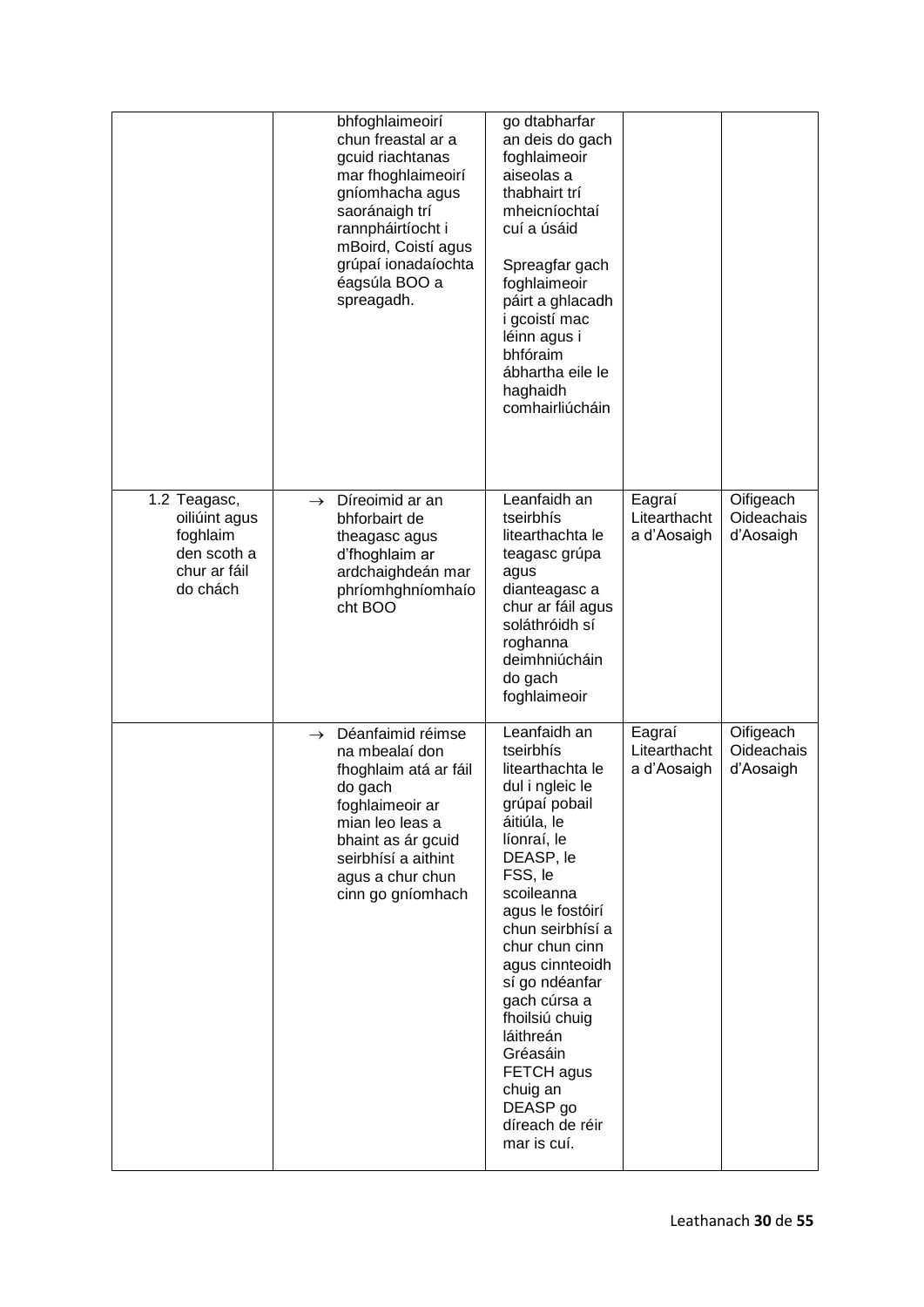| 2.2 Tacú le forbairt<br>ghairmiúil ár<br>ndaoine       | $\rightarrow$ Déanfaimid cultúr<br>d'fhorbairt agus de<br>thacaíocht<br>ghairmiúil a chothú<br>don fhoireann ar fad<br>tríd an soláthar<br>dírithe de<br>thionscnaimh<br>fhoghlama agus<br>fhorbartha chuí<br>chun a gcuid eolais<br>agus cumais a<br>fheabhsú agus a<br>fhorbairt                                   | Mar fhreagra ar<br>an éileamh<br>suntasach atá<br>ag méadú i<br>ngach earnáil<br>den phobal<br>maidir le<br>soláthar ESOL,<br>cuirfidh BOOC<br>tús le clár chun<br>uas-sciliú a<br>dhéanamh ar<br>theagascóirí in<br>ESOL agus in<br><b>IELTS</b>                 | Eagraí<br>Litearthacht<br>a d'Aosaigh | Oifigeach<br>Oideachais<br>d'Aosaigh |
|--------------------------------------------------------|----------------------------------------------------------------------------------------------------------------------------------------------------------------------------------------------------------------------------------------------------------------------------------------------------------------------|-------------------------------------------------------------------------------------------------------------------------------------------------------------------------------------------------------------------------------------------------------------------|---------------------------------------|--------------------------------------|
| 3.5 Clár FET a<br>Athbhreithniú<br>agus a<br>Fhorbairt | $\rightarrow$ Forbróimid agus<br>cuirfimid i bhfeidhm<br>próiseas comhtháite<br>pleanála FET a<br>chinntíonn go n-<br>aithnítear<br>riachtanais na<br>bpobal áitiúil, na<br>bhfoghlaimeoirí<br>agus na bhfostóirí<br>ar bhealach cuí<br>agus tráthúil de réir<br>riachtanas agus<br>tosaíochtaí na<br>Straitéise FET | Mar fhreagra<br>díreach ar<br>riachtanas<br>tionsclaíochta,<br>leanfaidh<br>BOOC, i<br>gcomhpháirtíoc<br>ht leis an gclár<br>náisiúnta<br>Scileanna le<br>haghaidh Oibre,<br>leis an raon clár<br>atá ar fáil<br>d'fhostóirí a<br>leathnú.                        | Eagraí<br>Litearthacht<br>a d'Aosaigh | Oifigeach<br>Oideachais<br>d'Aosaigh |
|                                                        |                                                                                                                                                                                                                                                                                                                      | Leanfaidh an<br>tseirbhís le<br>tosaíocht a<br>thabhairt<br>d'Fhoghlaim<br>don Teaghlach<br>do 2018 agus<br>déanfaidh sí<br>caidrimh le<br>scoileanna<br>áitiúla, le<br>seirbhísí<br>idirchaidrimh<br>baile agus le<br>líonraí pobail<br>ábhartha a<br>fhorbairt. | Oifigeach<br>Oideachais<br>d'Aosaigh  | Stiúrthóir<br><b>FET</b>             |
|                                                        |                                                                                                                                                                                                                                                                                                                      | Leanfaidh an<br>tseirbhís lena<br>páirt iomlán i<br>bpróiseas<br>pleanála BOO<br>Chorcaí agus<br>oibreoidh sí go<br>dlúth leis na<br>páirtithe                                                                                                                    |                                       |                                      |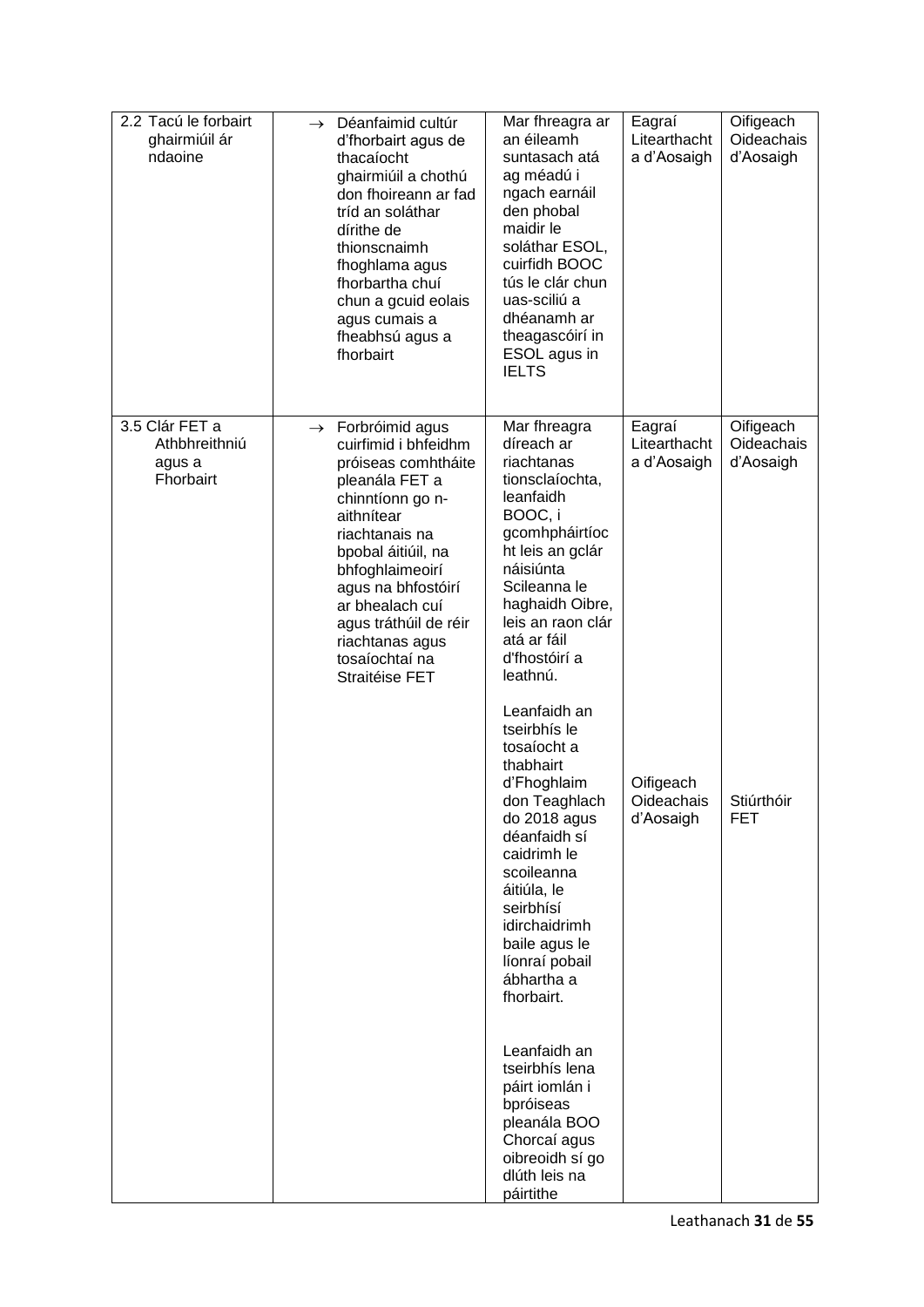|                                                                                                                                                                                                                                                                                      | leasmhara go<br>léir chun<br>éascaíocht<br>rochtana,<br>aistrithe agus<br>dul chun cinn a<br>áirithiú<br>d'fhoghlaimeoirí<br>. Tríd an<br>bpróiseas seo,<br>déanfar<br>athbhreithniú ar<br>an soláthar de<br>chúrsa chun a<br>áirithiú go<br>mbaineann sé<br>leis na<br>foghlaimeoirí,<br>leis na fostóirí<br>agus leis an<br>bpobal níos<br>leithne.                                                                                                                                                                   |                                       |                                      |
|--------------------------------------------------------------------------------------------------------------------------------------------------------------------------------------------------------------------------------------------------------------------------------------|-------------------------------------------------------------------------------------------------------------------------------------------------------------------------------------------------------------------------------------------------------------------------------------------------------------------------------------------------------------------------------------------------------------------------------------------------------------------------------------------------------------------------|---------------------------------------|--------------------------------------|
| $\rightarrow$ Spreagfaimid<br>ardleibhéil<br>rannpháirtíochta,<br>gnóthachtála agus<br>creidiúnaithe ag<br>foghlaimeoirí trí<br>chúrsaí a chur ar<br>fáil a chuireann lena<br>gcuid deiseanna<br>chun forbairt<br>phearsanta, dul<br>chun cinn agus<br>fostaíochta a bhaint<br>amach | Leanfar le<br>teagasc grúpa a<br>chur chun cinn<br>go láidir<br>d'iarrthóirí nua<br>mar an rogha is<br>fearr.<br>Spreagfar agus<br>tacaítear le<br>foghlaimeoirí<br>atá ag baint<br>leasa as<br>tacaíocht<br>litearthachta 1:1<br>chun dul chun<br>cinn a<br>dhéanamh a<br>luaithe is féidir<br>chuig an<br>eispéireas<br>foghlama níos<br>struchtúrtha<br>agus níos<br>tairbhí, mar atá<br>teagasc grúpa.<br>Spreagfaidh<br>agus éascóidh<br>an tseirbhís<br>foghlaimeoirí go<br>gníomhach<br>chun leas a<br>bhaint as | Eagraí<br>Litearthacht<br>a d'Aosaigh | Oifigeach<br>Oideachais<br>d'Aosaigh |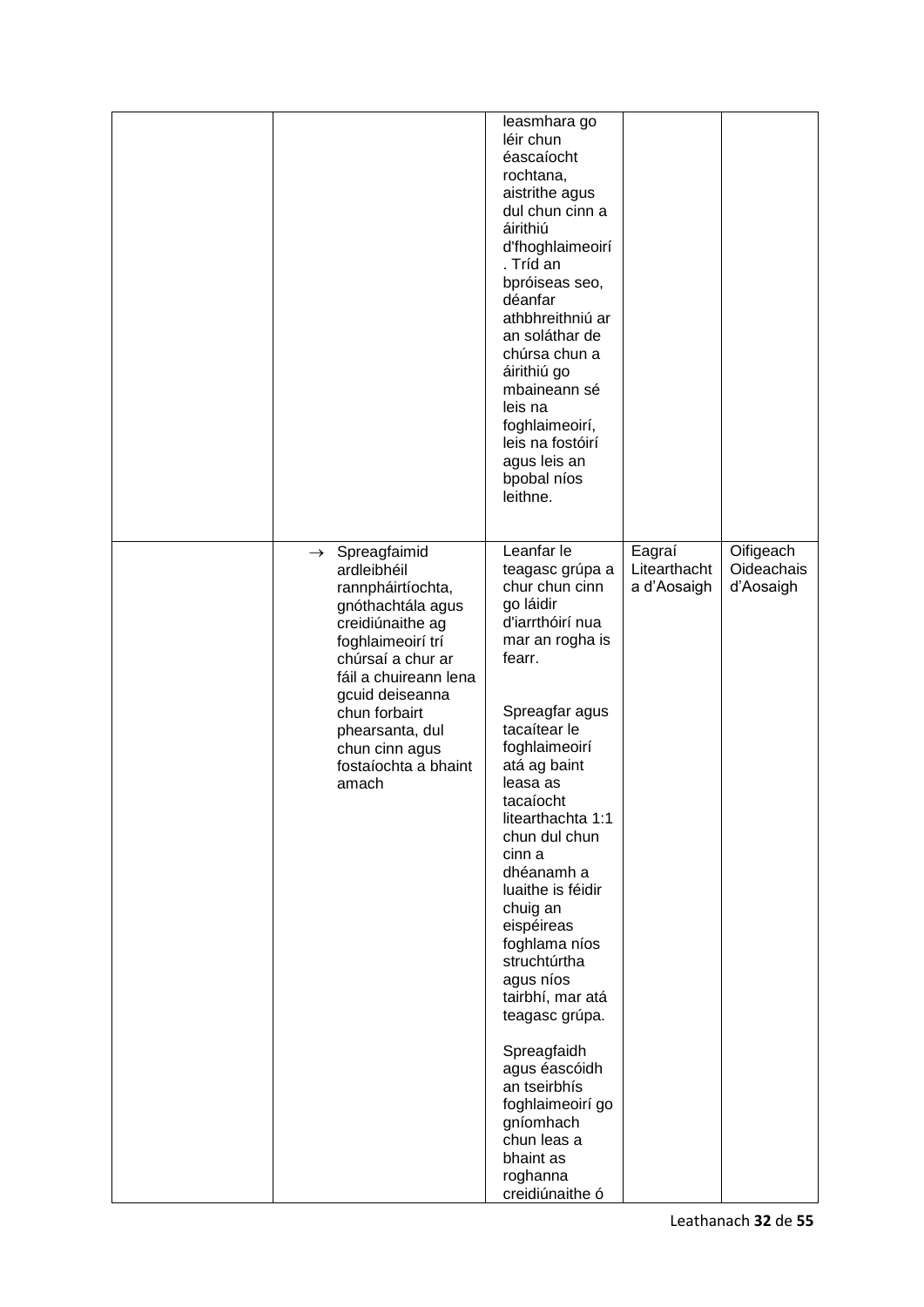|                                                                                                   |                                                                                                                                                                                                            | leibhéil 1 -3 de<br>réir mar is cuí<br>Leanfar le<br>tacaíocht<br>Treorach<br>d'Aosaigh a<br>chur ar fáil do<br>gach<br>foghlaimeoir<br>agus grúpa.                                                                                                                                                             |                                       |                                      |
|---------------------------------------------------------------------------------------------------|------------------------------------------------------------------------------------------------------------------------------------------------------------------------------------------------------------|-----------------------------------------------------------------------------------------------------------------------------------------------------------------------------------------------------------------------------------------------------------------------------------------------------------------|---------------------------------------|--------------------------------------|
| 4.6 Líonrú<br>straitéiseach<br>agus<br>comhpháirtíoch<br>taí le<br>príomhpháirtith<br>e leasmhara | Leanfaimid le<br>$\rightarrow$<br>caidrimh a fhorbairt<br>lenár bpáirtithe<br>leasmhara bunaithe<br>ar chomh-mheas<br>agus ar<br>ghairmiúlacht<br>chomhroinnte ar<br>mhaithe le leas ár<br>bhfoghlaimeoirí | Beidh páirt<br>ghníomhach ag<br>an tseirbhís le<br>comhpháirtíocht<br>aí Pobail, le<br>líonraí áitiúla<br>agus le<br>gníomhaireacht<br>aí eile, chun<br>caidrimh agus<br>an raon clár atá<br>ar fáil chun<br>freastal ar<br>riachtanais na<br>bhfostóirí agus<br>na<br>bhfoghlaimeoirí<br>araon a<br>fhorbairt. | Eagraí<br>Litearthacht<br>a d'Aosaigh | Oifigeach<br>Oideachais<br>d'Aosaigh |

## **Oideachas Pobail**

Tríd is tríd, seachadtar Oideachas Pobail i gcomhpháirtíocht le heagraíochtaí pobail chun deiseanna foghlama atá bunaithe go háitiúil a chur ar fáil. Leithdháileann an AEO/an tÉascaitheoir Oideachais Pobail/uaireanta do ghrúpa pobail agus earcaíonn agus tacaíonn le teagascóir chun an cúrsa a comhaontaíodh a sheachadadh. Is í an aidhm ná cur le cumas na bpobal áitiúil bheith páirteach i ndáil le freagairt ar mhíbhuntáiste oideachasúil agus struchtúrach a fhorbairt.

Tá ranganna Oideachas Pobail neamhchreidiúnaithe de ghnáth agus oibríonn siad ar obair réamhfhorbartha le grúpaí agus an aidhm leo dul chun cinn go dtí an Tionscnamh um Fhilleadh ar an Oideachas nó ar Chláir Litearthachta d'Aosaigh.

In **2018** cuirfidh BOO Chorcaí na nithe seo a leanas i bhfeidhm:

- Soláthar i gceantair Ghaeltachta a leathnú chomh maith le leibhéal na ranganna labhartha Gaeilge a mhéadú laistigh de phobail for-rochtana
- Féilte Foghlaim ar feadh an tSaoil a fhorbairt tuilleadh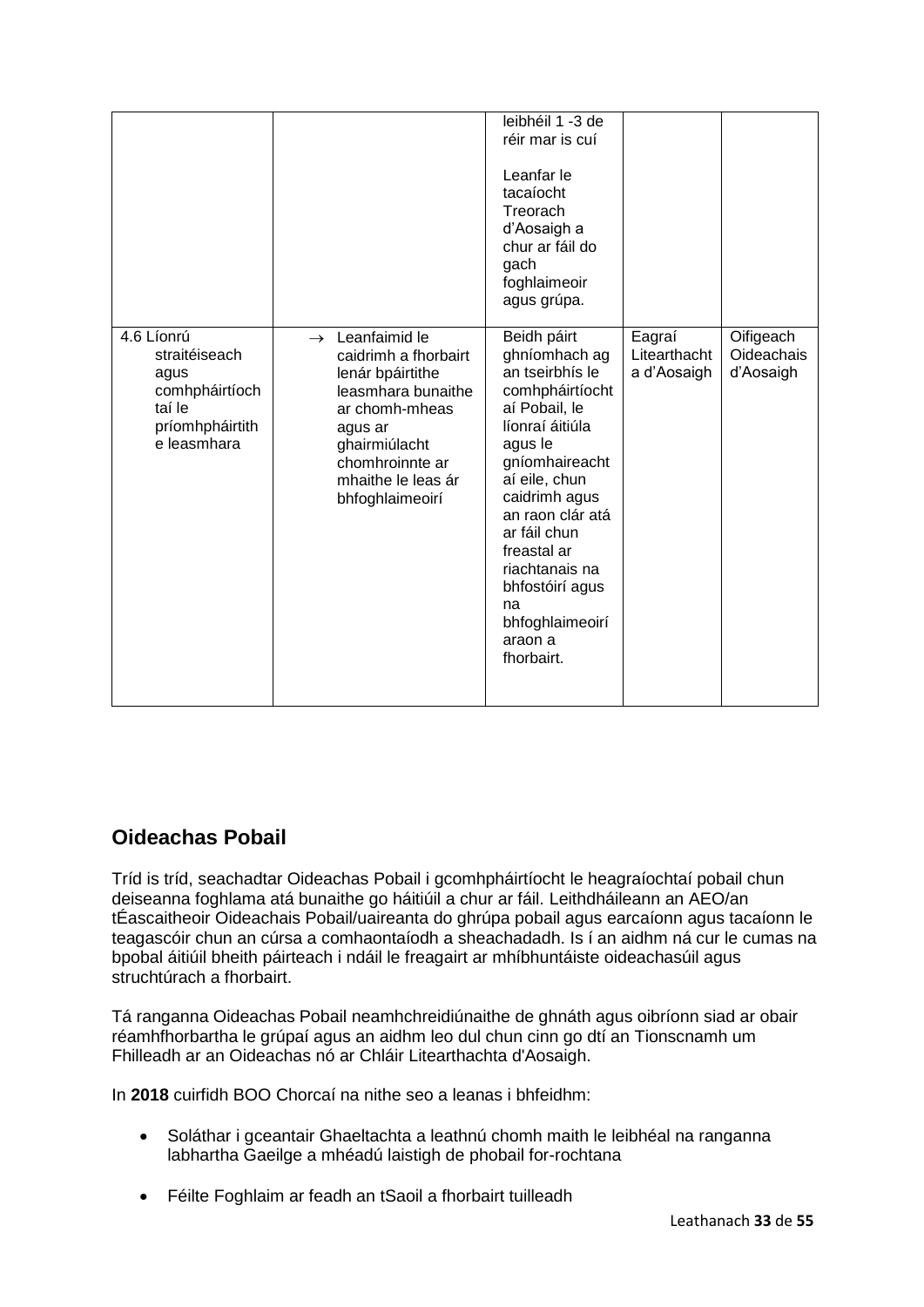• Obair réamhfhorbartha a mhéadú trí sholáthar a leathnú laistigh d'ionaid BOOC

| <b>Tosaíochtaí</b><br>$2017 - 21$<br>(Cuir isteach<br><b>Uimh</b><br>Tosaíochta)                                              | Gníomhartha                                                                                                                                                                                                                                                                 | Torthaí ionchais do<br>2018 (i gcás<br>seirbhísí ar liosta na<br>bliana acadúla do<br>2017/2018)                                                                                                                                                                                                                                                                                                                                                                                                                                    | <b>Ceannaire</b>        | <b>Urraitheoi</b><br>r               |
|-------------------------------------------------------------------------------------------------------------------------------|-----------------------------------------------------------------------------------------------------------------------------------------------------------------------------------------------------------------------------------------------------------------------------|-------------------------------------------------------------------------------------------------------------------------------------------------------------------------------------------------------------------------------------------------------------------------------------------------------------------------------------------------------------------------------------------------------------------------------------------------------------------------------------------------------------------------------------|-------------------------|--------------------------------------|
| 1.1 Eispéireas<br>dearfach<br>agus<br>iomlánaíoch<br>dírithe<br>ar<br>fhoghlaim<br>a<br>sholáthar do<br>gach<br>foghlaimeoir. | Oibreoimid<br>$\rightarrow$<br>chun forbairt<br>phearsanta<br>ár<br>bhfoghlaimeo<br>irí uile a chur<br>chun cinn<br>agus a<br>chothú chun<br>feabhas a<br>chur ar a leas<br>mar bhaill dár<br>bpobail<br>fhoghlama                                                          | Cláir a thairiscint i<br>limistéir for-<br>rochtana chun<br>cabhrú le<br>héifeachtaí<br>leithlisithe tuaithe<br>a chomhrac agus<br>chun cur ar<br>chumas na<br>bhfoghlaimeoirí dul<br>ar aghaidh chuig<br>réimsí eile FET<br>Leanúint le cúrsaí<br>$\overline{\phantom{a}}$<br>a sholáthar in<br>Ionaid Chúraim<br>Cúrsaí forbartha<br>pearsanta a<br>thairiscint trí<br>mheán na<br>nEalaíon agus na<br>Ceardaíochta<br>Leanúint le modúl<br>Forbartha Pobail<br>QQI Leibhéal 5 do<br>bhaill eagraíochtaí<br>deonacha i<br>mBéarra | Comhordaitheo<br>ir FET | Oifigeach<br>Oideachais<br>d'Aosaigh |
| Clár FET a<br>3.5<br>Athbhreithn<br>iú agus a<br>Fhorbairt                                                                    | Forbróimid<br>$\rightarrow$<br>agus<br>cuirfimid i<br>bhfeidhm<br>próiseas<br>comhtháite<br>pleanála FET<br>a chinntíonn<br>go n-<br>aithnítear<br>riachtanais<br>na bpobal<br>áitiúil, na<br>bhfoghlaimeo<br>irí agus na<br>bhfostóirí ar<br>bhealach cuí<br>agus tráthúil | Cúrsaí a sholáthar<br>in BOOC agus in<br>ionaid For-<br>rochtana a<br>sholáthraíonn<br>"Cláir Bhlaiseadh"<br>do chláir eile agus<br>a thugann<br>roghanna dul chun<br>cinn don<br>fhoghlaimeoir<br>Leanúint le<br>hidirchaidreamh le<br>pobail áitiúla agus<br>le heagraíochtaí<br>pobail a<br>sholáthraíonn<br>cúrsaí a                                                                                                                                                                                                            | Comhordaitheo<br>ir FET | Oifigeach<br>Oideachais<br>d'Aosaigh |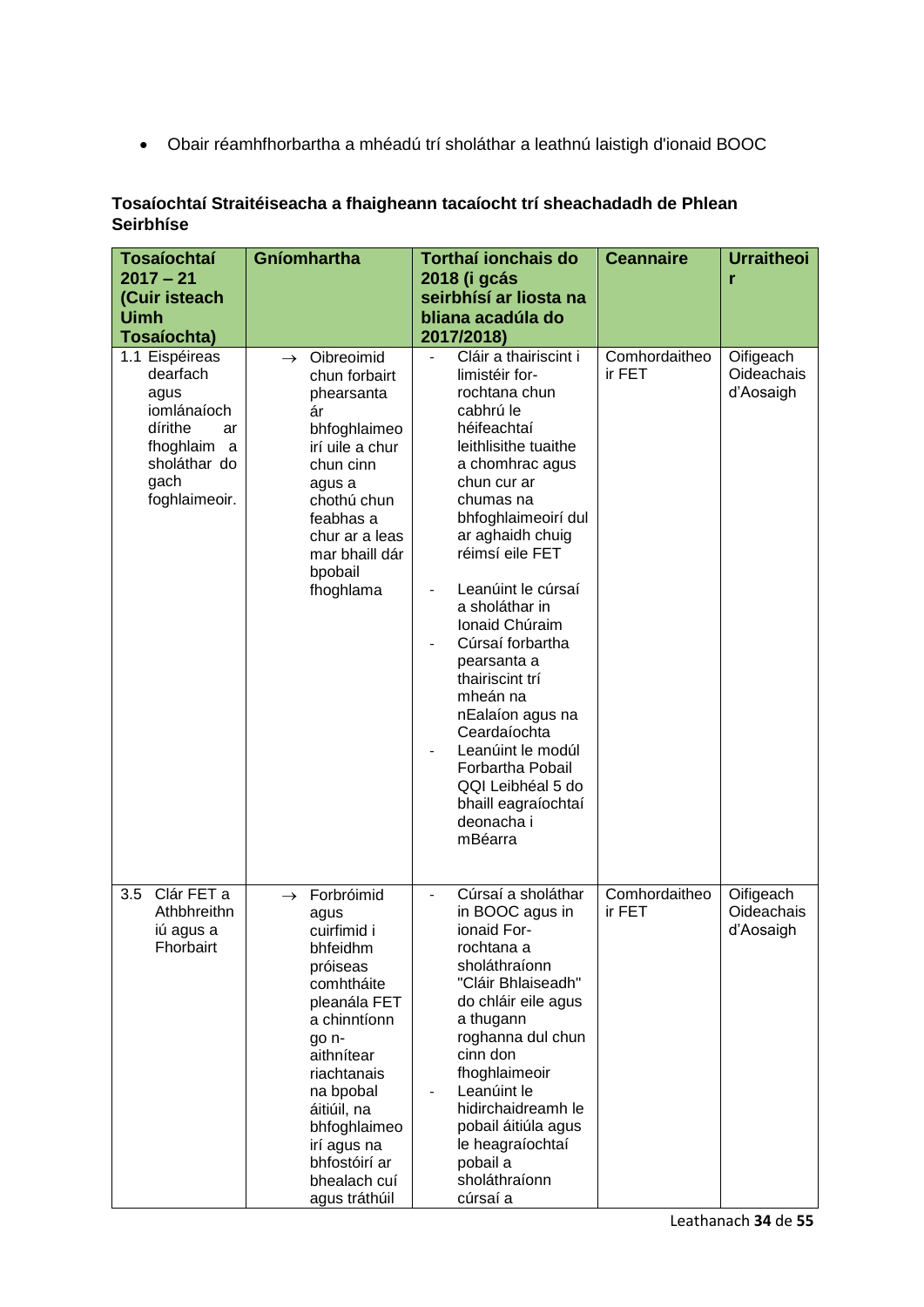| de réir<br>riachtanas<br>agus<br>tosaíochtaí<br>na Straitéise<br>FET. | fhreastalaíonn ar<br>riachtanas áitiúil<br>Pleanáil<br>$\overline{\phantom{0}}$<br>inghníomhaireacht<br>a agus<br>idirghníomhaireac<br>hta chun a áirithiú<br>go bhfuil<br>pleananna<br>ábhartha do chláir<br>eile FET |  |  |
|-----------------------------------------------------------------------|------------------------------------------------------------------------------------------------------------------------------------------------------------------------------------------------------------------------|--|--|
|-----------------------------------------------------------------------|------------------------------------------------------------------------------------------------------------------------------------------------------------------------------------------------------------------------|--|--|

## **An Tionscnamh um Fhilleadh ar an Oideachas (BTEI)**

Is é aidhm fhoriomlán an chláir BTEI rannpháirtíocht daoine óga agus daoine fásta a bhfuil níos lú ná oideachas dara leibhéal uachtarach acu a mhéadú i réimse deiseanna foghlama creidiúnaithe páirtaimseartha a thugann dámhachtainí ar an gCreat Náisiúnta Cáilíochtaí (NFQ) chun a rochtain, aistriú agus dul chun cinn chuig bealaí eile oideachais nó fostaíochta a éasca.

Díríonn Bord Oideachais agus Oiliúna Chorcaí ar Sheirbhís Oideachais d'Aosaigh comhtháite a thairiscint, le creidiúnú ó Leibhéil 1-6, ar Chreat Náisiúnta Cáilíochtaí. Mar chuid den tseirbhís seo, oibríonn BTEI go dlúth le Bunoideachas d'Aosaigh, le VTOS agus leis an tSeirbhís Oideachais d'Aosaigh chun roghanna dul chun cinn foghlama a sholáthar go sonrach do riachtanais an limistéir gheografaigh agus na bhfoghlaimeoirí. Bíonn idirchaidreamh ag BTEI le PLCanna, le Soláthar Oiliúna agus le Comhordaitheoirí Ógtheagmháil chun a áirithiú go gcuirfear cláir fhothaíochta ar fáil ag Leibhéal 4 go dtí cláir Leibhéal 5 PLC.

Díríonn BTEI go príomha ar chúrsaí QQI Leibhéal 4 a sheachadadh agus Leibhéil 3 agus 5 á seachadadh ag leibhéal níos lú. Soláthraíonn na cúrsaí seo bealach dul chun cinn ó chúrsaí ag leibhéil níos ísle agus freisin dul chun cinn go dtí cúrsaí PLC agus Ionaid Oiliúna.

| <b>Tosaíochtaí</b><br>$2017 - 21$<br>(Cuir isteach<br><b>Uimh</b><br>Tosaíochta) | Gníomhartha                                                      | Torthaí ionchais do<br>2018 (i gcás seirbhísí<br>ar liosta na bliana<br>acadúla do<br>2017/2018) | <b>Ceannaire</b>                        | Urraitheoir             |
|----------------------------------------------------------------------------------|------------------------------------------------------------------|--------------------------------------------------------------------------------------------------|-----------------------------------------|-------------------------|
| 1.2 Teagasc,<br>oiliúint                                                         | Díreoimid ar an<br>bhforbairt de theagasc<br>agus d'fhoghlaim ar | Déanfar measúnú ar<br>chláir a thairgtear faoi                                                   | ComhordaitheoirOifigeach<br><b>IFET</b> | Oideachais<br>d'Aosaigh |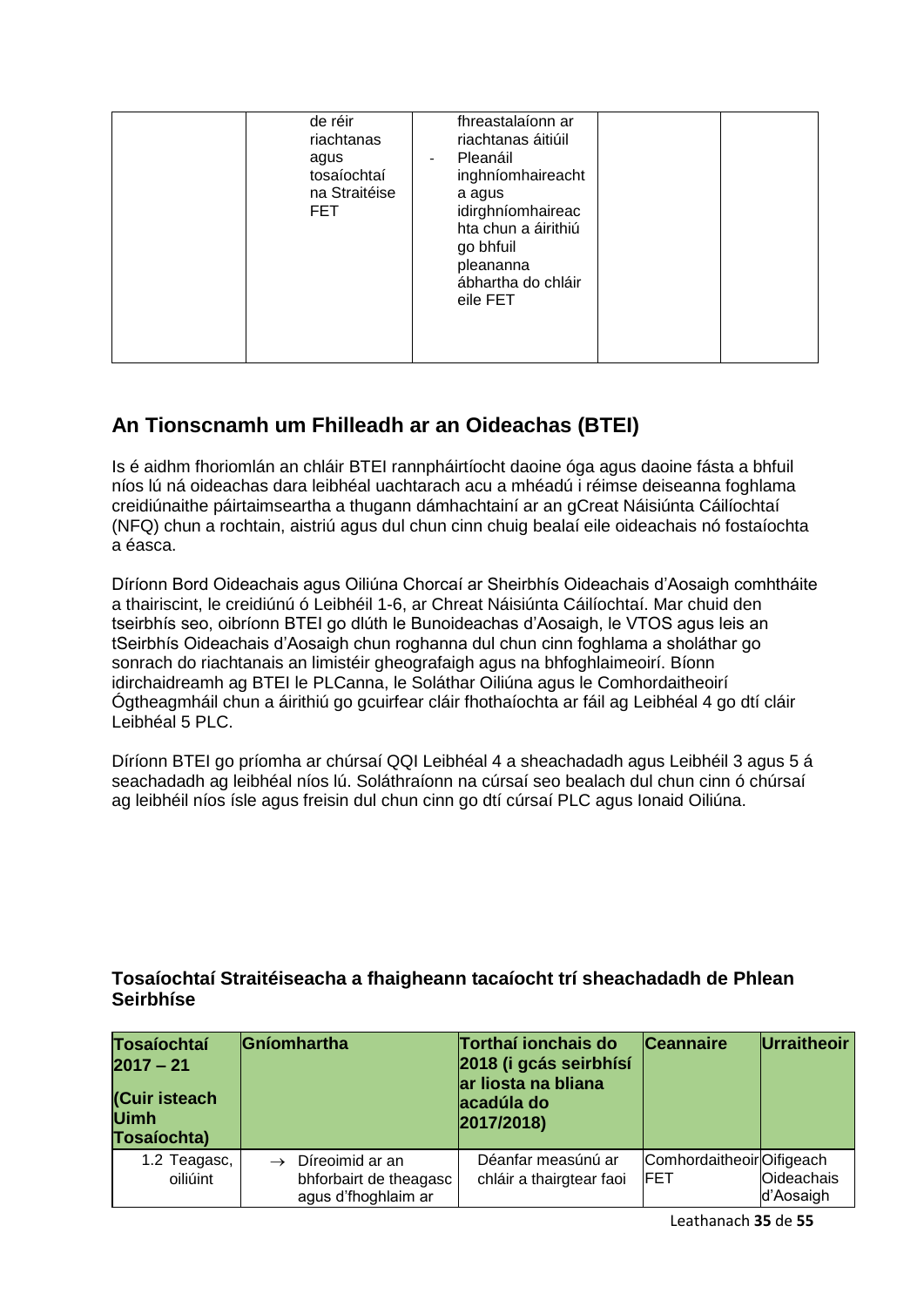| agus<br>foghlaim<br>den scoth<br>a chur ar<br>fáil do<br>chách | ardchaighdeán mar<br>phríomhghníomhaíocht<br><b>BOO</b>                                                                                                                                                        | BTEI chun a áirithiú go<br>gcuireann na cláir<br>seirbhísí ar fáil atá<br>freagrach do<br>riachtanais áitiúla<br>agus/nó go dtairgeann<br>siad rogha dul chun<br>cinn dár<br>bhfoghlaimeoirí.<br>Tabharfaidh gach clár<br>BTEI deimhniúchán<br>agus beidh siad ag<br>teacht leis na nósanna<br>imeachta QA arna riar<br>trí BOO Chorcaí.<br>Comhtháthú breise de<br>TF ar chláir BTEI.                                                                                                                                                                                                                              |                                  |                         |
|----------------------------------------------------------------|----------------------------------------------------------------------------------------------------------------------------------------------------------------------------------------------------------------|---------------------------------------------------------------------------------------------------------------------------------------------------------------------------------------------------------------------------------------------------------------------------------------------------------------------------------------------------------------------------------------------------------------------------------------------------------------------------------------------------------------------------------------------------------------------------------------------------------------------|----------------------------------|-------------------------|
|                                                                | Déanfaimid réimse na<br>$\rightarrow$<br>mbealaí don fhoghlaim<br>atá ar fáil do gach<br>foghlaimeoir ar mian<br>leo leas a bhaint as ár<br>gcuid seirbhísí a aithint<br>agus a chur chun cinn<br>go gníomhach | Gach cúrsa a phoibliú<br>tríd an meán clóite agus<br>an meán sóisialta agus<br>ár gcur chun cinn sna<br>meáin shóisialta a<br>fhorbairt tuilleadh.<br>Ag obair i gcomhar le<br>hOideachas Pobail chun<br>na himeachtaí d' Fhéilte<br>Foghlaim ar Feadh an<br>tSaoil a phleanáil agus a<br>reáchtáil, ar imeachtaí<br>iad a mheallfaidh<br>foghlaimeoirí isteach sna<br>hionaid agus a éascóidh<br>dul chun cinn chuig<br>roghanna eile FET.<br>Pleanáil Limistéir<br>Chomhtháite ag díriú ar<br>gach réimse soláthair<br>(Oiliúint PLCanna srl).<br>Cuimseoidh na<br>pleananna rogha dul<br>chun cinn do gach clár. | Comhordaitheoir Oifigeach<br>FET | Oideachais<br>d'Aosaigh |
| 2.3 Tacú le<br>forbairt<br>ghairmiúil ár<br>ndaoine            | $\rightarrow$ Déanfaimid cultúr<br>d'fhorbairt agus de<br>thacaíocht ghairmiúil a<br>chothú don fhoireann<br>ar fad tríd an soláthar<br>dírithe de                                                             | Ionduchtú agus oiliúint le Comhordaitheoir Oifigeach<br>heagrú do theagascóirí<br>nua<br>Oiliúint Bhreise QA<br>beartaithe do 2018                                                                                                                                                                                                                                                                                                                                                                                                                                                                                  | <b>IFET</b>                      | Oideachais<br>d'Aosaigh |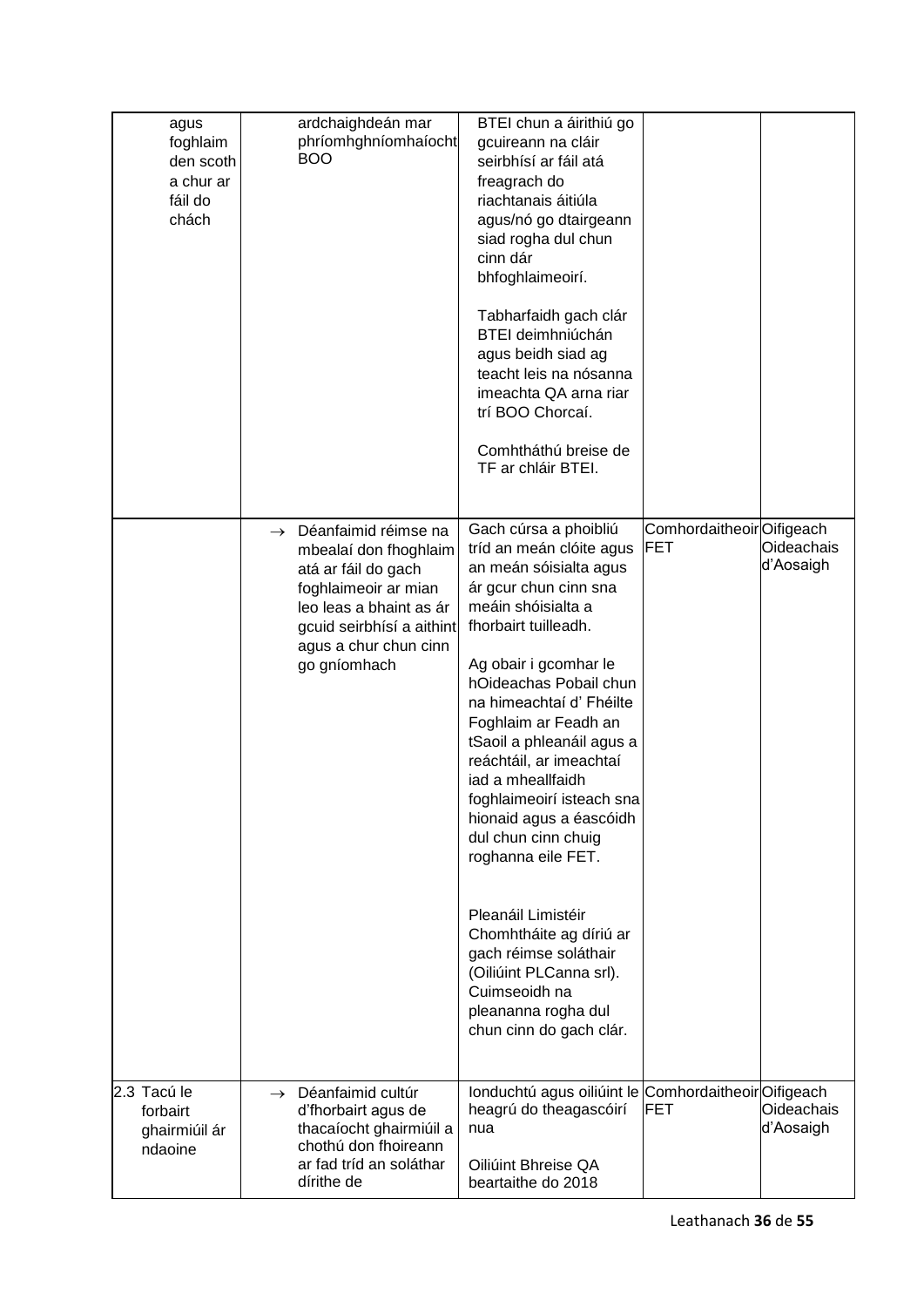|                                                        | thionscnaimh<br>fhoghlama agus<br>fhorbartha chuí chun a<br>gcuid eolais agus<br>cumais a fheabhsú<br>agus a fhorbairt                                                                                                                                                                                            | Déanfar anailís ar<br>scileanna na<br>dteagascóirí a<br>sholáthraíonn cláir agus<br>déanfar moltaí CPD<br>nuair is cuí.                                                                                                                                                                                                                                                                                                                                                                                                                                                                                                                                                                                                                                                                        |                                 |                         |
|--------------------------------------------------------|-------------------------------------------------------------------------------------------------------------------------------------------------------------------------------------------------------------------------------------------------------------------------------------------------------------------|------------------------------------------------------------------------------------------------------------------------------------------------------------------------------------------------------------------------------------------------------------------------------------------------------------------------------------------------------------------------------------------------------------------------------------------------------------------------------------------------------------------------------------------------------------------------------------------------------------------------------------------------------------------------------------------------------------------------------------------------------------------------------------------------|---------------------------------|-------------------------|
|                                                        | Múnla tacaíochta a<br>$\rightarrow$<br>fhorbairt, laistigh de na<br>hacmhainní atá ar fáil,<br>a éascaíonn<br>scaoileadh na foirne<br>chun páirt a ghlacadh i<br>ndeiseanna ábhartha<br>agus cuí CPD                                                                                                              | Nós Imeachta BOOC Comhordaitheoir Oifigeach<br>$\overline{\phantom{a}}$<br>a leanúint don<br>fhoireann a<br>fhreastalaíonn ar<br><b>CPD</b>                                                                                                                                                                                                                                                                                                                                                                                                                                                                                                                                                                                                                                                    | <b>FET</b>                      | Oideachais<br>d'Aosaigh |
| 3.5 Clár FET a<br>Athbhreithniú<br>agus a<br>Fhorbairt | $\rightarrow$ Forbróimid agus<br>cuirfimid i bhfeidhm<br>próiseas comhtháite<br>pleanála FET a<br>chinntíonn go n-<br>aithnítear riachtanais<br>na bpobal áitiúil, na<br>bhfoghlaimeoirí agus<br>na bhfostóirí ar<br>bhealach cuí agus<br>tráthúil de réir<br>riachtanas agus<br>tosaíochtaí na<br>Straitéise FET | I measc na<br>$\overline{\phantom{0}}$<br>gcruinnithe pleanála<br>2018 bhí ionchur ó<br>ionadaithe i ngach<br>réimse FET.<br>Rinneadh<br>athbhreithniú ar na<br>cláir oideachais agus<br>oiliúna reatha sa<br>limistéar agus<br>rinneadh pleananna<br>a thairgeann bealach<br>dul chun cinn<br>d'fhoghlaimeoirí.<br>Bainfear úsáid as an<br>modúl céanna le<br>haghaidh pleanála<br>2019.<br>Chuathas i<br>$\overline{a}$<br>gcomhairle le roinnt<br>geallsealbhóirí<br>seachtracha, lena n-<br>áirítear DEASP,<br>grúpaí<br>Comhpháirtíochta<br>áitiúla agus<br>Eagraíochtaí Pobail<br>eile.<br>Leanfaidh BOO<br>Chorcaí le cláir a<br>reáchtáil i gcomhar<br>le heagraíochtaí<br>forbartha pobail. Tá<br>caidrimh bunaithe ag<br>na heagraíochtaí<br>seo le baill den<br>phobal. Mar thoradh | ComhordaitheoirOifigeach<br>FET | Oideachais<br>d'Aosaigh |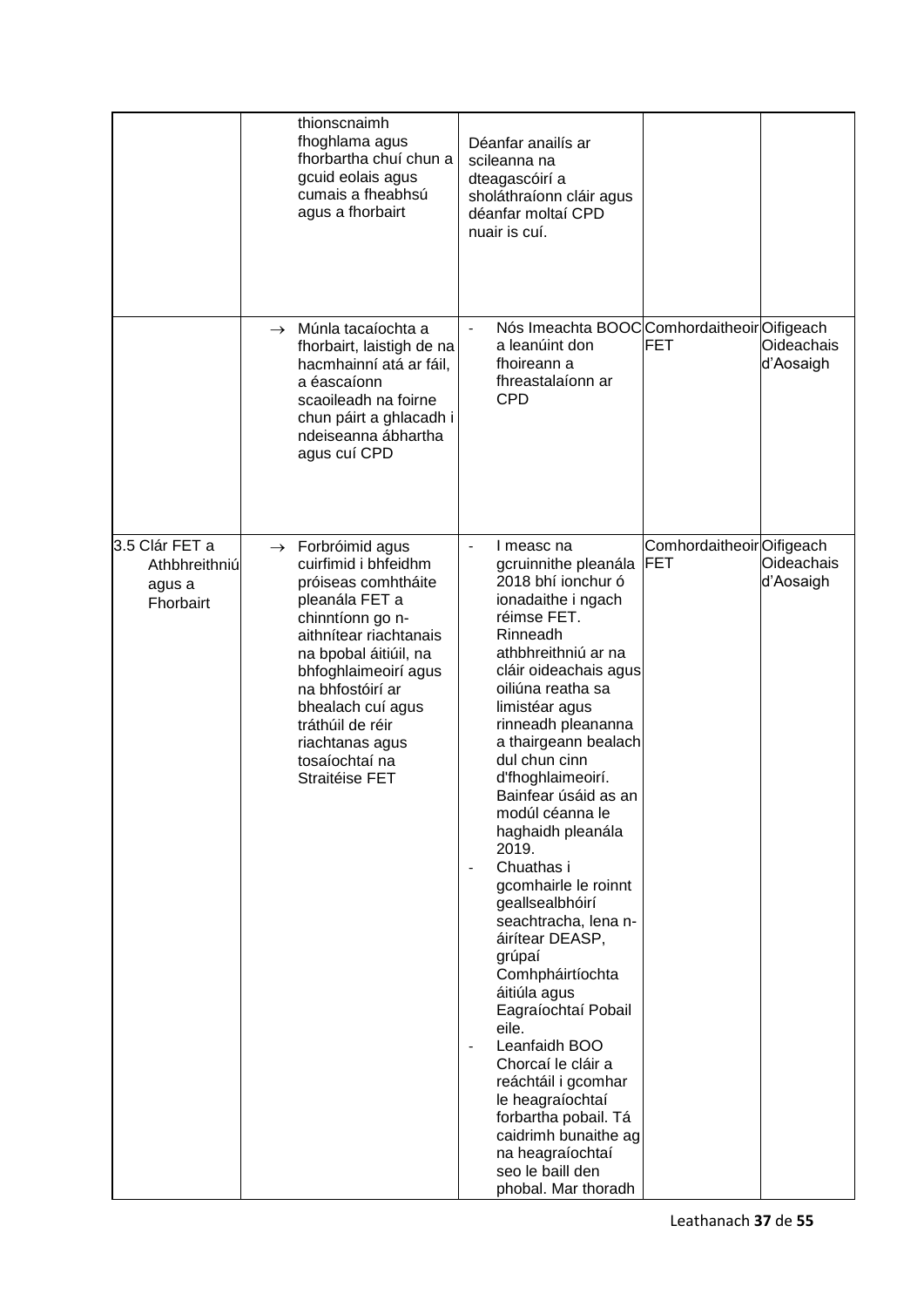|                                                                                                                                                                                                                                                                                   | air sin beidh<br>earcaíocht níos<br>sruthlinithe de<br>spriocghrúpaí. I<br>measc na gclár<br>beidh Slándáil, Obair<br>Mhiotail, Scileanna<br>Miondíola, agus Cur<br>le do chuid<br>Scileanna.<br>I gcomhar lenár<br>nOifigeach<br>Idirchaidrimh Fostóra<br>déanfaimid<br>athbhreithniú ar<br>dheiseanna<br>fostaíochta i<br>gCarraig Uí Leighin,<br>áit ar chuir BOOC<br>ionad nua ar bun.<br>Déanfar tuilleadh<br>idirchaidrimh le<br>fostóirí sa réimse<br>seo (agus leanfar<br>lena fhorbairt i réimsí<br>eile) agus cuirfear<br>cláir ar fáil de réir<br>riachtanas Fostóirí<br>(ag brath ar na<br>riachtanais a<br>shainaithnítear<br>d'fhéadfadh iad seo<br>a leanas a bheith i<br>gceist;<br>BTEI/Oiliúint/soláthar<br>Clár eile) |                           |                         |
|-----------------------------------------------------------------------------------------------------------------------------------------------------------------------------------------------------------------------------------------------------------------------------------|------------------------------------------------------------------------------------------------------------------------------------------------------------------------------------------------------------------------------------------------------------------------------------------------------------------------------------------------------------------------------------------------------------------------------------------------------------------------------------------------------------------------------------------------------------------------------------------------------------------------------------------------------------------------------------------------------------------------------------------|---------------------------|-------------------------|
| $\rightarrow$ Spreagfaimid<br>ardleibhéil<br>rannpháirtíochta,<br>gnóthachtála agus<br>creidiúnaithe ag<br>foghlaimeoirí trí<br>chúrsaí a chur ar fáil a<br>chuireann lena gcuid<br>deiseanna chun<br>forbairt phearsanta, dul<br>chun cinn agus<br>fostaíochta a bhaint<br>amach | Cuirfidh gach cúrsa<br>Deimhniúchán ar fáil FET<br>Déanann cúrsaí<br>rannpháirtithe a<br>ullmhú leis an muinín<br>chun dul ar aghaidh<br>chuig an<br>bhfostaíocht agus<br>chun bheith ag obair<br>go hinniúil, go<br>sábháilte agus go<br>héifeachtach<br>Eolas<br>$\overline{\phantom{a}}$<br>speisialtóireachta a<br>sholáthar sna réimsí<br>scileanna níos ísle<br>den fhostaíocht -<br>mar atá cúrsaí atá<br>beartaithe i réimsí<br>Scileanna Miondíola<br>agus Fáilteachais<br>Forbraíonn<br>foghlaimeoirí réimse                                                                                                                                                                                                                   | Comhordaitheoir Oifigeach | Oideachais<br>d'Aosaigh |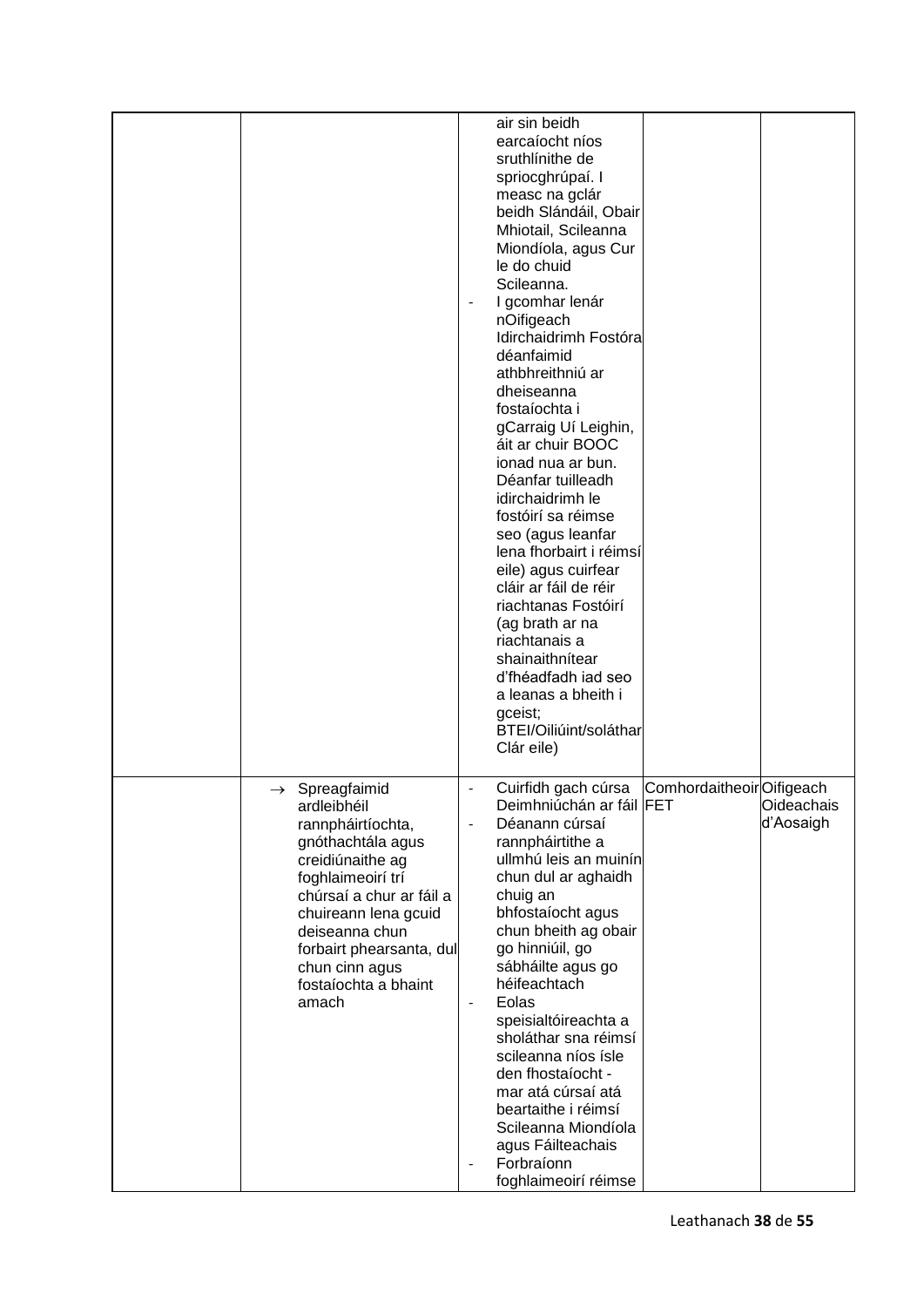| cáilíochtaí pearsanta<br>agus idirphearsanta<br>atá riachtanach le |
|--------------------------------------------------------------------|
|                                                                    |
|                                                                    |
|                                                                    |
| haghaidh fostaíochta                                               |
| Tairgeann cúrsaí<br>$\overline{\phantom{a}}$                       |
| BTEI an deis dul                                                   |
| chun cinn chuig                                                    |
| breisoideachas.                                                    |
| Nuair is féidir,                                                   |
| buaileann ionadaithe                                               |
| ó na bealaí Dul                                                    |
| Chun                                                               |
| Cinn/Fostaíochta le                                                |
| Grúpaí sa téarma                                                   |
| deireanach den                                                     |
| bhliain. Tá sé                                                     |
| beartaithe againn é                                                |
| seo a leathnú in                                                   |
| 2018                                                               |
| Tairgtear treoir agus<br>$\overline{\phantom{a}}$                  |
| tacaíocht                                                          |
| Litearthachta do                                                   |
| raon leathan de                                                    |
| ghrúpaí BTEI                                                       |

## **An tSeirbhís Treorach Chorcaí**

Cuireann an tSeirbhís Treorach Chorcaí de chuid BOO seirbhís saor in aisce, neamhchlaonta agus rúnda ar fáil d'fhoghlaimeoirí fásta reatha agus do dhaoine fásta atá dífhostaithe a bhfuil níos lú ná cáilíocht(aí) QQI Leibhéal 6 acu. Cabhraíonn ár bPearsanra Treorach le foghlaimeoirí a gcuid leasanna agus cumais a iniúchadh agus na roghanna cúrsaí is fearr a aithint.

I rith 2018 freagróidh BOOC ar na moltaí ón Straitéis Treorach nua atá le foilsiú sa 2ú Ráithe den bhliain. Áireofar leis an Straitéis faisnéis agus torthaí ó Straitéisí Náisiúnta amhail an **Straitéis Bhreisoideachais agus Oiliúna 2014-2019** agus an **Straitéis Náisiúnta Scileanna 2025**.

| <b>Tosaíochtaí 2017</b><br>- 21<br>(Cuir isteach Uimh<br>Tosaíochta)                                              | Gníomhartha                                                                                                                                                            | Torthaí ionchais do<br>2018 (i gcás seirbhísí<br>lar liosta na bliana<br>acadúla do<br>2017/2018)                                                                                                                                    | <b>Ceannaire</b>                                  | Urraitheoir             |
|-------------------------------------------------------------------------------------------------------------------|------------------------------------------------------------------------------------------------------------------------------------------------------------------------|--------------------------------------------------------------------------------------------------------------------------------------------------------------------------------------------------------------------------------------|---------------------------------------------------|-------------------------|
| 1.2 Eispéireas<br>dearfach agus<br>iomlánaíoch<br>dírithe ar<br>fhoghlaim a<br>sholáthar do gach<br>foghlaimeoir. | Déanfaimid<br>$\rightarrow$<br>réimse na<br>mbealaí don<br>fhoghlaim atá ar<br>fáil do gach<br>foghlaimeoir ar<br>mian leo leas a<br>bhaint as ár<br>gcuid seirbhísí a | Déanann ár n-<br>$\overline{\phantom{0}}$<br>oifigigh Fhaisnéise<br>taighde ar roghanna<br>dul chun cinn atá<br>ann cheana féin<br>agus cinn nua agus<br>scaipeann siad do<br>chliaint aonair agus<br>dár gComhairleoirí<br>Treorach | Comhairleoirí Oifigeach<br>lTreorach<br>d'Aosaigh | Oideachais<br>d'Aosaigh |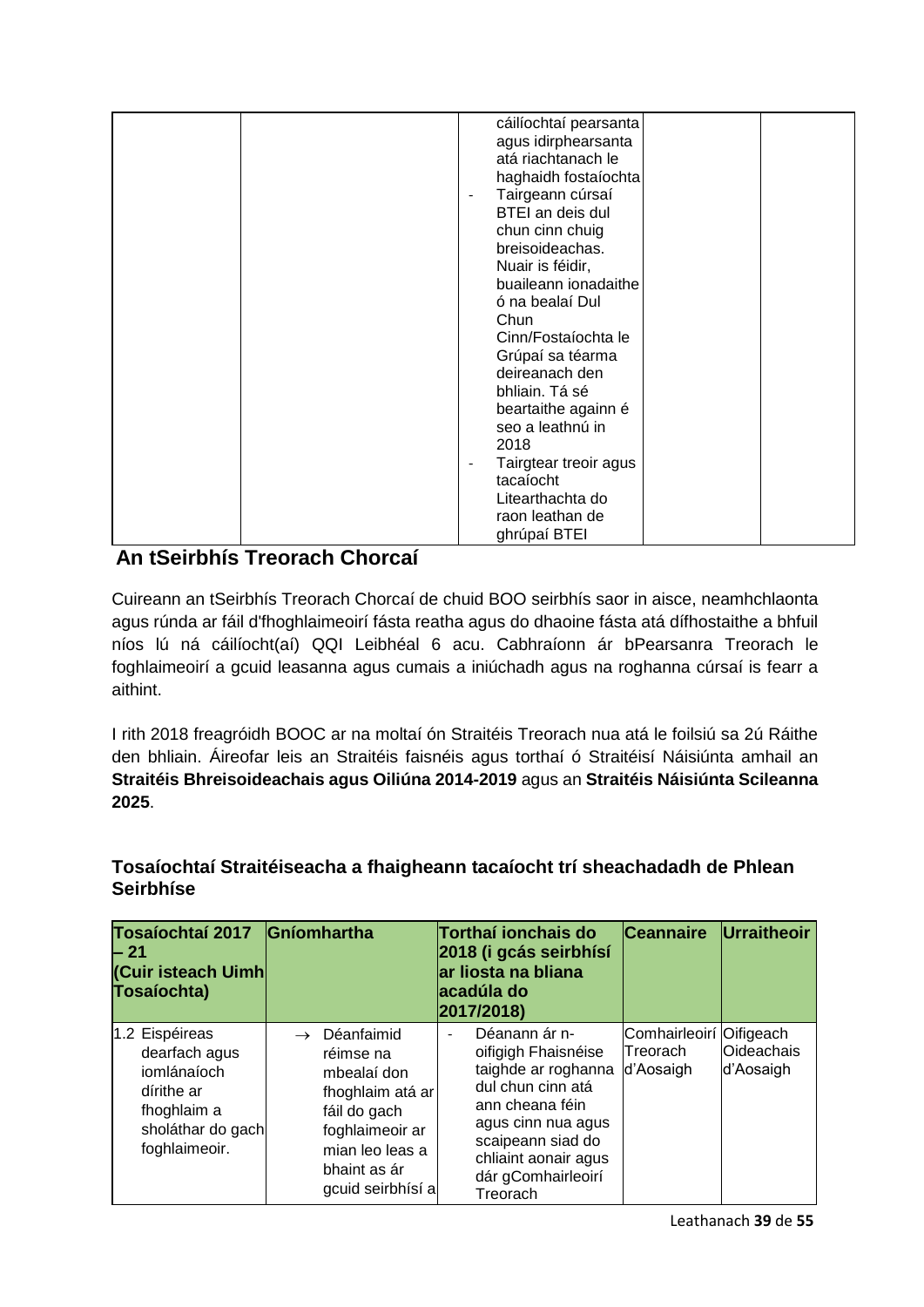|                                                  | aithint agus a<br>chur chun cinn<br>go gníomhach                                                                                                                                                                                                                                               | Tugann<br>Comhairleoirí<br>Treorach<br>"Ceardlanna Dul<br>Chun Cinn" do<br>ghrúpaí BTEI/AL/CE<br>agus leagann siad<br>amach na deiseanna<br>do na foghlaimeoirí.<br>Tugtar an fhaisnéis<br>freisin<br>d'fhoghlaimeoirí ar<br>choinní duine le<br>duine.<br>Beidh Pearsanra<br>Treorach ag freastal<br>ar Laethanta<br>Oscailte i<br>suíomhanna éagsúla                                                                                                         |                       |                                             |
|--------------------------------------------------|------------------------------------------------------------------------------------------------------------------------------------------------------------------------------------------------------------------------------------------------------------------------------------------------|----------------------------------------------------------------------------------------------------------------------------------------------------------------------------------------------------------------------------------------------------------------------------------------------------------------------------------------------------------------------------------------------------------------------------------------------------------------|-----------------------|---------------------------------------------|
| 2.4 Tacú le forbairt<br>ghairmiúil ár<br>ndaoine | Déanfaimid<br>$\rightarrow$<br>cultúr d'fhorbairt<br>agus de<br>thacaíocht<br>ghairmiúil a<br>chothú don<br>fhoireann ar fad<br>tríd an soláthar<br>dírithe de<br>thionscnaimh<br>fhoghlama agus<br>fhorbartha chuí<br>chun a gcuid<br>eolais agus<br>cumais a<br>fheabhsú agus<br>a fhorbairt | Ceardlann a eagrú le Comhairleoirí<br>$\frac{1}{2}$<br>Jigsaw ar<br>Mheabharshláinte<br>Óige a thuiscint do<br>gach Pearsanra<br>Treorach (le bheith<br>ar siúl sa chéad<br>leath de 2017)<br>Tuilleadh CPD le<br>haithint agus le<br>seachadadh nuair<br>atá acmhainní ar fái<br>Gach ball foirne<br>chun dul i ngleic le<br>deiseanna CPD de<br><b>NCGE</b><br>Freastalóidh<br>$\overline{\phantom{a}}$<br>Comhairleoirí<br>Treorach ar<br>mhaoirsiú míosúil | Treorach<br>d'Aosaigh | Oifigeach<br><b>Oideachais</b><br>d'Aosaigh |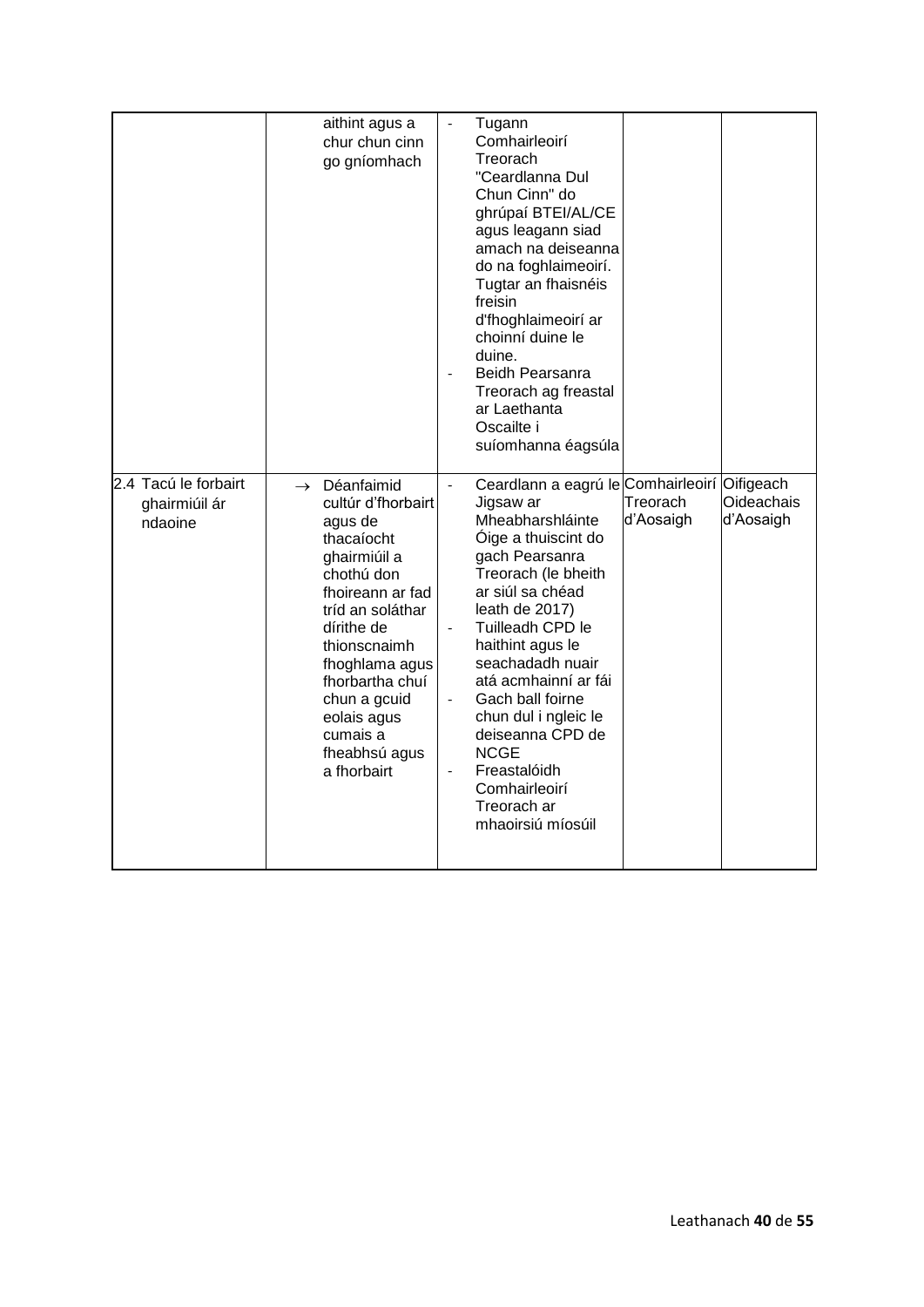## **Ráiteas ar Sheirbhísí – Tacaíocht Eagrúcháin**

Tá na seirbhísí a sholáthraíonn tacaíocht eagrúcháin dírithe ar sheachadadh seirbhísí neamhfhoghlama atá riachtanach chun cabhrú le hoidí agus le hoiliúnóirí chun díriú ar an seachadadh de sheirbhísí díreacha d'fhoghlaimeoirí lena chinntiú go bhfuil eispéireas foghlama ardchaighdeáin acu agus go bhfuil BOO Chorcaí fós nuálach, imoibríoch agus chun tosaigh sa soláthar d'oideachas agus d'oiliúint.

Ó bunaíodh é, rinne BOO Chorcaí athruithe a athbhreithniú agus a chur i bhfeidhm maidir leis an gcaoi a ndéanann Ceannoifig seirbhísí neamhfhoghlama a struchtúrú agus a sheachadadh chuig gach réimse den soláthar foghlama.

Faoi láthair, tá na seirbhísí sin scartha ina sé réimse ar leith de sheachadadh, gach ceann acu a bhfuil sainchúram leathan acu agus atá riachtanach lena chinntiú go gcomhlíonann an eagraíocht ceanglais maidir le rialachas corparáideach agus í in ann riachtanais a chomhlíonadh faoin raon fairsing reachtaíochta a bhfuil tionchar aige ar an eagraíocht.

Cé gur próiseas leanúnach forbartha é an dearadh eagraíochtúil, tá roinnt tionscadal earnála á ndéanamh ag an DES ar bhonn náisiúnta. D'fhéadfadh tionchar a bheith ag na tionscadail seo, agus go háirithe ag seirbhísí comhroinnte i bpárolla agus in airgeadas, ar an gcaoi a ndéantar sinn a struchtúrú mar eagraíocht, agus ar ár gcumas chun leanúint ar aghaidh ag seachadadh seirbhísí, ní hamháin seirbhísí reatha, ach chun na seirbhísí seo a fhás mar fhreagairt ar bhrúnna inmheánacha agus seachtracha, amhail seachadadh seirbhísí chuig scoileanna nach BOO iad.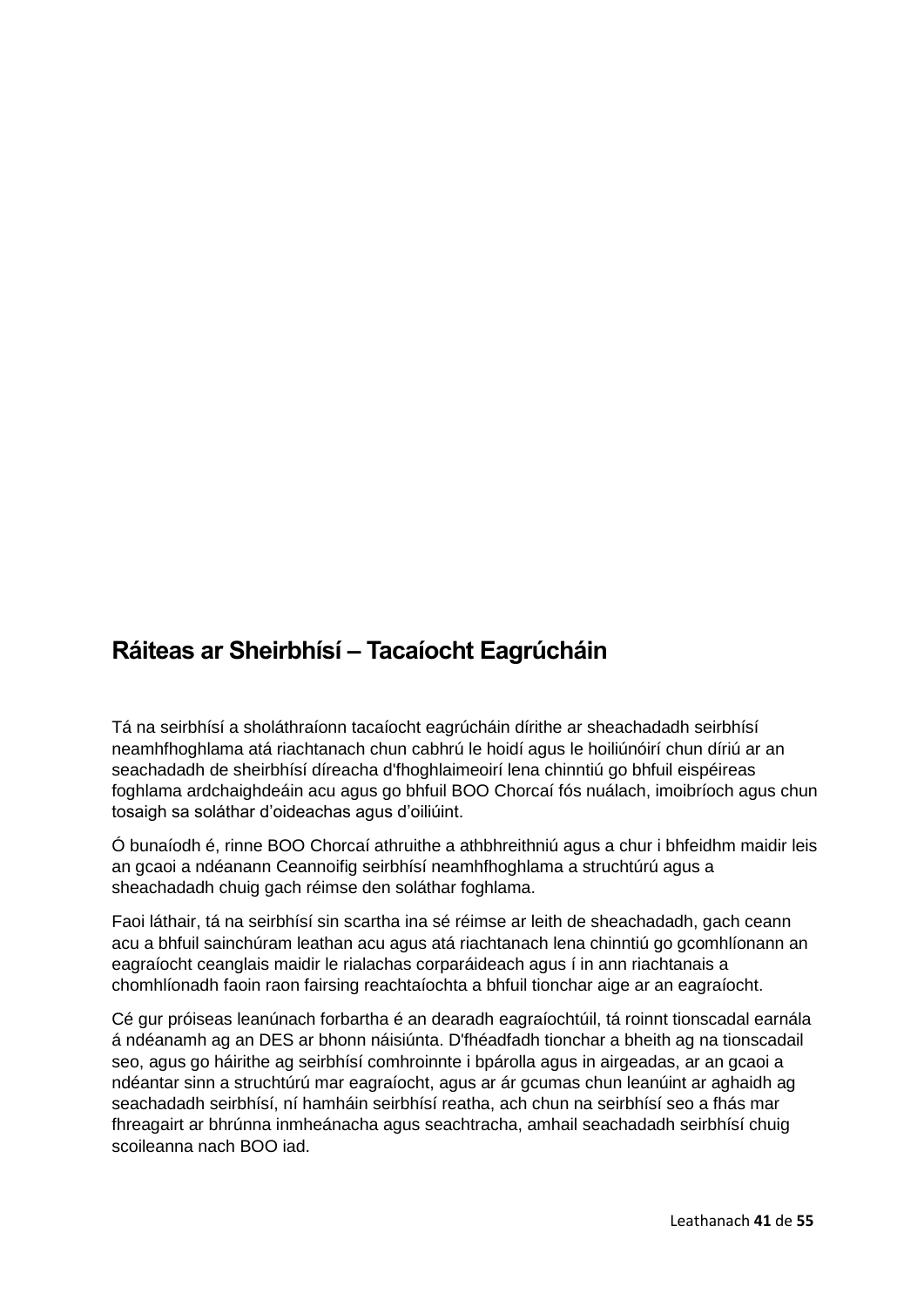Leanann BOO Chorcaí le páirt dhearfach a ghlacadh i dtionscadail náisiúnta, mar aithnítear gur próiseas d'fhorbairt é an t-athrú má tá eagraíocht le fás agus le forbairt.

## Caipiteal & Soláthar

#### **Clár Caipitil/Tógála**

Áirítear leis an gclár tógála scoile BOOC raon leathan miontionscadal agus mórthionscadal. Leanfaidh BOOC le tosaíochtaí a aithint d'fhoirgnimh nua, de mhéaduithe agus d'fheabhsuithe ar na foirgnimh atá ann cheana féin agus chun na hacmhainní riachtanacha a lorg go réamhghníomhach chun an méid sin a sheachadadh. Is timpeallacht dhúshlánach í fós agus na hacmhainní srianta riaracháin, airgeadais agus teicniúla atá ar fáil don Bhord á gcur san áireamh.

Maidir le 2018, tá BOOC ag díriú ar an méid seo a leanas:

#### Na méaduithe agus oibreacha seo a leanas a thabhairt chun deiridh:

- Coláiste an Chraoibhín, Fermoy
- Coláiste Pobail Naomh Colmán
- Coláiste Pobail an Easpaig McEgan (Aonad ASD), Maigh Chromtha
- Oibriúcháin chumasaithe ar Champas Oideachais Charraig Uí Leighin.

#### *Dul chun cinn a dhéanamh ar na tionscadail scoileana nua agus méaduithe scoileanna seo a leanas:*

- Campas Charraig Uí Leighin príomhthógáil de 3 scoil nua
- Coláiste Pobail Chloich na Coillte méadú
- Coláiste Davis, Mala méadú
- Scoil Mhuire, Béal Átha an Ghaorthaidh méadú ar 2 sheomra ranga
- Coláiste Pobail Naomh Brogan, Droichead na Bandan méadú
- Coláiste Pobail Áth an Chóiste Céim 1 de thógáil nua

#### *Cóiríocht Sealadach*

- Coláiste Pobail Naomh Brogan, Droichead na Bandan – suiteáil de 4 fhoirgneamh réamhdhéanta

- Scoil Náisiúnta Pobail Clíodhna – suiteáil de 2 fhoirgneamh réamhdhéanta

*Dul chun cinn le déanamh ar Chlár Tógála Scoile 2016-2021 leis an Roinn Oideachas agus Scileanna le haghaidh na scoileanna seo a leanas*

- Coláiste Pobail Churrach an Eich Bhuí, an Cóbh
- Coláiste Choilm, Baile an Chollaigh
- Coláiste Ghobnatan, Baile Mhuirne

#### *Miontionscadail*

Dul chun cinn a dhéanamh ar thionscadail faoi Scéimeanna na nOibreacha Samhraidh agus na nOibreacha Éigeandála de chuid na Roinne Oideachais agus Scileanna.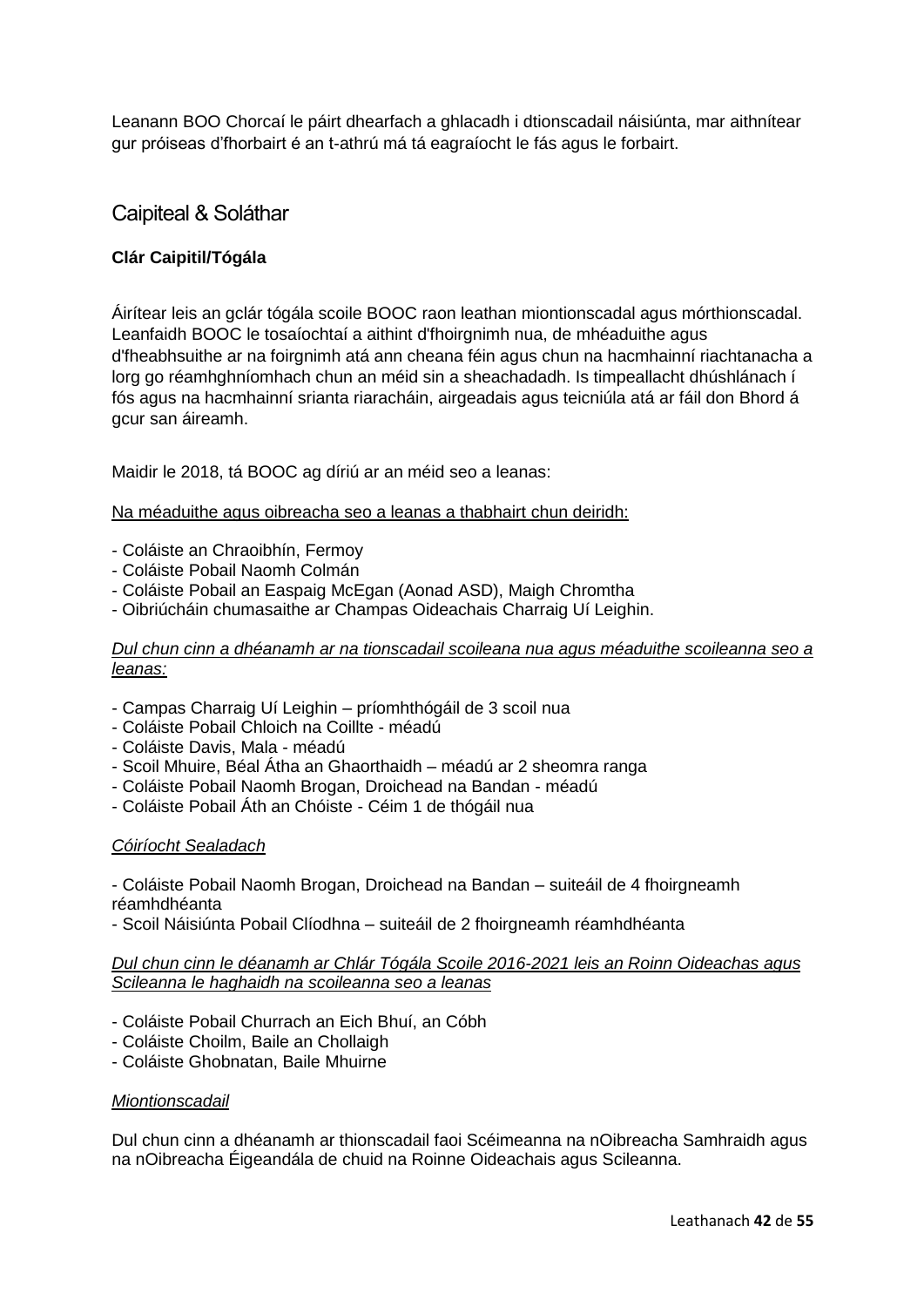## **Soláthar**

Leanann BOO Chorcaí le clárú le Creataí Soláthair Oifig an Rialtais (OGP) de réir mar is cuí. Leanfar le réimsí de chaiteachas comhiomlánaithe, i gcás nach bhfuil creataí OGP ar fáil, a aithint i rith 2018 agus déanfar creataí BOOC a chur chun cinn sna réimsí sin. Tá dhá bhall foirne i Soláthar páirteach i dTeastas Soláthair trí ETBI/UCC, rud a chuirfidh feabhas breise ar ghairmiúlacht Soláthair in BOO Chorcaí.

| Tosaíochtaí<br>$2017 - 21$<br>(Cuir isteach<br>Uimh<br>Tosaíochta)                                                               | Gníomhartha                                                                                                                                                                                                                                                                                                                                                                                                                                                            | <b>Torthaí ionchais</b><br>do 2018 (i gcás<br>seirbhísí ar liosta<br>na bliana acadúla<br>do 2017/2018)                                                                                                                                                                                                                                                                                                                                                                                                          | <b>Ceannaire</b>                        | Urraitheoir |
|----------------------------------------------------------------------------------------------------------------------------------|------------------------------------------------------------------------------------------------------------------------------------------------------------------------------------------------------------------------------------------------------------------------------------------------------------------------------------------------------------------------------------------------------------------------------------------------------------------------|------------------------------------------------------------------------------------------------------------------------------------------------------------------------------------------------------------------------------------------------------------------------------------------------------------------------------------------------------------------------------------------------------------------------------------------------------------------------------------------------------------------|-----------------------------------------|-------------|
| 4.1 A áirithiú go<br>bhforbrófar<br>bonneagar<br>cuí chun an<br>úsáid is fearr<br>a bhaint as<br>na<br>hacmhainní<br>atá ar fáil | $\rightarrow$ Tionscadail fhaofa $\bullet$ Coláiste an<br>thógála scoileanna<br>nua agus<br>mhéadaithe<br>scoileanna a<br>thabhairt chun<br>deiridh a luaithe is<br>féidir<br>$\rightarrow$ Leanfaimid le<br>tosaíochtaí a<br>aithint le haghaidh<br>foirgneamh nua,<br>méaduithe<br>agus/nó<br>feabhsuithe ar na<br>foirgnimh atá ann<br>cheana agus na<br>hacmhainní<br>riachtanacha a<br>lorg go<br>réamhghníomhach mhéadaithe<br>chun an méid sin<br>a sheachadadh | Chraoibhín<br>• Naomh Colmán<br>Mainistir na Corran<br>• Coláiste an<br>Easpaig McEgan<br>(Aonad ASD),<br>Maigh Chromtha,<br>· Oibriúcháin<br>chumasaithe<br>Champas Pobail<br>Charraig Uí<br>Leighin<br>Dul chun cinn a<br>dhéanamh ar<br>oibriúcháin ar<br>scoileanna nua faofa<br>agus ar thionscadail<br>scoileanna<br>Campas<br><b>Oideachais</b><br>Charraig Uí<br>Leighin -<br>Príomhthógáil de 3<br>scoil nua<br>• Coláiste Davis,<br>Mala - méadú<br>• Coláiste Pobail<br>Chloich na Coillte -<br>méadú | Príomhoifigeach Stiúrthóir OSD<br>Cúnta |             |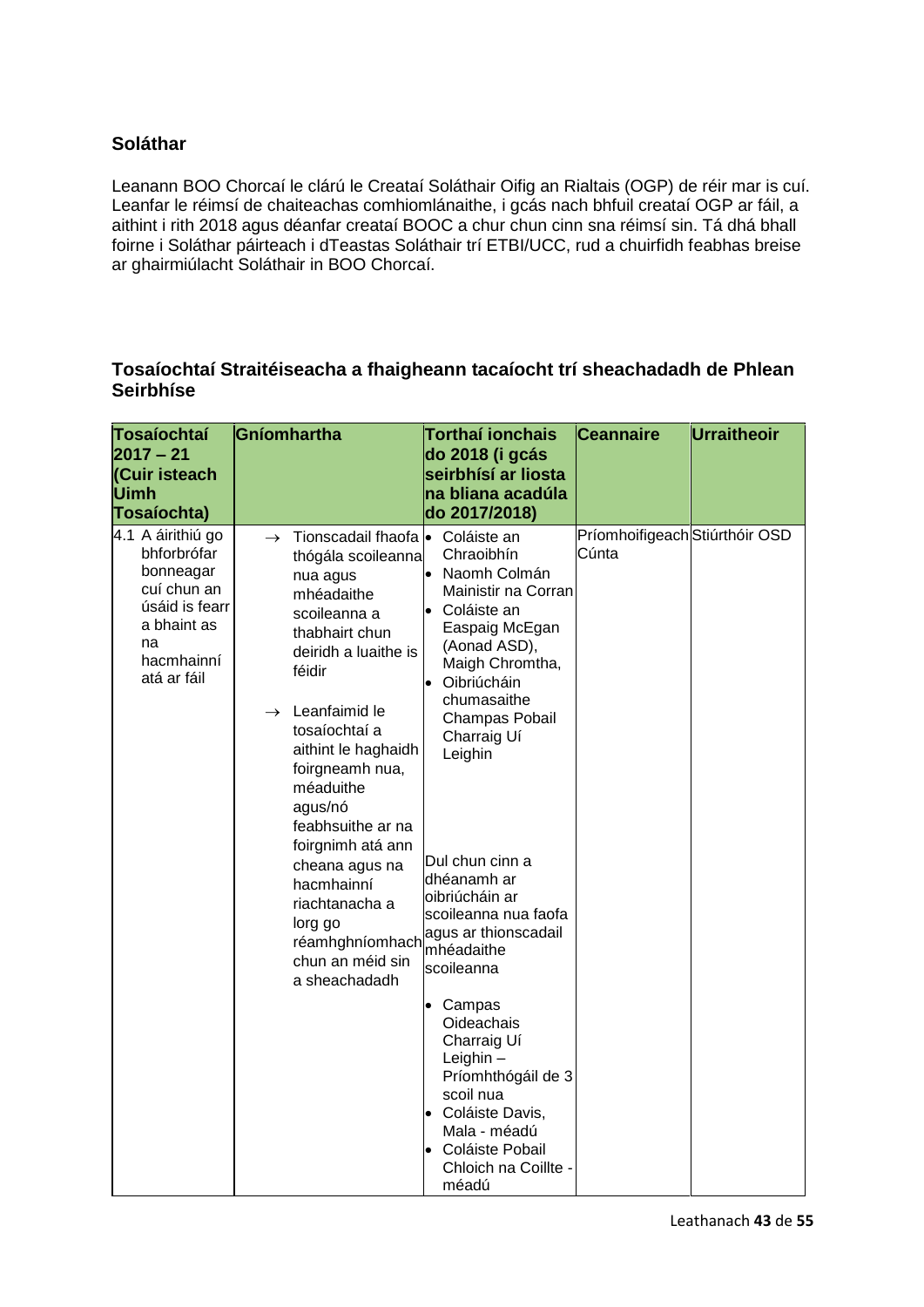|                                                                                                                     |                                                                                                                                                                                                                                             | · Scoil Mhuire, Béal<br>Atha an<br>Ghaorthaidh<br>Coláiste Pobail<br>San Brogan,<br>Droichead na<br>Bandan - méadú<br>Coláiste Pobail Áth<br>an Chóiste, Céim 1                                        |                                         |                                                        |
|---------------------------------------------------------------------------------------------------------------------|---------------------------------------------------------------------------------------------------------------------------------------------------------------------------------------------------------------------------------------------|--------------------------------------------------------------------------------------------------------------------------------------------------------------------------------------------------------|-----------------------------------------|--------------------------------------------------------|
|                                                                                                                     | $\rightarrow$ Faomhadh a<br>iarraidh le<br>haghaidh<br>mórthionscadal<br>caipitil breise a<br>shainaithnítear<br>mar chuid<br>d'Infheistíocht<br>Mhór an Rialtais<br>2016 go 2021 i<br>dTógáil<br>Scoileanna                                | • Coláiste Pobail<br>Churrach an Eich<br>Bhuí, an Cóbh<br>Coláiste Choilm,<br>$\bullet$<br>Baile an Chollaigh<br>Coláiste<br>$\bullet$<br>Ghobnatan, Baile<br>Mhuirne                                  | Príomhoifigeach Stiúrthóir OSD<br>Cúnta |                                                        |
| 4.3 Tacaíocht a<br>thabhairt do<br>rialachas<br>eitice chun<br>cuntasacht<br>agus luach<br>ar airgead a<br>áirithiú | $\rightarrow$ Leanúint le<br>struchtúir<br>rialachais ar fud na<br>heagraíochta a<br>fhorbairt agus a<br>fheabhsú<br>gcomhréir leis an<br>gCód Cleachtais<br>maidir le Rialachas<br>BOOnna agus de<br>réir na gcaighdeán<br>eitice is fearr | Beartais, Nósanna Grád VII<br>Imeachta agus<br>Leibhéil Údaraithe<br>um Cheannach<br>agus Soláthar a<br>ghlacadh agus a<br>chur i bhfeidhm                                                             |                                         | Príomhoifigeach<br>Cúnta<br>& Stiúrthóir<br><b>OSD</b> |
|                                                                                                                     | $\rightarrow$ Déanfaimid<br>athbhreithniú ar<br>bhonn rialta ar<br>chaiteachas BOO<br>Chorcaí chun<br>deiseanna<br>soláthair a aithint<br>chun luach ar<br>airgead a áirithiú<br>ar fud na<br>heagraíochta                                  | Réimsí<br>Comhiomlánaithe<br>a aithint, i gcás<br>nach bhfuil<br>Conarthaí nó<br>Creataí OGP i<br>bhfeidhm, agus cur<br>chun cinn a<br>dhéanamh ar<br>sholáthar iomaíoch<br>do BOOC sna<br>réimsí seo. | Grád VII                                | Príomhoifigeach<br>Cúnta<br>& Stiúrthóir<br><b>OSD</b> |

Dlí & Comhlíonadh (L&C)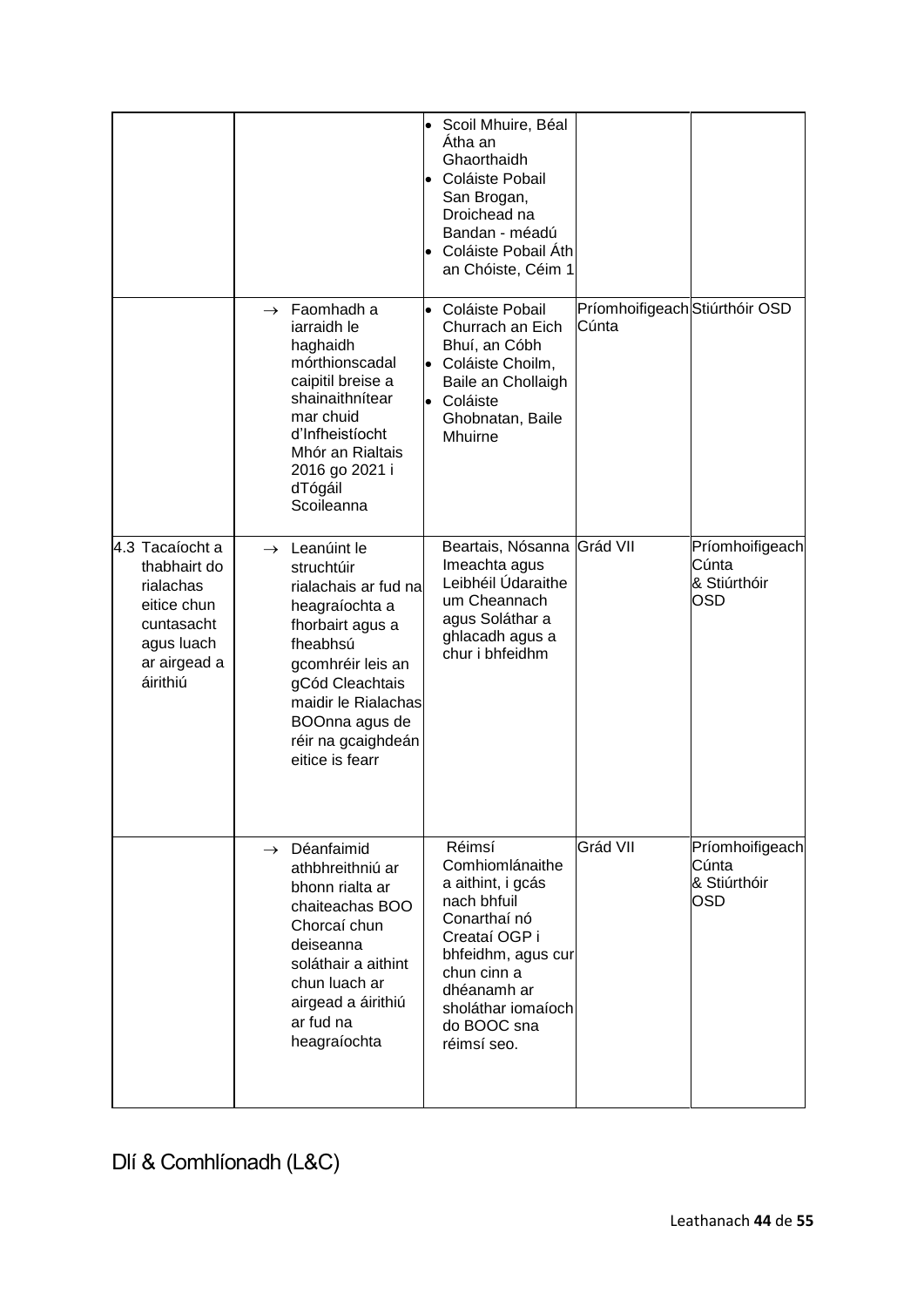### *Rialachas*

Tá an cód cleachtais nua maidir le rialachas BOOnna i bhfeidhm agus cuirtear leis tríd an athbhreithniú ar chórais agus ar chleachtais oibre agus trí fheabhas a chur ar an timpeallacht rialaithe inmheánach.

#### *Bainistíocht Riosca*

Leantar leis an straitéis bhainistíochta riosca agus athruithe cuí á gcur i bhfeidhm mar chuid de chlár athbhreithnithe leanúnach. Le linn 2018, déanfar an próiseas athbhreithnithe ráithiúil de réir mar is cuí.

#### *Cosaint Sonraí*

Beidh éifeacht ag an Rialachán Ginearálta maidir le Cosaint Sonraí (GDPR) i ngach Ballstát AE ar 25 Bealtaine, 2018. Chun an rialachán seo a chomhlíonadh, beidh méid suntasach acmhainní ag teastáil maidir le nósanna imeachta agus cleachtais reatha a phleanáil, a iniúchadh agus a athbhreithniú chun a áirithiú go ndéantar sonraí pearsanta na bpáirtithe leasmhara go léir a chosaint de réir na gcaighdeáin nua.

#### *Sláinte, Sábháilteacht & Leas ag an Obair*

Le linn 2018, déanfaidh BOO Chorcaí athbhreithniú ar an gcaoi a gcomhlíonann Coláistí agus Ionaid an tAcht/na hAchtanna Sláinte, Sábháilteachta agus Leasa san Obair agus é ar an eolas faoi athruithe ar dhoiciméid atá ar fáil ar láithreán gréasáin an Údaráis Sláinte agus Sábháilteachta a ceapadh chun cuidiú le Coláistí lena gcomhlíonadh. Tá tionscnamh náisiúnta ar siúl freisin agus d'aontaigh BOO Chorcaí go mbeadh sé ar cheann de thrí shuíomh píolótacha chun páirt a ghlacadh sa tionscnamh.

Chláraigh BOO Chorcaí freisin leis an Údarás Sláinte & Sábháilteachta don Tionscnamh Workpositive. Táthar ag súil go ndéanfar an clár seo a phíolótú i rith 2018.

| <b>Tosaíochtaí</b><br>$2017 - 21$<br>(Cuir<br>isteach<br><b>Uimh</b><br>Tosaíochta)                                    | Gníomhartha                                                                                                                                             | Torthaí ionchais do<br>2018 (i gcás seirbhísí<br>ar liosta na bliana<br>acadúla do<br>2017/2018)                                                                                                                   | <b>Ceannaire</b>          | <b>Urraitheoi</b>        |
|------------------------------------------------------------------------------------------------------------------------|---------------------------------------------------------------------------------------------------------------------------------------------------------|--------------------------------------------------------------------------------------------------------------------------------------------------------------------------------------------------------------------|---------------------------|--------------------------|
| 4.3 Tacaíocht<br>a thabhairt<br>do<br>rialachas<br>eitice chun<br>cuntasacht<br>agus luach<br>ar airgead<br>a áirithiú | Déanfaimid<br>$\rightarrow$<br>na socruithe<br>is gá chun<br>comhlíonadh<br>ár n-<br>oibleagáidí<br>cosanta<br>sonraí a<br>áirithiú, lena<br>n-áirítear | Na hathruithe a<br>theastaíonn maidir le<br>comhlíonadh an<br>GDPR nua a<br>thiocfaidh i bhfeidhm<br>ar 25 Bealtaine, 2018<br>a phleanáil agus a<br>chur i bhfeidhm.<br>Déanfar gach beartas,<br>próiseas agus nós | Príomhoifigeac<br>h Cúnta | Stiúrthóir<br><b>OSD</b> |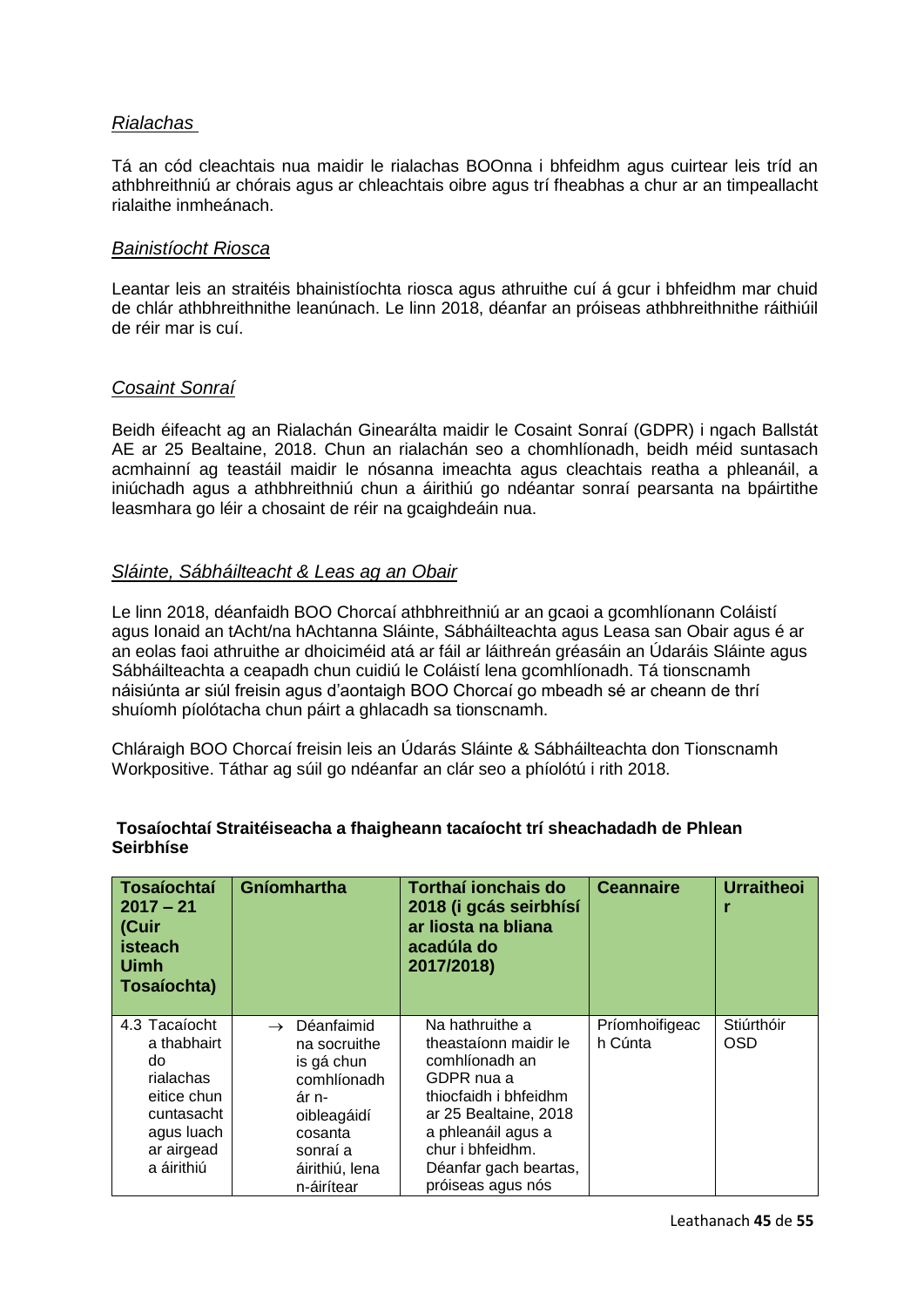| Rialachán<br>Ginearálta<br>maidir le<br>Cosaint<br>Sonraí<br>(GDPR)                                                                                                                       | imeachta maidir le<br>bailiú agus próiseáil<br>sonraí pearsanta a<br>athbhreithniú agus a<br>athchóiriú ar fud na<br>heagraíochta.<br>Cuirfear oiliúint chuí<br>ar fáil don fhoireann<br>ionas gur féidir leo<br>cloí leis na ceanglais<br>nua.                                                                                                                                                               |                           |                          |
|-------------------------------------------------------------------------------------------------------------------------------------------------------------------------------------------|---------------------------------------------------------------------------------------------------------------------------------------------------------------------------------------------------------------------------------------------------------------------------------------------------------------------------------------------------------------------------------------------------------------|---------------------------|--------------------------|
| $\rightarrow$ Leanfaimid<br>lenár bpróisis<br>a fhorbairt<br>agus<br>monatóireach<br>t a dhéanamh<br>orthu chun<br>comhlíonadh<br>na gceanglas<br>reachtúil<br>agus rialála a<br>áirithiú | Straitéis a fhorbairt<br>chun Sláinte agus<br>Sábháilteacht a<br>bhainistiú inár<br>scoileanna agus inár<br>n-ionaid go léir.<br>Teimpléid a fhorbairt<br>chun Comhaontuithe<br>Leibhéal Seirbhíse<br>(SLAnna) agus<br>Comhaontuithe<br>Comhroinnte/Próiseál<br>a Sonraí le Tríú<br>Páirtithe a bhainistiú<br>Córas monatóireachta<br>a fhorbairt chun<br>comhlíonadh SLAnna<br>a rianú agus a<br>thaifeadadh | Príomhoifigeac<br>h Cúnta | Stiúrthóir<br><b>OSD</b> |

## Seirbhísí Corparáideacha

## *Bainistiú Léasanna*

Leantar le léasanna a bhainistiú i leith líon na bhfoirgneamh atá ar léas anois ag an mBord agus béim ar leith ar bhunachar sonraí lárnach a bhunú in BOO Chorcaí i ndáil leis na gníomhaíochtaí go léir. Tá nósanna imeachta agus próisis chuí le cur ar bun in 2018 chun léasanna a bhainistiú atá le hathnuachan/le dul in éag.

## *Cosaint Sonraí*

Beidh éifeacht ag an Rialachán Ginearálta maidir le Cosaint Sonraí (GDPR) i ngach Ballstát AE ar 25 Bealtaine, 2018. Cuirfear tús le hathbhreithniú ar dhoiciméadú cartlainne in 2018 chun comhlíonadh na rialachán nua agus comhlíonadh Sceideal Coinneála Sonraí BOO Chorcaí a áirithiú.

## *Margaíocht agus Brandáil*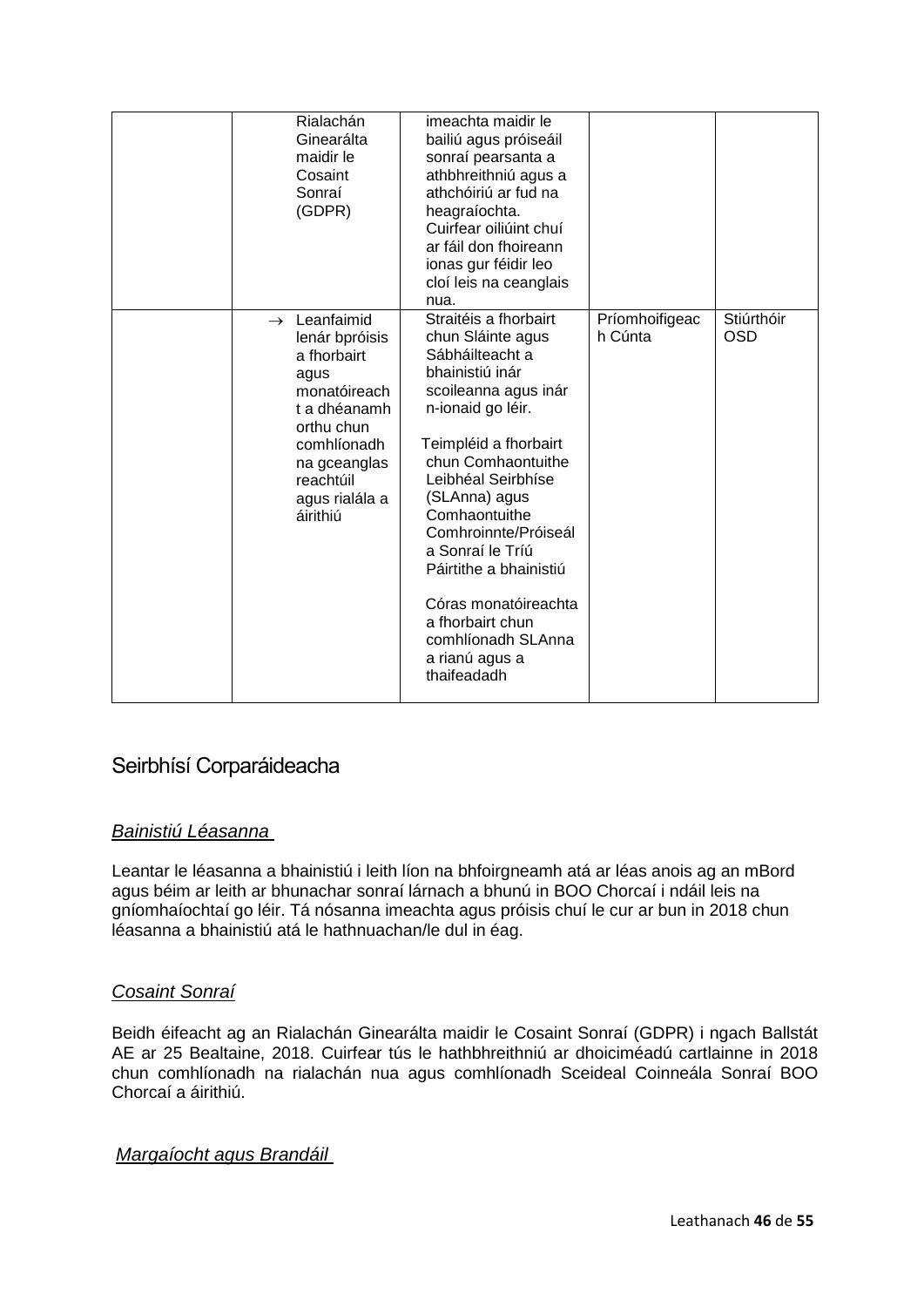Cinnteoidh an Fheidhmeannacht, nuair is féidir, go ndéantar gach feachtas margaíochta a chomhordú go lárnach lena áirithiú go ndéantar feachtais chomhtháite a reáchtáil le branda BOO Chorcaí lárnach sna feachtais sin. Bainfear leas as gach deis a bheidh ar fáil chun BOO Chorcaí a chur chun cinn mar sholáthraí seirbhísí oideachais.

Nuair is cuí, cuirfear gnóthachtálacha na bhfoghlaimeoirí ó gach réimse soláthair ar taispeáint ag imeachtaí corparáideacha BOO.

Cuirfear gníomhaíochtaí uile an Choláiste/na Mac Léinn chun cinn trí mheáin shóisialta BOO Chorcaí agus leagfar béim ar éagsúlacht an tsoláthair agus gnóthachtálacha na mac léinn a léiriú.

#### *Scéim na dTeangacha Gaeilge Oifigiúla*

Cuirfear tús in 2018 leis an obair chun gach doiciméad a chur ar fáil sa Ghaeilge ar inlíon na foirne. Socrófar sínithe seoltaí ríomhphoist go huathoibríoch sa Cheannoifig le freagraí cuí 'as an oifig' chun ár dtiomantas faoin Scéim a léiriú.

| Tosaíochtaí<br>$2017 - 21$<br>(Cuir isteach<br><b>Uimh</b><br>Tosaíochta)                                           | Gníomhartha                                                                                                                                                                                                                                        | Torthaí ionchais<br>do 2018 (i gcás<br>seirbhísí ar liosta<br><b>Ina bliana</b><br>lacadúla do<br>2017/2018)                                                                                        | <b>Ceannaire</b>         | Urraitheoir                                  |
|---------------------------------------------------------------------------------------------------------------------|----------------------------------------------------------------------------------------------------------------------------------------------------------------------------------------------------------------------------------------------------|-----------------------------------------------------------------------------------------------------------------------------------------------------------------------------------------------------|--------------------------|----------------------------------------------|
| 4.3 Tacaíocht a<br>thabhairt do<br>rialachas<br>eitice chun<br>cuntasacht<br>agus luach ar<br>airgead a<br>áirithiú | $\rightarrow$ Leanfaimid le<br>héifeachtúlachtaí<br>a fheabhsú chun<br>luach ar airgead a<br>áirithiú sa<br>bhainistiú de gach<br>áitreabh BOO<br>Chorcaí, ag teacht<br>le Plean<br>Seachadta<br>Bainistíochta<br>Sócmhainní<br>Maoine an Rialtais | Tá nósanna<br>imeachta agus<br>próisis chuí le cur<br>ar bun in 2018,<br>lena n-áirítear<br>clár lárnach<br>léasanna, chun<br>léasanna a<br>bhainistiú atá le<br>hathnuachan/le<br>dul in éag.      | Príomhoifigeach<br>Cúnta | Stiúrthóir OSD                               |
|                                                                                                                     | $\rightarrow$ Déanfaimid na<br>socruithe is gá<br>chun comhlíonadh<br>ár n-oibleagáidí<br>cosanta sonraí a<br>áirithiú, lena n-<br>áirítear Rialachán<br>Ginearálta maidir<br>le Cosaint Sonraí<br>(GDPR)                                          | Cuirfear tús in<br>2018 le<br>hathbhreithniú<br>agus ath-aicmiú<br>na ndoiciméad<br>cartlainne. Táthar<br>ag súil go<br>nglacfar tréimhse<br>shuntasach ama<br>leis an tionscadal<br>seo agus beidh | Grád V                   | Príomhoifigeach<br>Cúnta &<br>Stiúrthóir OSD |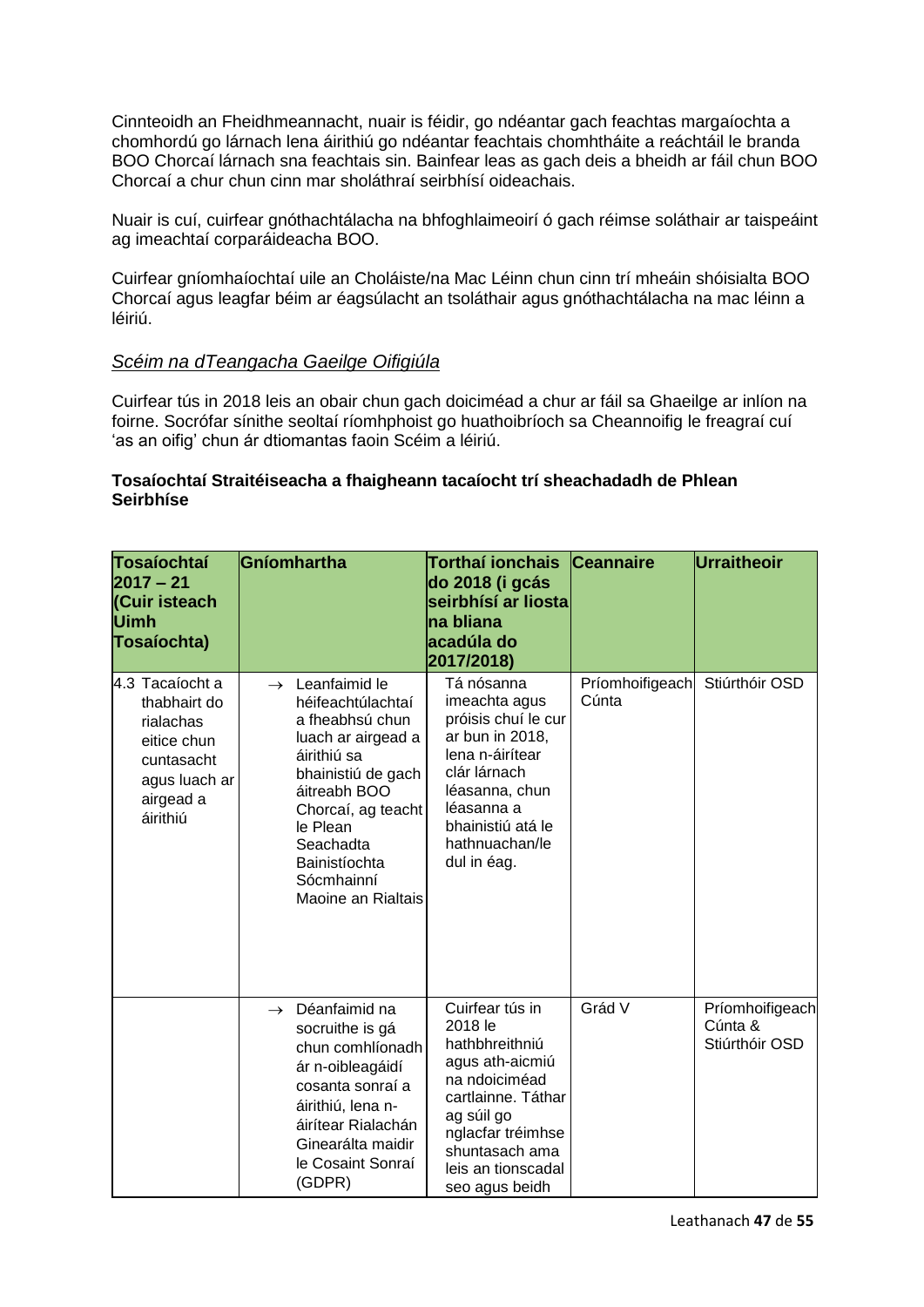|                                                                                                      |                                                                                                                                                                                                                                                       | measúnacht<br>leanúnach ag<br>teastáil                                                                                                                                                                                                                                |                                         |                |
|------------------------------------------------------------------------------------------------------|-------------------------------------------------------------------------------------------------------------------------------------------------------------------------------------------------------------------------------------------------------|-----------------------------------------------------------------------------------------------------------------------------------------------------------------------------------------------------------------------------------------------------------------------|-----------------------------------------|----------------|
| 4.4 Branda láidir<br><b>BOO Chorcaí</b><br>inaitheanta a<br>fhorbairt                                | $\rightarrow$ Feachtas<br>comhordaithe<br>margaíochta agus<br>brandála a<br>fhorbairt agus a<br>chur i bhfeidhm<br>chun feasacht a<br>ardú ar BOO<br>Chorcaí mar<br>eagraíocht agus ar<br>na seirbhísí a<br>sholáthraíonn<br>agus a<br>sheachadann sé | Faoi dheireadh<br>2018 déanfar<br>feachtas<br>margaíochta<br>comhordaithe a<br>bhainistiú go<br>lárnach do gach<br>Coláiste PLC                                                                                                                                       | Grád V                                  | Stiúrthóir OSD |
|                                                                                                      | $\rightarrow$ Déanfaimid<br>gnóthachtálacha<br>ár bhfoghlaimeoirí<br>agus ár bhfoireann<br>a aithint agus a<br>cheiliúradh mar<br>bhealach chun<br>cultúr<br>sármhaitheasa a<br>thacú agus a<br>chothú                                                | Faoi dheireadh<br>2018, cuirfear<br>gnóthachtálacha<br>na mac léinn<br>agus na<br>bhfoghlaimeoirí<br>ar taispeáint ag<br>roinnt imeachtaí<br><b>BOO</b>                                                                                                               | Grád V                                  | Stiúrthóirí    |
| 4.5 Córais<br>chumarsáide<br>inmheánacha<br>agus<br>seachtracha<br>a fhorbairt<br>agus a<br>fheabhsú | Déanfar<br>$\rightarrow$<br>gealltanais a<br>thugtar i Scéim na<br>dTeangacha<br>Gaeilge Oifigiúla a<br>sheachadadh<br>laistigh de shaolré<br>na scéime reatha                                                                                        | Faoi dheireadh<br>2018, beidh gach<br>doiciméad ar fáil<br>sa Ghaeilge ar<br>inlíon na foirne.<br>Socrófar sínithe<br>seoltaí<br>ríomhphoist go<br>huathoibríoch sa<br>Cheannoifig le<br>freagraí cuí 'as an<br>oifig' chun ár<br>dtiomantas faoin<br>Scéim a léiriú. | Príomhoifigeach Stiúrthóir OSD<br>Cúnta |                |
|                                                                                                      | Bainfimid úsáid as<br>$\rightarrow$<br>na meáin<br>shóisialta go<br>dearfach agus go                                                                                                                                                                  | Cuirfear<br>gníomhaíocht uile<br>an Choláiste/an<br>lonaid chun cinn<br>go gníomhach trí                                                                                                                                                                              | Grád V                                  | Stiúrthóir OSD |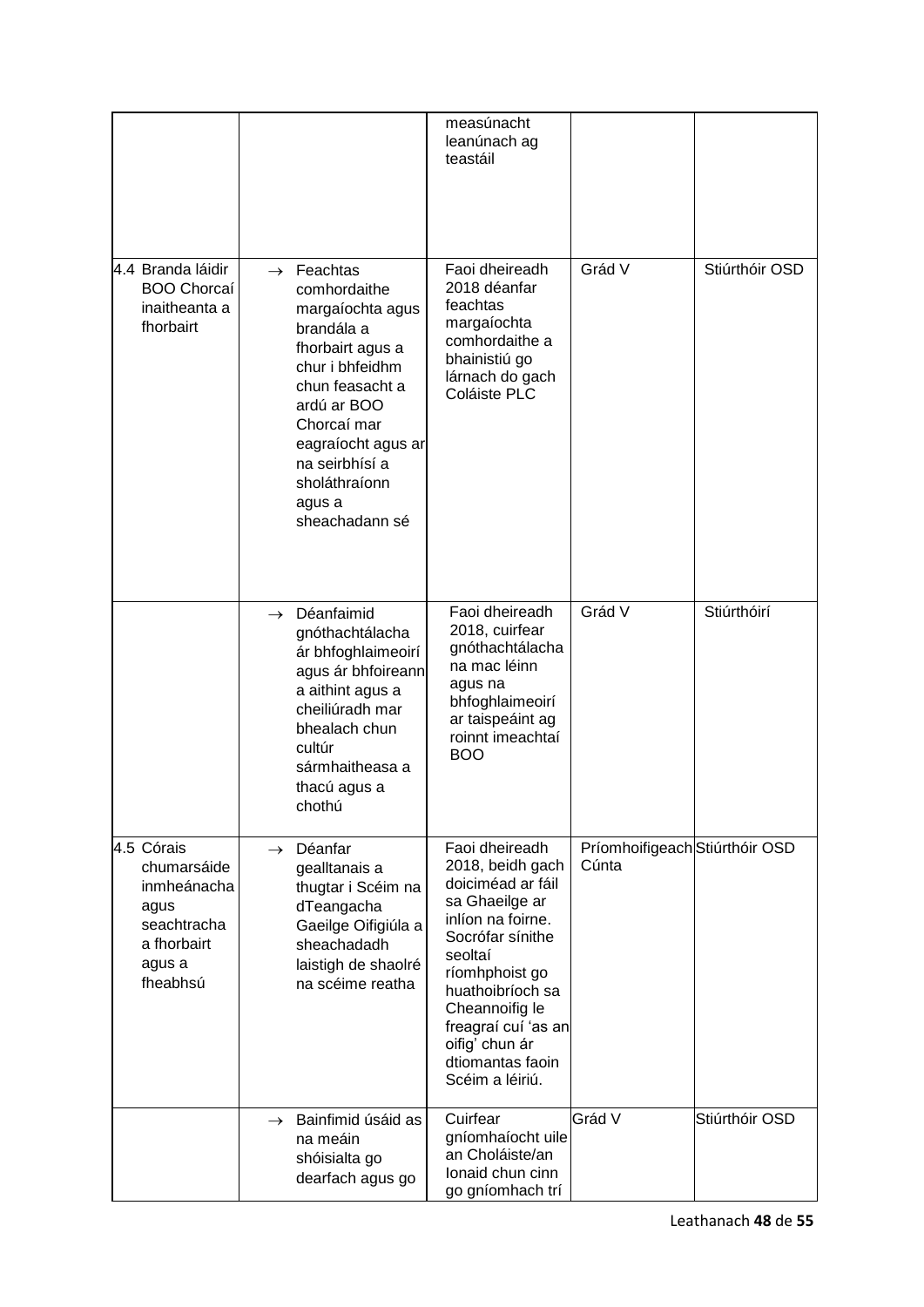| réamhghníomhach<br>chun BOO<br>Chorcaí agus a<br>chuid seirbhísí a<br>chur chun cinn | leathanaigh<br>mheáin shóisialta<br><b>BOO Chorcaí</b> |  |  |
|--------------------------------------------------------------------------------------|--------------------------------------------------------|--|--|
|--------------------------------------------------------------------------------------|--------------------------------------------------------|--|--|

## Acmhainní Daonna

## *Comhaontuithe Náisiúnta*

Tá an tionchar ag socruithe feabhsaithe faoi chomhaontuithe náisiúnta éagsúla agus an cur i bhfeidhm de na socruithe sin fós ina ndúshláin don fhoireann sa Roinn Acmhainní Daonna. Tá castacht agus cineál na measúnuithe agus na ríomhanna riachtanacha maidir lena gcur chun feidhme dúshlánach i bhfianaise na n-acmhainní riaracháin sriantacha atá ar fáil don Bhord.

## *Seirbhísí Comhroinnte*

Tá an bunú de chreat náisiúnta seirbhísí comhroinnte do BOOnna, a chlúdaíonn na feidhmeanna párolla agus airgeadais, á fhorbairt agus i bhfad chun cinn. Nuair a bhunófar é beidh tionchar aige ar an bpróifíl oibre reatha laistigh den Roinn Acmhainní Daonna. Faoi láthair níl aon dáta críochnaitheach ann maidir le tús a chur leis an tseirbhís náisiúnta, ach ceapadh ceannaire idirlinne agus cuireadh tús le hobair ar thús an tionscadail. Beidh bainistíocht na n-acmhainní a theastaíonn chun an tionscadal seo a sheachadadh thar a bheith dúshlánach, toisc go bhfuil na baill foirne sin a bheidh bainteach leis an tionscadal idirlinne ina bhaill shinsearacha de na foirne AD (agus Airgeadais) freisin, agus go bhfuil leibhéal suntasach freagrachta acu as oibríochtaí laethúla faoi láthair.

## *Cosaint Sonraí*

Beidh tionchar suntasach ag na Rialacháin GDPR nua ar an roinn AD, de bharr na leibhéal ard sonraí pearsanta a ndéileáiltear leo. Cuireadh tús le hobair ar chórais agus nósanna imeachta a athbhreithniú lena chinntiú go gcomhlíonfaimid na ceanglais reachtúla nua.

| Tosaíochtaí 2017 Gníomhartha<br>$-21$<br>(Cuir isteach<br><b>Uimh</b><br>Tosaíochta) |                                                                                                            | Torthaí ionchais do<br>2018 (i gcás seirbhísí<br>ar liosta na bliana<br>acadúla do<br>2017/2018)                                     |          | <b>Ceannaire</b> Urraitheoir |
|--------------------------------------------------------------------------------------|------------------------------------------------------------------------------------------------------------|--------------------------------------------------------------------------------------------------------------------------------------|----------|------------------------------|
| 2.1 Na daoine is<br>fearr don eagraíocht<br>a mhealladh agus a<br>learcú             | Leanfaimid lenár<br>bpróisis agus<br>cleachtais<br>earcaíochta a<br>athbhreithniú agus<br>a fhorbairt lena | Croí-thairseach r-<br>earcaíochta trí Ghaeilge Grád V<br>a sholáthar chun freastal feidhmeach<br>ar riachtanais na<br>nGaelcholáistí | Grád VII | Príomhoifige<br>ach Cúnta    |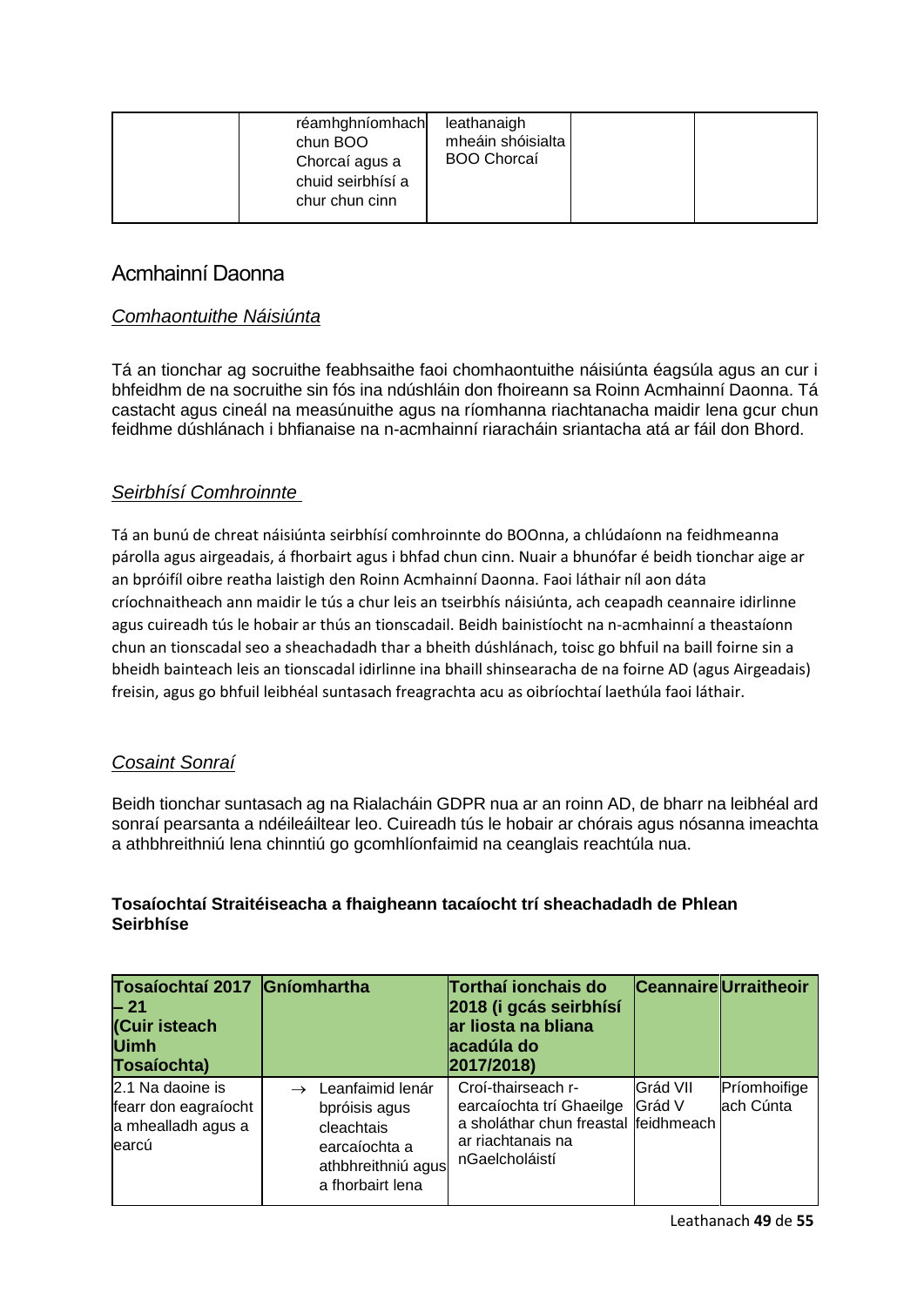|                                                                                                        | $\rightarrow$ | áirithiú go bhfuil<br>siad solúbtha<br>agus go bhfuil<br>siad in oiriúint do<br>riachtanais na<br>heagraíochta<br>Déanfaimid<br>tuilleadh forbartha<br>ar ár gcórais<br>chumhdaigh<br>gearrthéarmacha<br>foirne chun a<br>áirithiú go mbeidh<br>na daoine cearta<br>ar fáil nuair is gá<br>chun ár seirbhísí<br>a sheachadadh go<br>leanúnach | Córais fheabhsaithe<br>fholúntais agus iarrtha<br>chonartha chun<br>éifeachtúlachtaí a<br>fheabhsú d'úsáideoirí<br>scoile<br>Prótacail nua a chur<br>chun feidhme chun tús a<br>chur le múinteoirí<br>bunscoile a earcú<br>d'fhonn tacú le<br>Scoileanna Náisiúnta<br>Pobail ina gcuid próiseas Príomhoifig<br>earcaíochta<br>Buíon larrthóirí<br>Feabhsaithe agus líon<br>méadaithe iarratas ó<br>NQTanna maidir le poist<br>teagaisc chun cabhrú le<br>fadhbanna soláthair<br>múinteoirí<br>Idirghníomhaíocht<br>mhéadaithe le seirbhísí<br>treorach gairme ollscoile<br>chun deiseanna gairme<br>BOO Chorcaí a chur<br>chun cinn | each<br>Cúnta                                                        | Stiúrthóir<br>Scoileanna/F<br>EТ                      |
|--------------------------------------------------------------------------------------------------------|---------------|-----------------------------------------------------------------------------------------------------------------------------------------------------------------------------------------------------------------------------------------------------------------------------------------------------------------------------------------------|-------------------------------------------------------------------------------------------------------------------------------------------------------------------------------------------------------------------------------------------------------------------------------------------------------------------------------------------------------------------------------------------------------------------------------------------------------------------------------------------------------------------------------------------------------------------------------------------------------------------------------------|----------------------------------------------------------------------|-------------------------------------------------------|
| 2.3 Timpeallacht<br>dhearfach,<br>ghairmiúil agus<br>tacaíochta a<br>sholáthar don<br>fhoireann ar fad | $\rightarrow$ | Cinnteoimid go<br>mbeidh rochtain<br>ag gach ball foirne<br>ar Chlár Cúnaimh<br>Fostaíochta<br>$\rightarrow$ Forbróimid córas<br>inlín don fhoireann<br>go léir chun<br>rochtain ar<br>fhaisnéis don<br>fhoireann go léir a<br>áirithiú<br>$\rightarrow$ Beimid ag díriú ar                                                                   | Feasacht méadaithe ar<br>Chlár Cúnaimh na<br>bhFostaithe trí na<br>seirbhísí atá ar fáil a chur<br>chun cinn<br>Úsáid ag an<br>mBainistíocht as<br>comhairle agus treoir atá<br>ar fáil tríd an EAP nuair<br>is cuí<br>Beidh faisnéis<br>spriocdhírithe agus<br>ábhartha don roinn<br>Acmhainní Daonna ar<br>inlíon na foirne, ag<br>tabhairt aghaidh ar<br>cheisteanna coitianta<br>agus "céad ghlao" á chur<br>ar fáil d'fhostaithe le<br>ceisteanna a bhaineann<br>lena gcuid fostaíochta                                                                                                                                        | Príomhoifi<br>geach<br>Cúnta<br>Grád VII<br>Grád V<br>feidhmeac<br>h | Stiúrthóir<br><b>OSD</b><br>Príomhoifig<br>each Cúnta |
|                                                                                                        |               | thionscnaimh<br>shonracha chun                                                                                                                                                                                                                                                                                                                |                                                                                                                                                                                                                                                                                                                                                                                                                                                                                                                                                                                                                                     |                                                                      | Stiúrthóir<br><b>OSD</b>                              |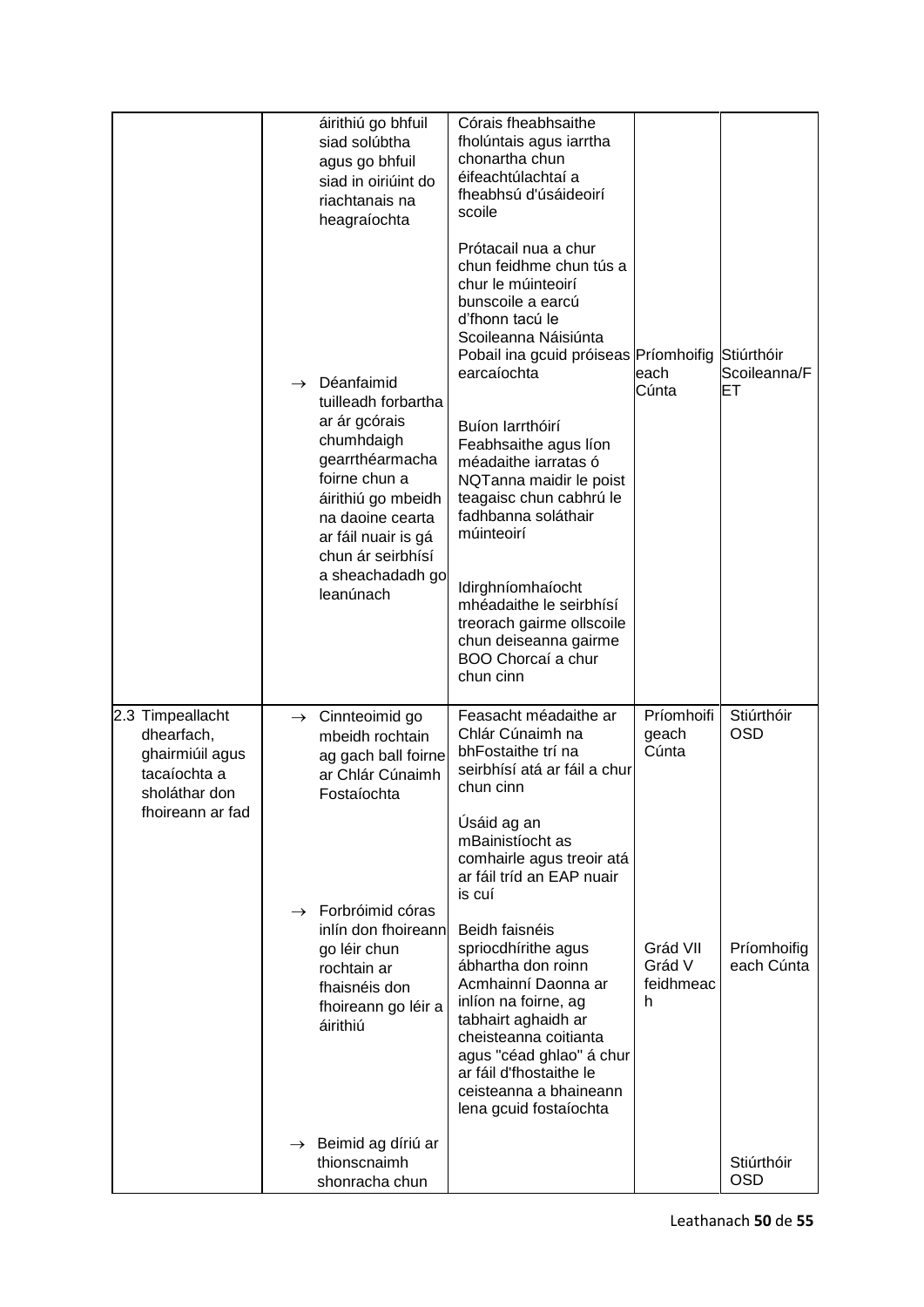| folláine na foirne a<br>chur chun cinn<br>agus<br>rannpháirtíocht<br>dhearfach ár<br>bhfoireann ar fud<br>na heagraíochta a<br>spreagadh | "Work Positive" a chur i<br>bhfeidhm tríd an HSA ar<br>bhonn píolótach | Príomhoifi<br>geach<br>Cúnta |  |
|------------------------------------------------------------------------------------------------------------------------------------------|------------------------------------------------------------------------|------------------------------|--|
|------------------------------------------------------------------------------------------------------------------------------------------|------------------------------------------------------------------------|------------------------------|--|

## Teicneolaíocht Faisnéise agus Cumarsáide

Leantar le teacht chun cinn ar an ról TFC i ngach gné de sheirbhísí BOO Chorcaí. Tháinig fás suntasach ar an tábhacht a bhaineann leis maidir le taca a chur faoi riarachán agus rialachas mar aon le teagasc agus foghlaim. Léirítear tábhacht agus forbairt leanúnach TFC ar fud ár gceithre théama straitéiseacha inár Ráiteas Straitéise agus éilítear leis ailíniú straitéiseach leis an gComhthéacs Náisiúnta. Tá deiseanna suntasacha ann anois chun an poitéinseal ag TFC i dteagasc agus i bhfoghlaim a úsáid, mar atá leagtha amach sa *Straitéis Dhigiteach do Scoileanna 2015-2020* agus sa *Straitéis Foghlama Feabhsaithe ag Teicneolaíocht* do Bhreisoideachais.

Tá seachadadh na straitéisí seo bunaithe ar bhonneagar TFC slán iontaofa, a bhfuil an fhéidearthacht leis éifeachtúlachtaí riaracháin a sheachadadh freisin. Léiríonn na tosaíochtaí TFC laistigh den Phlean Seirbhíse BOOC do 2018 go bhfuil an tábhacht atá ag baint le TFC ag fás, agus fócas ar Straitéis TFC 4 bliana a fhorbairt, inlíon ar fud BOOC a sheachadadh do chumarsáid éifeachtach, comhoibriú agus faisnéis a scaipeadh, agus rochtain a thabhairt ar an bhfaisnéis sin, chomh maith lenár mBonneagair TFC a fhorbairt go straitéiseach chun cur chuige 'cloud-first', seirbhísí comhroinnte a léiriú maidir le seachadadh TFC.

| Tosaíochtaí<br>$2017 - 21$<br>(Cuir isteach<br><b>Uimh</b><br>Tosaíochta)                                                                    | Gníomhartha                                                                                                                                                             | Torthaí ionchais do Ceannaire<br>2018 (i gcás<br>seirbhísí ar liosta<br>na bliana acadúla<br>do 2017/2018)                                                                                                   |                           | Urraitheoir                                   |
|----------------------------------------------------------------------------------------------------------------------------------------------|-------------------------------------------------------------------------------------------------------------------------------------------------------------------------|--------------------------------------------------------------------------------------------------------------------------------------------------------------------------------------------------------------|---------------------------|-----------------------------------------------|
| 1.4 Tiomantas<br>d'fhoghlaim<br>feabhsaithe ag<br>teicneolaíocht<br>chun tacú le<br>foghlaim<br>neamhspleách<br>agus<br>comhoibritheac<br>h. | $\rightarrow$ Forbróimid<br>Plean<br>Straitéiseach<br>TFC do na<br>hlonaid go léir<br>agus cuirfimid<br>tús lena cur<br>chun feidhme.<br>Cuirfidh sé seo<br>san áireamh | Forbairt agus<br>glacadh de Straitéis<br>TFC a léiríonn<br>Straitéisí TFC<br>Náisiúnta don<br>Oideachas agus<br>don Oiliúint, lena n-<br>áirítear Straitéis<br>Foghlama<br>Feabhsaithe<br>Teicneolaíochta do | Príomhoifigeac<br>h Cúnta | Stiúrthóir OSD,<br>Scoileanna &<br><b>FET</b> |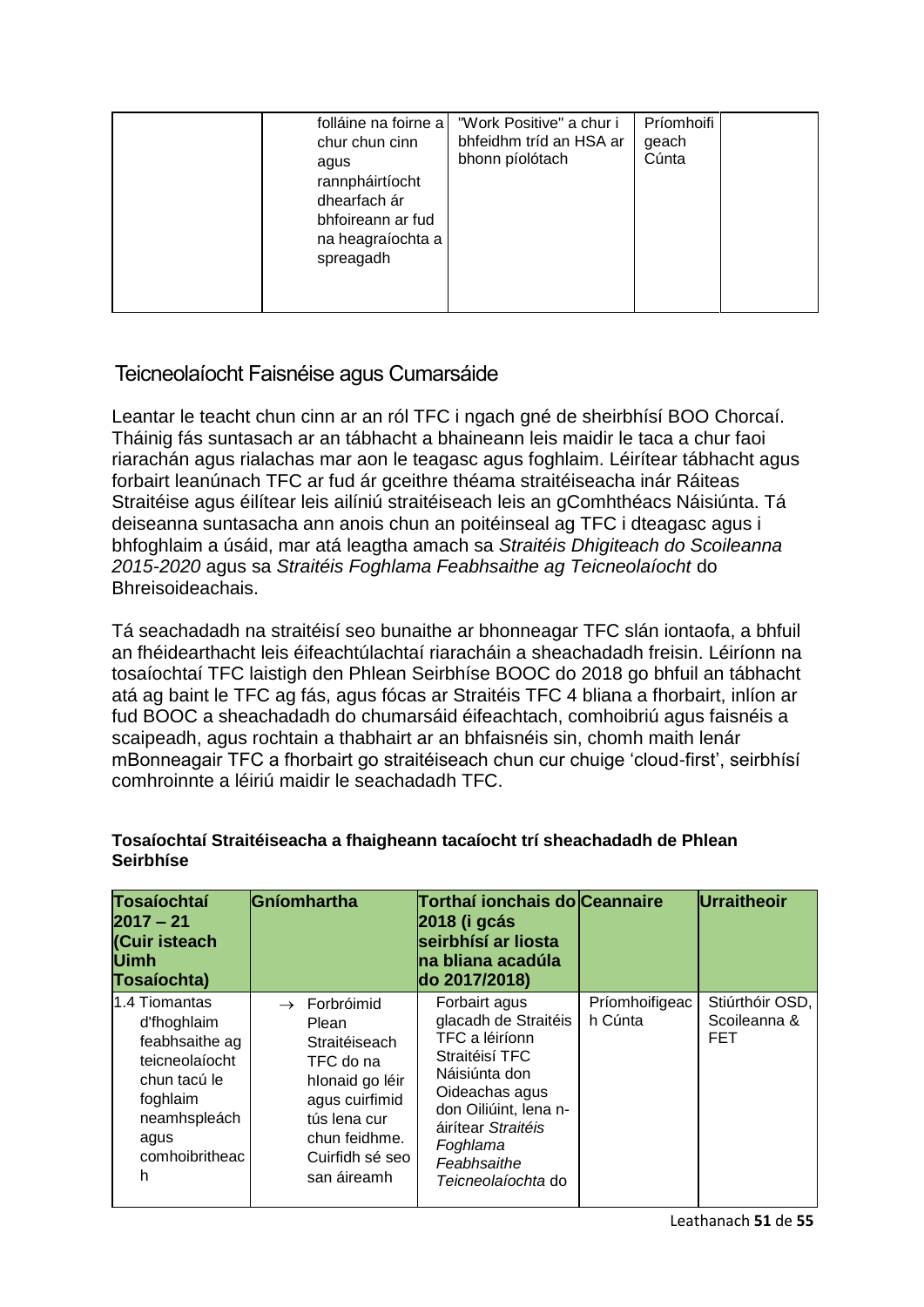|                                                                                                           | Straitéisí<br>Náisiúnta TFC<br>d'Oideachas<br>agus Oiliúint,<br>lena n-áirítear<br>an straitéis<br>Foghlama<br>Feabhsaithe<br>Teicneolaíocht<br>a do<br><b>Bhreisoideacha</b><br>s agus Oiliúint | <b>Bhreisoideachas</b><br>agus Oiliúint, an<br>Straitéis Dhigiteach<br>do Scoileanna<br>2015-2020, Straitéis<br>TFC do BOOnna de<br>chuid ETBI agus<br>straitéisí<br>uileghabhálacha an<br>Rialtais maidir le<br>seirbhísí 'cloud-first'<br>agus seirbhísí<br>comhroinnte.<br>Forbróidh gach scoil<br>Straitéis Foghlama<br>Feabhsaithe<br>Teicneolaíochta de<br>réir na dtreoirlínte<br>náisiúnta<br>Beidh infheistíocht<br>TFC sa todhchaí i<br>scoileanna bunaithe<br>ar chur i bhfeidhm<br>na straitéise seo | <b>SMT</b><br>Scoileanna  | Stiúrthóir<br>Scoileanna &<br>Príomhoifigeac<br>h Cúnta |
|-----------------------------------------------------------------------------------------------------------|--------------------------------------------------------------------------------------------------------------------------------------------------------------------------------------------------|------------------------------------------------------------------------------------------------------------------------------------------------------------------------------------------------------------------------------------------------------------------------------------------------------------------------------------------------------------------------------------------------------------------------------------------------------------------------------------------------------------------|---------------------------|---------------------------------------------------------|
|                                                                                                           | Forbróimid<br>$\rightarrow$<br>straitéisí<br>sonracha chun<br>cur le<br>hacmhainn ár<br>scoileanna<br>agus ár<br>gcoláistí maidir<br>le húsáid TFC<br>mar uirlis<br>theagaisc agus<br>fhoghlama  | Athbhreithniú ar<br>bhonneagar TFC<br>inár Scoileanna<br>agus inár nIonaid i<br>gcomhar le chéile le<br>straitéisí<br>digiteacha/pleanann<br>a ríomhfhoghlama a<br>fhorbairt i<br>scoileanna chun a<br>chinntiú go mbeidh<br><b>Bonneagar TFC</b><br>slán iontaofa againn<br>chun tacú le leabú<br>leanúnach TFC i<br>gcúrsaí riaracháin,<br>teagaisc, foghlama<br>agus measúnaithe                                                                                                                              | Príomhoifigeac<br>h Cúnta | Stiúrthóir OSD,<br>Scoileanna &<br><b>FET</b>           |
| 2.4 Timpeallacht<br>dhearfach,<br>ghairmiúil agus<br>tacaíochta a<br>sholáthar don<br>fhoireann ar<br>fad | Forbróimid<br>$\rightarrow$<br>córas inlín don<br>fhoireann go<br>léir chun<br>rochtain ar<br>fhaisnéis don<br>fhoireann go<br>léir a áirithiú                                                   | Dul beo le hinlíon<br>chun cumarsáid<br>éifeachtach agus<br>rochtain ar fhaisnéis<br>a éascú don<br>fhoireann go léir<br>agus do na hionaid<br>go léir.                                                                                                                                                                                                                                                                                                                                                          | Príomhoifigeac<br>h Cúnta | Stiúrthóir OSD                                          |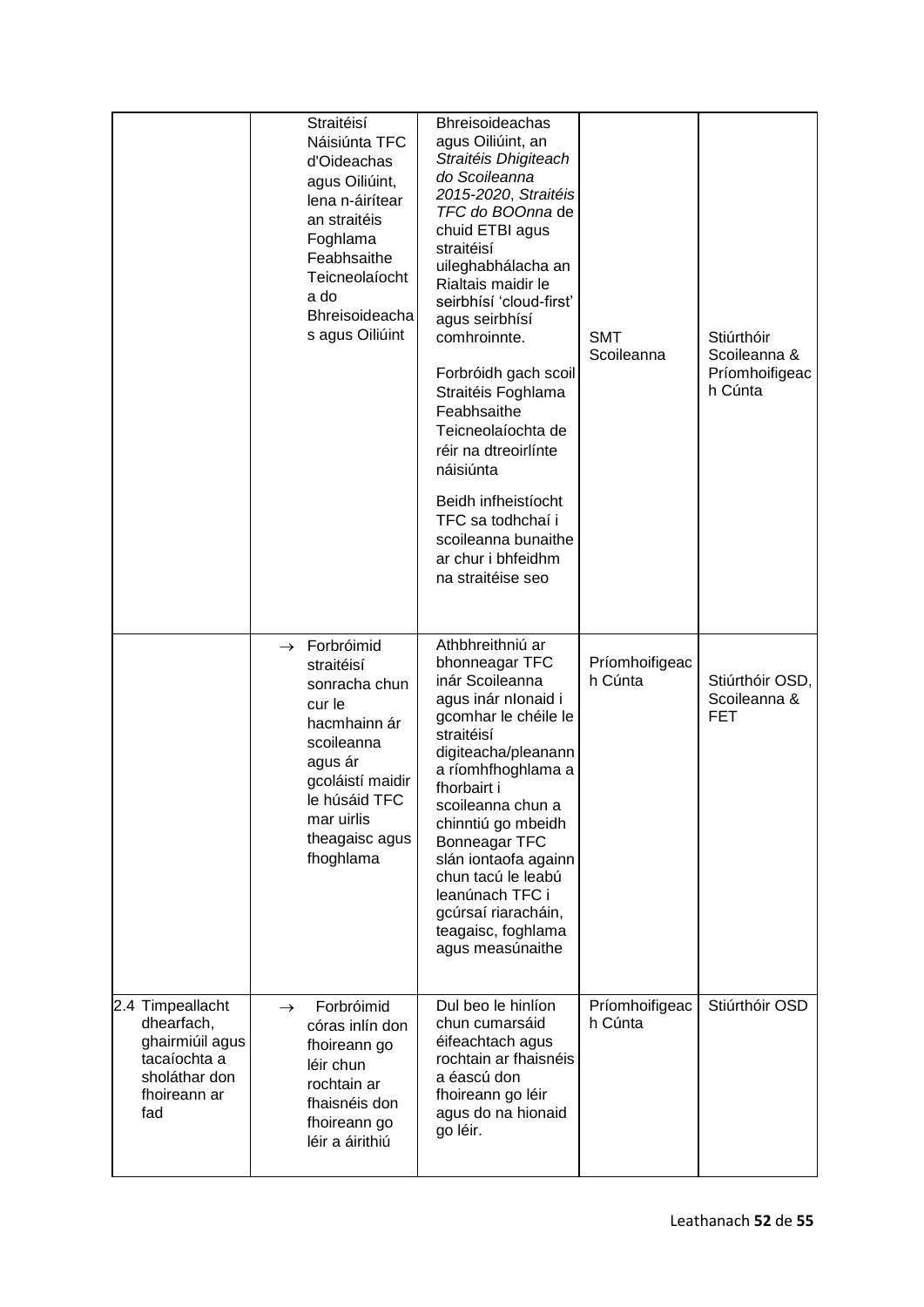## **Airgeadas**

Tá an bord ag feidhmiú fós de réir riachtanas rialála agus reachtaíochta mar aon le deachleachtas. Déanfar dul chun cinn maidir le soláthar de Chóras Íocaíochta d'Fhoghlaimeoirí i gcomhar le hOifig Bainistíochta Tionscadail na Roinne Oideachais agus Scileanna, d'fhonn é a chur i bhfeidhm ó Mheán Fómhair 2018 amach.

Tá dul chun cinn á dhéanamh go náisiúnta ar chóras áirithinte agus íocaíochta TF d'Ionaid Oideachais Allamuigh, d'fhonn é a chur i bhfeidhm i rith 2018. Déanfar athbhreithniú i rith 2018 ar na cleachtais agus ar na córais TF maidir le táillí PLC a bhainistiú, mar aon le hoiliúint riachtanach d'úsáideoirí.

Déanfar athbhreithniú iomlán ar oibriú na gcuntas bainc scoile, agus déanfar riachtanais na scoile maidir le Mionairgead/Cártaí Ceannacháin le linn 2018, d'fhonn réiteach comhchoiteann a chur i bhfeidhm ar fud BOO Chorcaí.

| <b>Tosaíochtaí</b><br>$2017 - 21$<br>(Cuir isteach<br><b>Uimh</b><br>Tosaíochta) | Gníomhartha                                                                                                                                                                                                                                                                                             | <b>Torthaí ionchais</b><br>do 2018 (i gcás<br>seirbhísí ar liosta<br>na bliana acadúla<br>do 2017/2018) | <b>Ceannair</b><br>e | <b>Urraitheoir</b>        |
|----------------------------------------------------------------------------------|---------------------------------------------------------------------------------------------------------------------------------------------------------------------------------------------------------------------------------------------------------------------------------------------------------|---------------------------------------------------------------------------------------------------------|----------------------|---------------------------|
| 2.2 Tacú le<br>forbairt<br>ghairmiúil<br>ár ndaoine                              | Déanfaimid<br>$\rightarrow$<br>cultúr<br>d'fhorbairt<br>agus de<br>thacaíocht<br>ghairmiúil a<br>chothú don<br>fhoireann ar<br>fad tríd an<br>soláthar dírithe<br>de<br>thionscnaimh<br>fhoghlama<br>agus<br>fhorbartha chuí<br>chun a gcuid<br>eolais agus<br>cumais a<br>fheabhsú agus<br>a fhorbairt | Réiteach agus<br>Bainistiú ar Tháillí<br>PLC lena n-áirítear<br>Oiliúint Foirne                         | Grád VII             | Príomhoifigeac<br>h Cúnta |
| 4.1 A áirithiú go<br>bhforbrófar                                                 | $\rightarrow$ Leanfaimid le<br>córas TFC a                                                                                                                                                                                                                                                              | Córas Íocaíochta<br>d'Fhoghlaimeoirí a                                                                  | Grád VII /<br>Grád V | Príomhoifigeac<br>h Cúnta |
| bonneagar<br>cuí chun an                                                         | athbhreithniú<br>chun a áirithiú                                                                                                                                                                                                                                                                        | chur i bhfeidhm                                                                                         |                      |                           |
| úsáid is<br>fearr a                                                              | go bhfuil siad<br>iomchuí,                                                                                                                                                                                                                                                                              |                                                                                                         | Grád VII             | Príomhoifigeac<br>h Cúnta |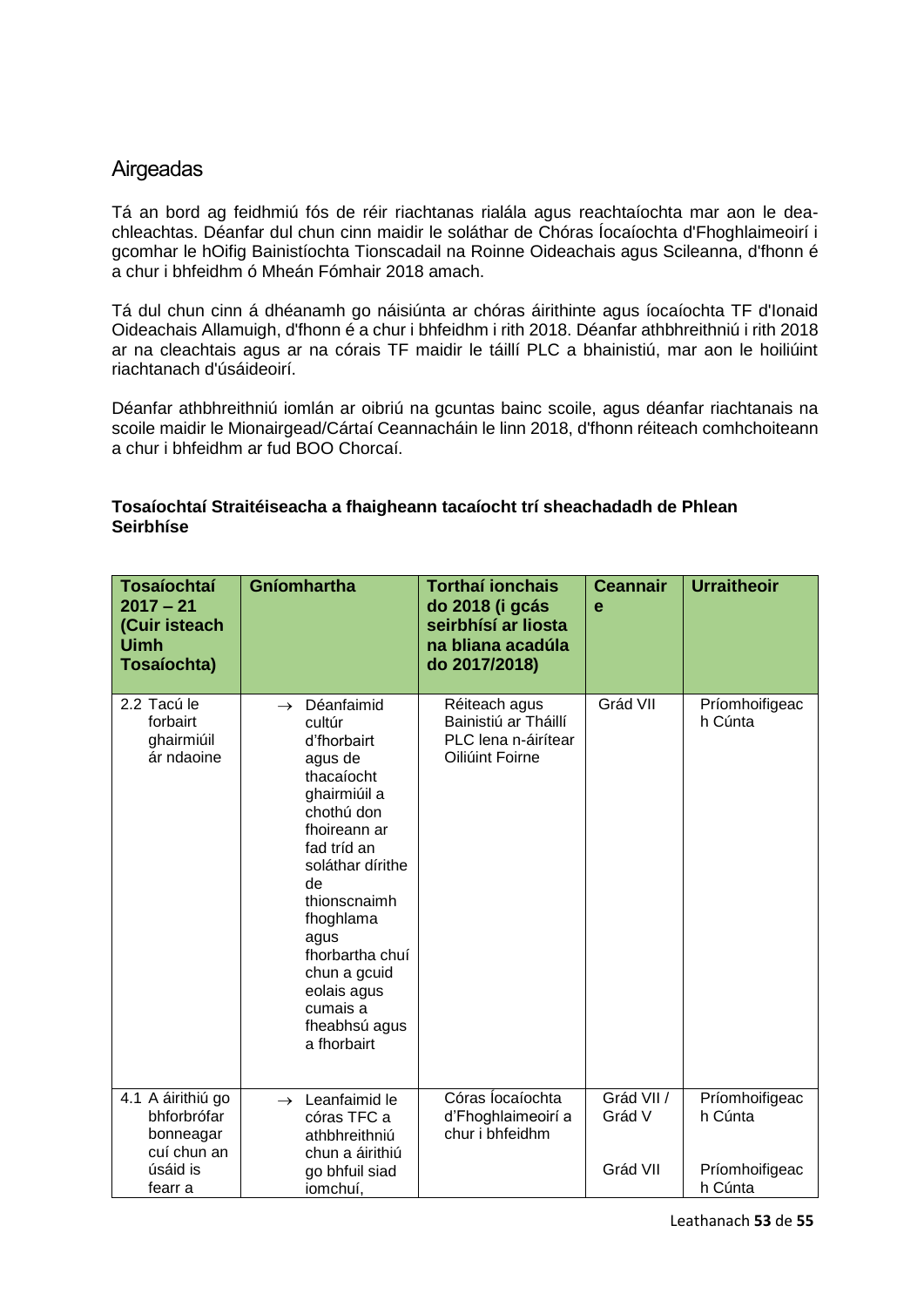| bhaint as<br>na<br>hacmhainní<br>atá ar fáil                                                                        | oiriúnach don<br>fheidhm, slán<br>agus go<br>seachadann<br>siad<br>éifeachtúlachta<br>í do gach<br>úsáideoir                                                                                                   | Réitigh Áirithinte<br>agus locaíochta<br>TF d'Ionaid<br>Oideachais<br>Allamuigh a chur i<br>bhfeidhm<br>Réiteach agus<br>Bainistiú ar Tháillí<br>PLC - Córais TF<br>agus Oiliúint<br>Foirne a Fheabhsú | Grád VII | Príomhoifigeac<br>h Cúnta |
|---------------------------------------------------------------------------------------------------------------------|----------------------------------------------------------------------------------------------------------------------------------------------------------------------------------------------------------------|--------------------------------------------------------------------------------------------------------------------------------------------------------------------------------------------------------|----------|---------------------------|
| 4.3 Tacaíocht a<br>thabhairt do<br>rialachas<br>eitice chun<br>cuntasacht<br>agus luach<br>ar airgead a<br>áirithiú | Córais<br>$\rightarrow$<br>chuntasaíocht<br>a bainistíochta<br>agus<br>tuairiscithe<br>airgeadais a<br>fheabhsú chun<br>tacú le<br>cinnteoireacht<br>níos fearr sna<br>Seirbhísí<br>Oideachais<br>agus Oiliúna | Athbhreithniú ar<br><b>Chuntais Bhainc</b><br>Scoile, agus<br>réiteach do<br>Mhionairgead/Cárt<br>a Dochair/Cárta<br>Ceannacháin ó lá<br>go lá                                                         | Grád VII | Príomhoifigeac<br>h Cúnta |